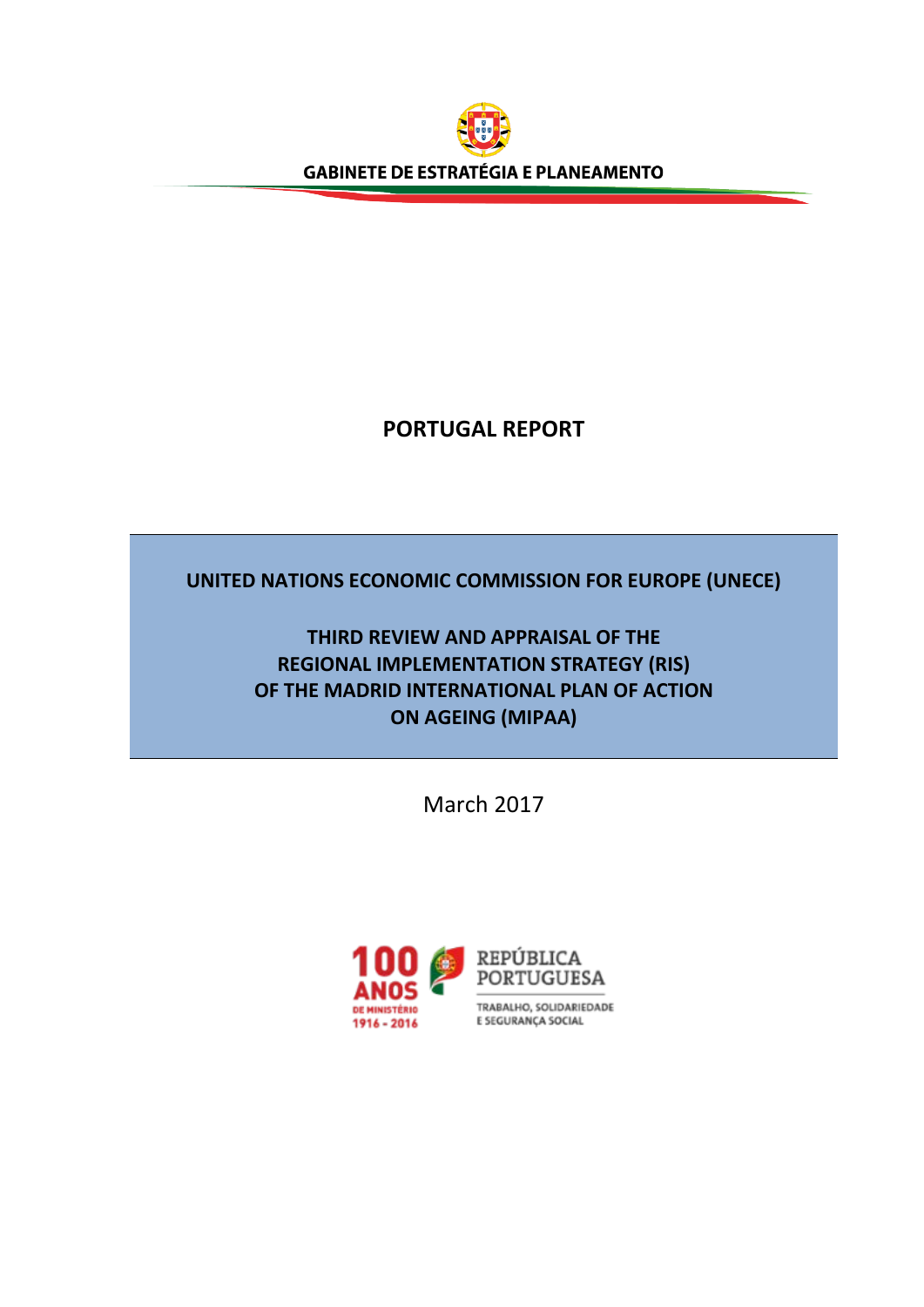

## **CONTENTS**

|    | 1.                                                                                               |  |
|----|--------------------------------------------------------------------------------------------------|--|
| 2. |                                                                                                  |  |
| 3. |                                                                                                  |  |
|    |                                                                                                  |  |
|    | GOAL 2: PARTICIPATION, NON-DISCRIMINATION AND SOCIAL INCLUSION OF OLDER PERSONS ARE PROMOTED  15 |  |
|    |                                                                                                  |  |
|    |                                                                                                  |  |
| 4. |                                                                                                  |  |
| 5. |                                                                                                  |  |
|    |                                                                                                  |  |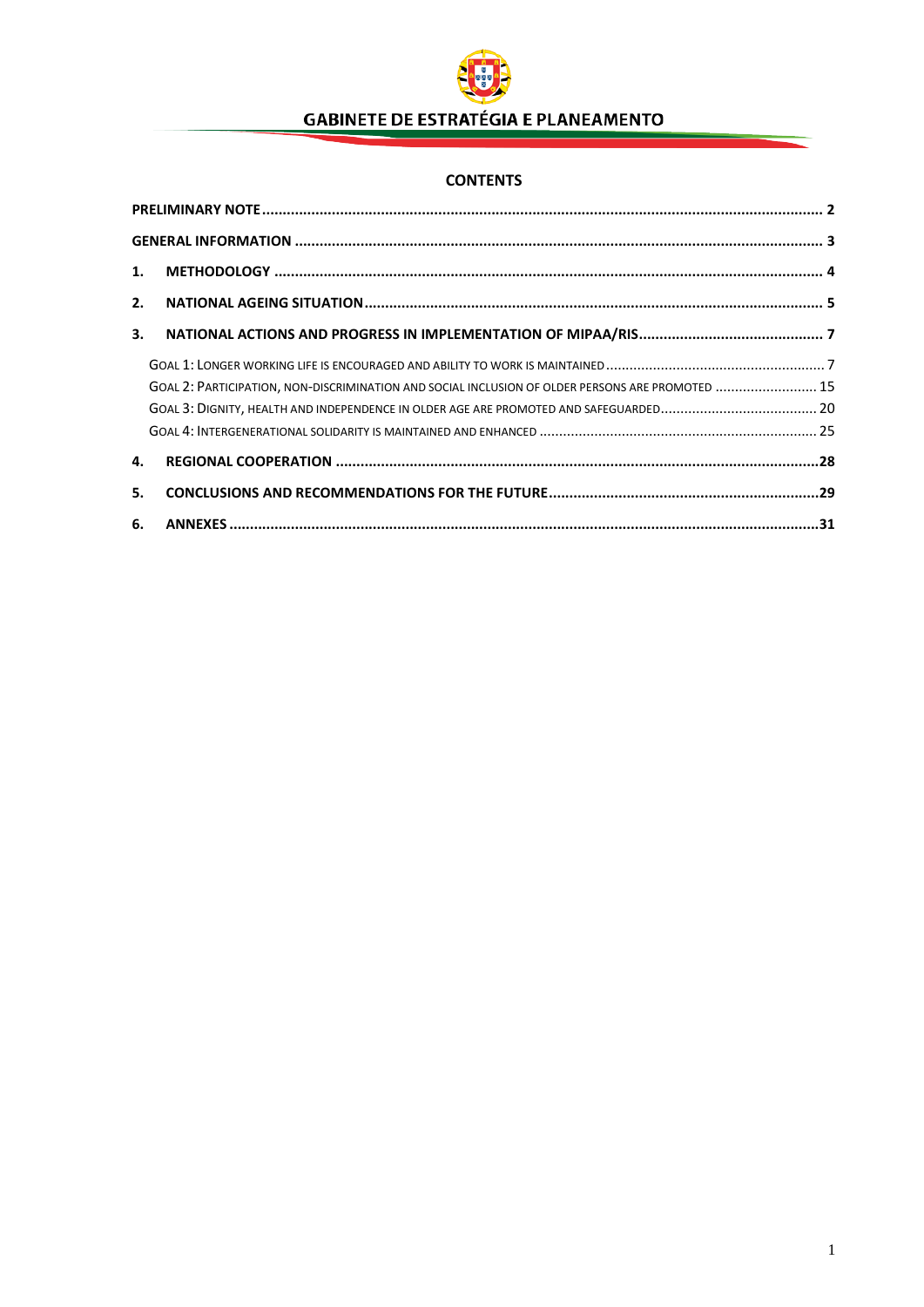## <span id="page-2-0"></span>*Preliminary note*

This document is the report on the third review and appraisal of the implementation of the Madrid International Plan of Action on Ageing (MIPAA), in order to assess the four main goals of Vienna Ministerial Declaration of 2012 and the 10 Commitments of the United Nations Economic Commission for Europe, of the Regional Implementation Strategy (RIS) of greatest importance for Portugal, in the period from 2012 to 2016.

The report was developed by the Ministry of Labour, Solidarity and Social Security, by its Strategy and Planning Office, contributions having been gathered from the bodies responsible for the development and implementation of programmes and support measures for older generations, also from the Directorate General of Health and from other relevant civil society organisations in the context of the support for elderly. 13 contributions were received from the 19 bodies consulted.

Ageing has been assumed as a challenge in different areas of political action. The measures reported in the previous report and those currently in force are part of a cross-disciplinary policy on ageing, which maintains the following priorities:

- i. Access to the labour market and life-long learning for the elderly;
- ii. Adjustment of social protection to demographic and social changes;
- iii. Promotion of higher-quality independent living;
- iv. Active participation of the elderly in society;
- v. Expansion of the network of social services and facilities, promoting greater integration into communities;
- vi. Promotion of solidarity intergenerational;
- vii. Promotion of the community voluntary work;
- viii. Adaptation of the health care services to older people; and
- ix. Expansion of the National Network for Continued Integrated Care.

The report starts by identifying the methodology adopted to draw up the report, continuing with a general description of ageing in Portugal, illustrating the various measures that have been implemented since 2012 in response to the four goals of the Vienna Ministerial Declaration and the 10 UNECE commitments of the Regional Implementation Strategy (RIS) of the Madrid International Plan of Action on Ageing (MIPAA).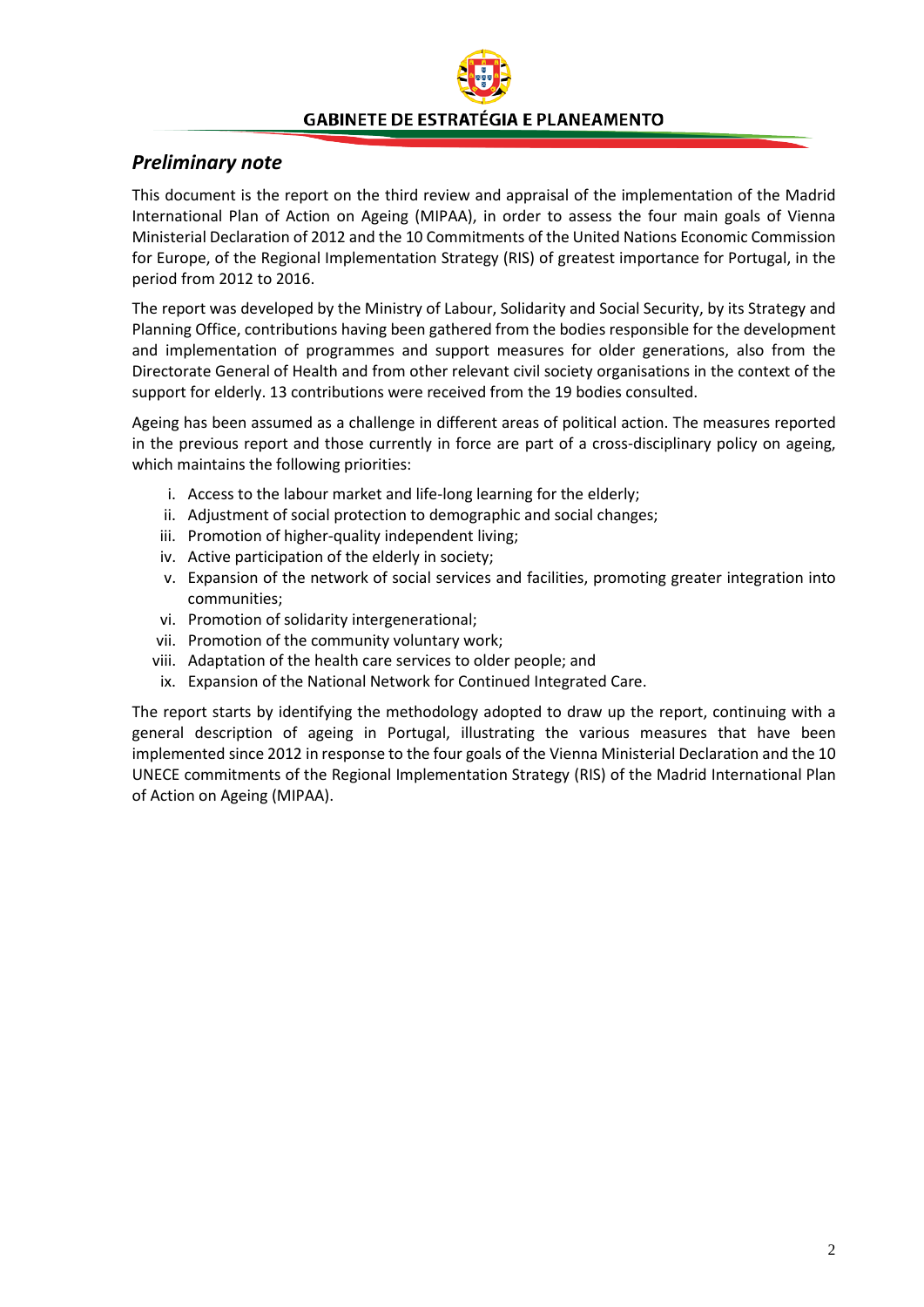## <span id="page-3-0"></span>*General Information*

#### **1. Country Name: Portugal**

#### **2. Authors of the report**:

Ministry of Labour, Solidarity and Social Security (MTSSS) Strategy and Planning Office (GEP)

#### **3. National focal point on ageing**

Strategy and Planning Office Odete Severino, Head of Department of the International Relations and Cooperation E-mail: [odete.severino@gep.mtsss.pt](mailto:odete.severino@gep.mtsss.pt)

#### **4. Name of the national ageing policy strategy document**

In the period in question (2012-2016), Portugal developed a series of measures and intergovernmental initiatives aimed at the elderly and a Joint Order<sub>1</sub> has recently been signed by the Minister of Labour, Solidarity and Social Security and the Minister of Health, with the aim of defining a strategy for active and healthy ageing, through cooperation between the different sectors. This Order intends to: i) contribute to the development of policies that improve the quality of life of the elderly; ii) raise awareness of the importance of active ageing and of solidarity between generations; iii) and promote cooperation and intersectoriality in the implementation of National Strategy for Active and Healthy Ageing, in line with the Strategy proposed by the World Health Organisation (WHO) and the Proposals of Action of the European Union for the promotion of Active and Healthy Ageing and Solidarity between Generations. With this in mind, an interministerial working group was set up and must submit a proposal for a National Strategy for Active and Healthy Ageing by April 2017.

 $\overline{a}$ 

<span id="page-3-1"></span><sup>1</sup> Order no. 12427/2016, of 17 October.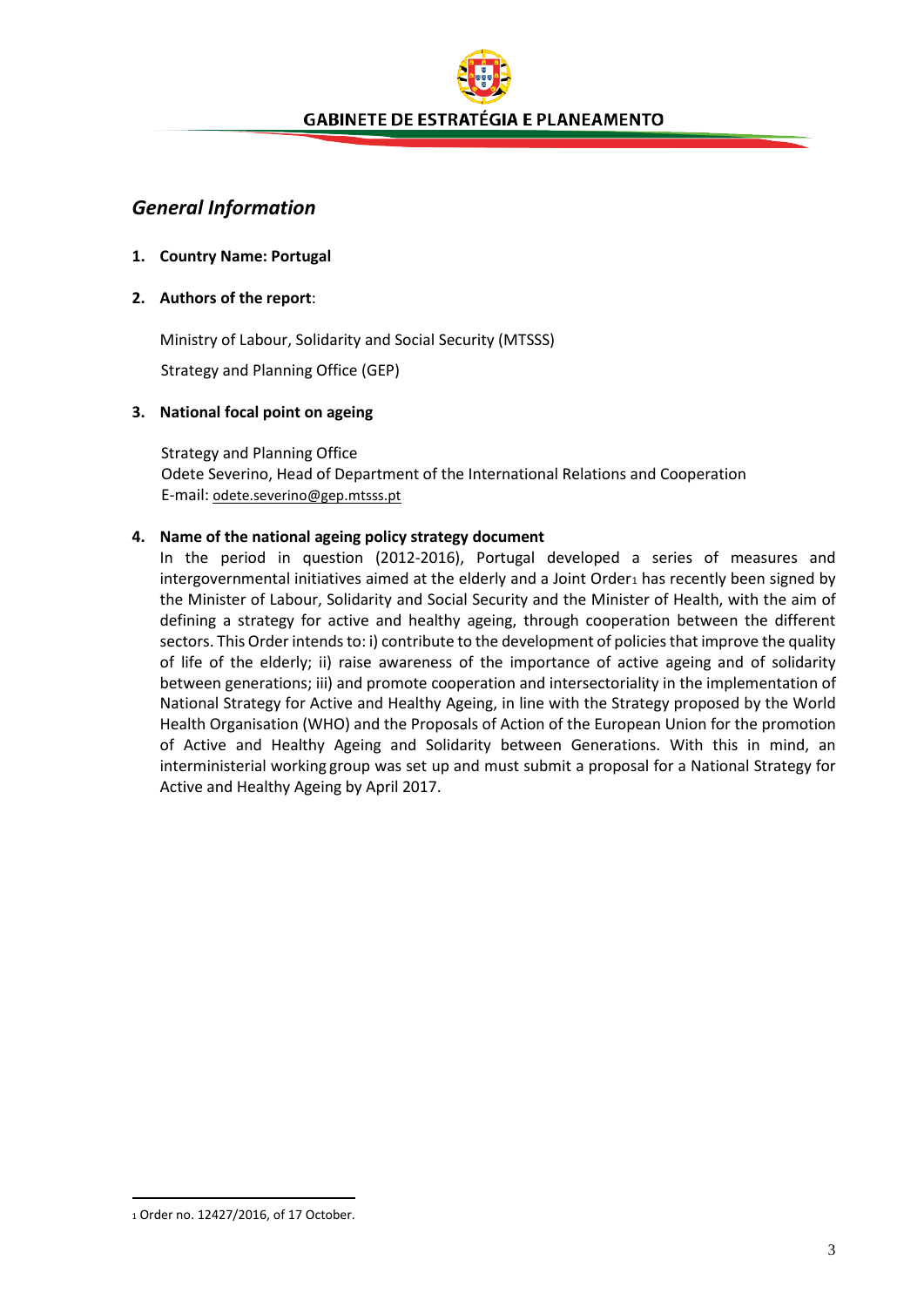## <span id="page-4-0"></span>*1. Methodology*

The Strategy and Planning Office of the Ministry of Labour, Solidarity and Social Security gathered contributions to this report from departments of the Ministry, the Directorate-General of Health and some non-governmental civil society organisations that work with older generations. 13 contributions were received from the 19 bodies contacted.

Issues related to the elderly involve all levels of government (national, regional and local) and the private sector. Nevertheless, in the context of this report, emphasis was given to programmes that are the responsibility of central government, related to measures with regard to social action, vocational training, pensions and health. The various programmes developed at a local level by local authorities were not assessed here. Even so, some projects of an innovative nature organised by civil society organisations are presented.

To draw up this report, results were collected from the different programmes and initiatives, of national scope, focusing on an analysis and processing of qualitative information, carried out by the entities consulted and the presentation of quantitative information, with the compilation of the main statistical indicators, which are presented in an annex.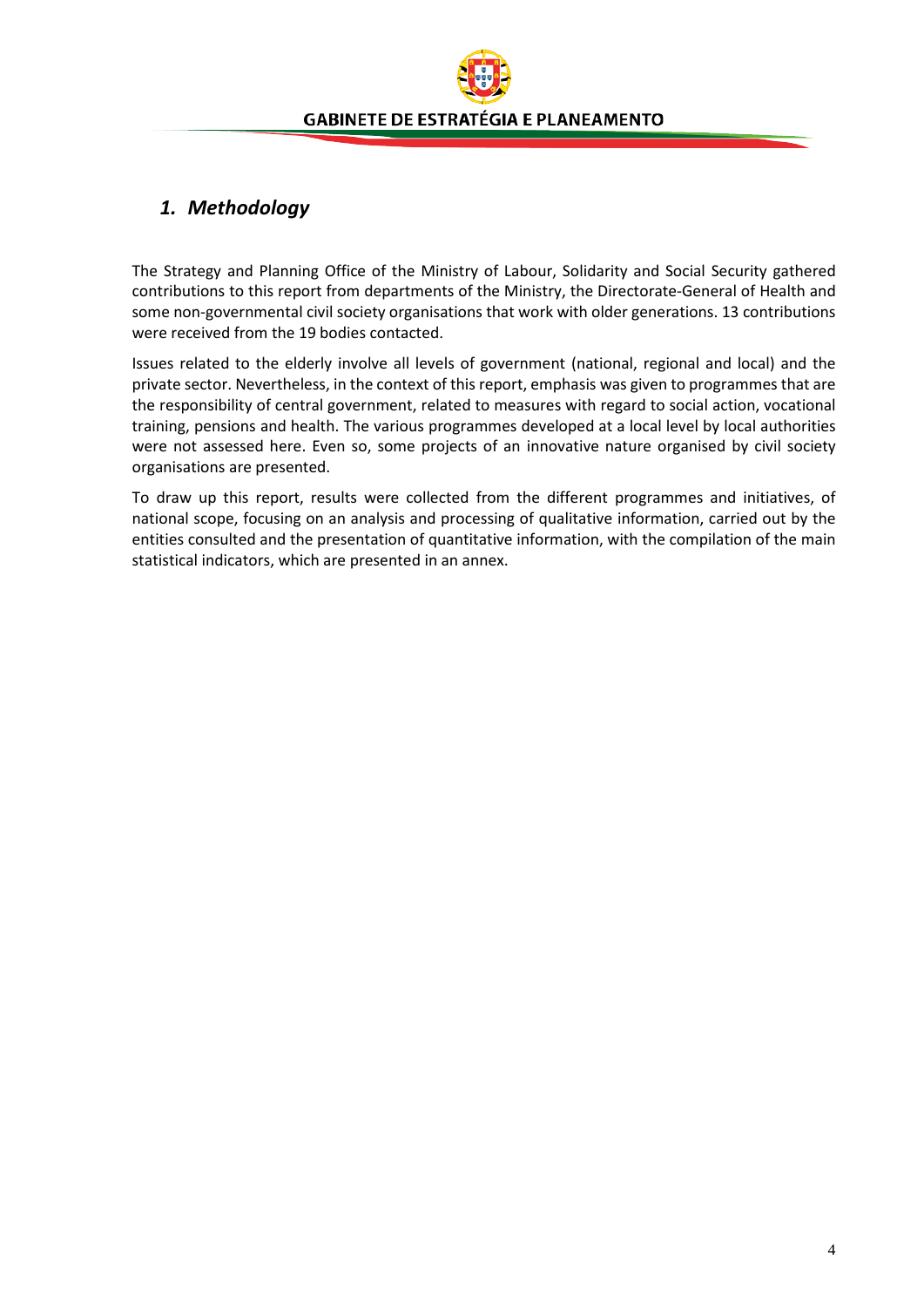# <span id="page-5-0"></span>*2. National Ageing Situation*

Changes in the composition by age groups of the resident population in Portugal reveal the ageing of the population in recent years, as has indeed been the case in most developed countries. As a result of the falling birth rate and increased longevity in recent years, in Portugal there has been a fall in the young population (0 to 14) and the working age population (15 to 64), alongside an increase in the elderly population (65 and older). In 2015, 2.1 million people, almost 20% of the Portuguese population, were 65 and older. The proportion of elderly people in the population has been growing and this trend is expected to continue. According to national projections, in 2030, the elderly are expected to represent approximately 26% of the population, increasing to 29% in 2060. The number of people aged over 80 will more than double between 2015 and 2060 and is expected to rise from 614 000 to 1 421 000 people.

The number of elderly people has long exceeded the number of young people in Portugal, and the ageing index<sub>[2](#page-5-1)</sub> reached 140 elderly for each 100 young people in 2015. In turn, the old-age dependency ratio, which lets us gauge the ratio of elderly people compared to the number of people of working age, has been continuously rising in recent decades, with 31 elderly people for each 100 people of working age in 2015.

The ageing of the population originates from two factor: increased longevity and the decline in fertility. In 2015, average life expectancy at 65 in Portugal was more than 19 years (close to 21 years for women and 17 years for men)[3.](#page-5-2) The fertility rate (average number of children born per woman) was 1.30 in 2015, while it had been 1.55 in 2000 and, going back further, 2.25 in 1980. Demographic projections suggest an improvement in this indicator (1.6 in 2060), even so below the minimum limit for generation replacement (2.1).

|                                   | 2010  | 2015      | 2030   | 2060   |
|-----------------------------------|-------|-----------|--------|--------|
| Resident population (in millions) | 10.6  | 10.3      | 9.9    | 8.6    |
| $0 - 14$                          | 1.6   | 1.5       | 1.1    | 1.0    |
| 15-64                             | 7.0   | 6.7       | 6.0    | 4.5    |
| 65 and over                       | 2.0   | 2.1       | 2.7    | 3.0    |
| Dependency ratio (65+/15-64)      | 28.6  | 31.3      | 45.5   | 67.0   |
| Longevity index (80+/65+)         | 25.9  | 29.3      | 30.5   | 46.7   |
| Ageing ratio (65+/0-14)           | 125.0 | 140.0     | 242.6  | 306.5  |
| Life expectancy at 65             | 18.84 | 19.19     |        |        |
| H                                 | 16.94 | 17.32     |        |        |
| M                                 | 20.27 | 20.67     |        |        |
| Fertility rate                    | 1.4   | 1.3       | 1.3    | 1.6    |
| Net migration                     | 3,815 | $-10,481$ | 15,312 | 19,493 |

#### Source: INE

 $\overline{a}$ 

The ageing of the resident population in Portugal throughout the period under consideration contributed decisively to developments in the structure of the labour market. In this respect, in 2015, people aged 55 and over represented 19.5% of the total active population, while 14.8% were aged between 55 and 64. The inactive population presented a rise of 6.5% of people aged 55 and over who, in 2015, represented 47.8% of the total inactive population (45% in  $2011 - 2.8$  pp. more), of whom 36.5% were 65 and over.

<span id="page-5-1"></span><sup>2</sup> Reflects the ratio of elderly people compared to the number of young people.

<span id="page-5-2"></span><sup>3</sup> With regard to the indicator that measures healthy life expectancy at 65 years of age, the most recent year with statistical information for Portugal is 2014 and presents for women 5.6 years after 65 in which they can expect to live a healthy life and 6.9 years for men after the age of 65.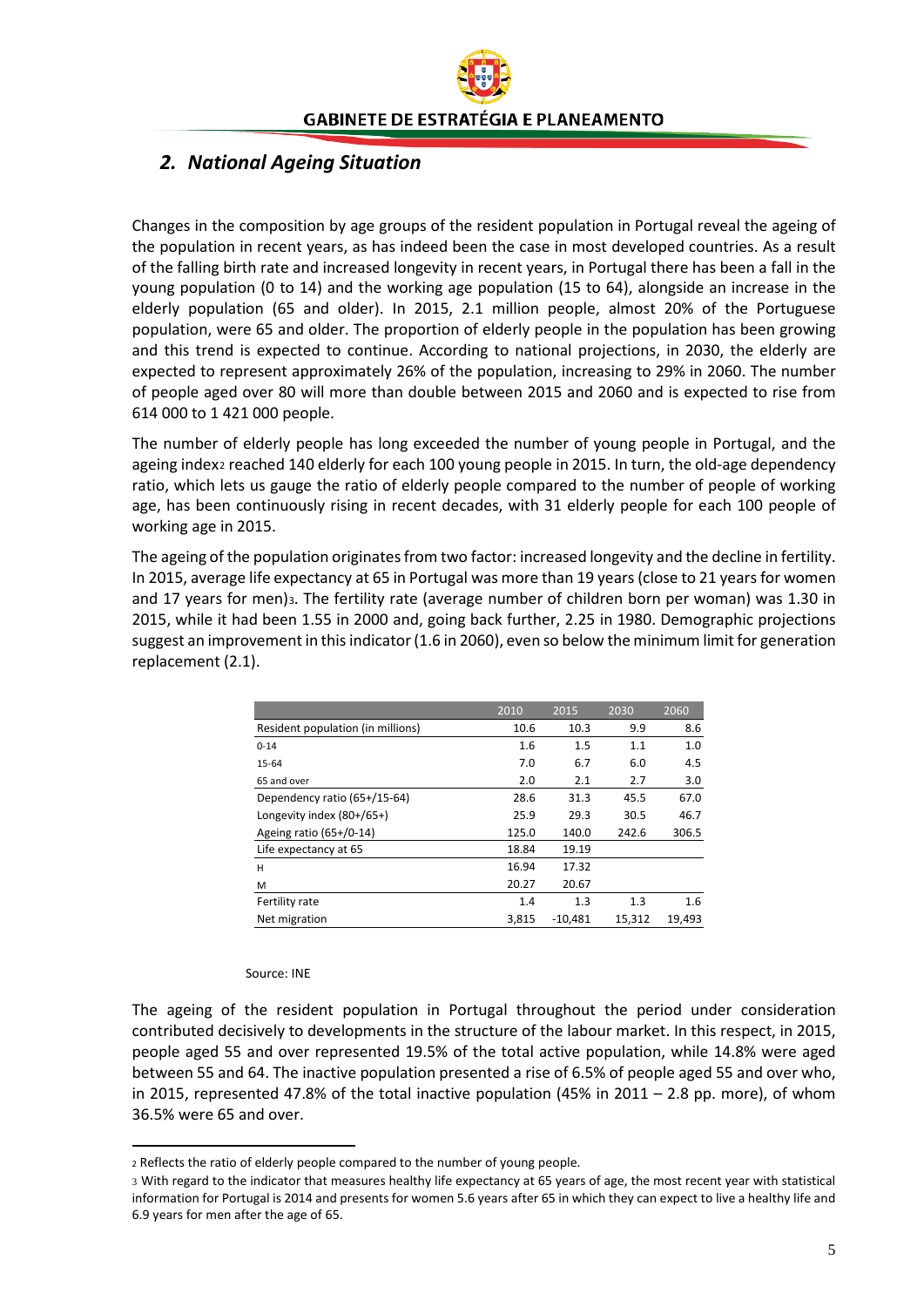

Still under the effect of the crisis, the employment rate for people aged 55 and over maintained the downward trend previously reported, having fallen from 27.6% (2011) to 26.3% (2015), although an inverse trend has been noted for the 55-64 age group, whose employment rate increased from 47.8% (2011) to 49.9% (2015). These changes reflect two opposite trends: the increase in the working population aged between 55 and 64 (8.1% between 2011 and 2015) and the fall in the working population aged 65 and over (-16.5%).

On the other hand, the number of old-age pensions increased, between 2010 and 2015, by approximately 6.8%, reaching 2.5 million in 2015 (1.9 million in the general Social Security system, 150 000 in the scheme for rural workers and non-contributory and equivalent systems, 486 000 in the Portuguese civil servants retirement and survivor pensions funds (CGA-Caixa Geral de Aposentações)[4](#page-6-0)**.**

In Portugal, in 2015, 18.3% of people aged 65 or over were at risk of poverty (16.0% for men and 19.9% for women).

Social transfers, including pensions, have a strong impact on the risk of poverty in this population segment. In 2015, pensions were responsible for a reduction of 68.6 pp in the risk of income poverty among the elderly and benefits for a further 3.1 pp, an overall impact higher than in 2010 (65.0 pp).

|                                 | 2010 | 2015 |
|---------------------------------|------|------|
| Poverty risk rate *             | 18   | 19.5 |
| 18-64                           | 16.2 | 18.2 |
| 65 e mais                       | 20   | 18.3 |
| Sever material deprivation rate | 9.0  | 9.6  |
| 18-64                           | 8.3  | 9.6  |
| 65 and over                     | 9.6  | 8.4  |

\* year of income

Source: Eurostat

<span id="page-6-0"></span> <sup>4</sup> In the case of the CGA, retirements due to invalidity are included.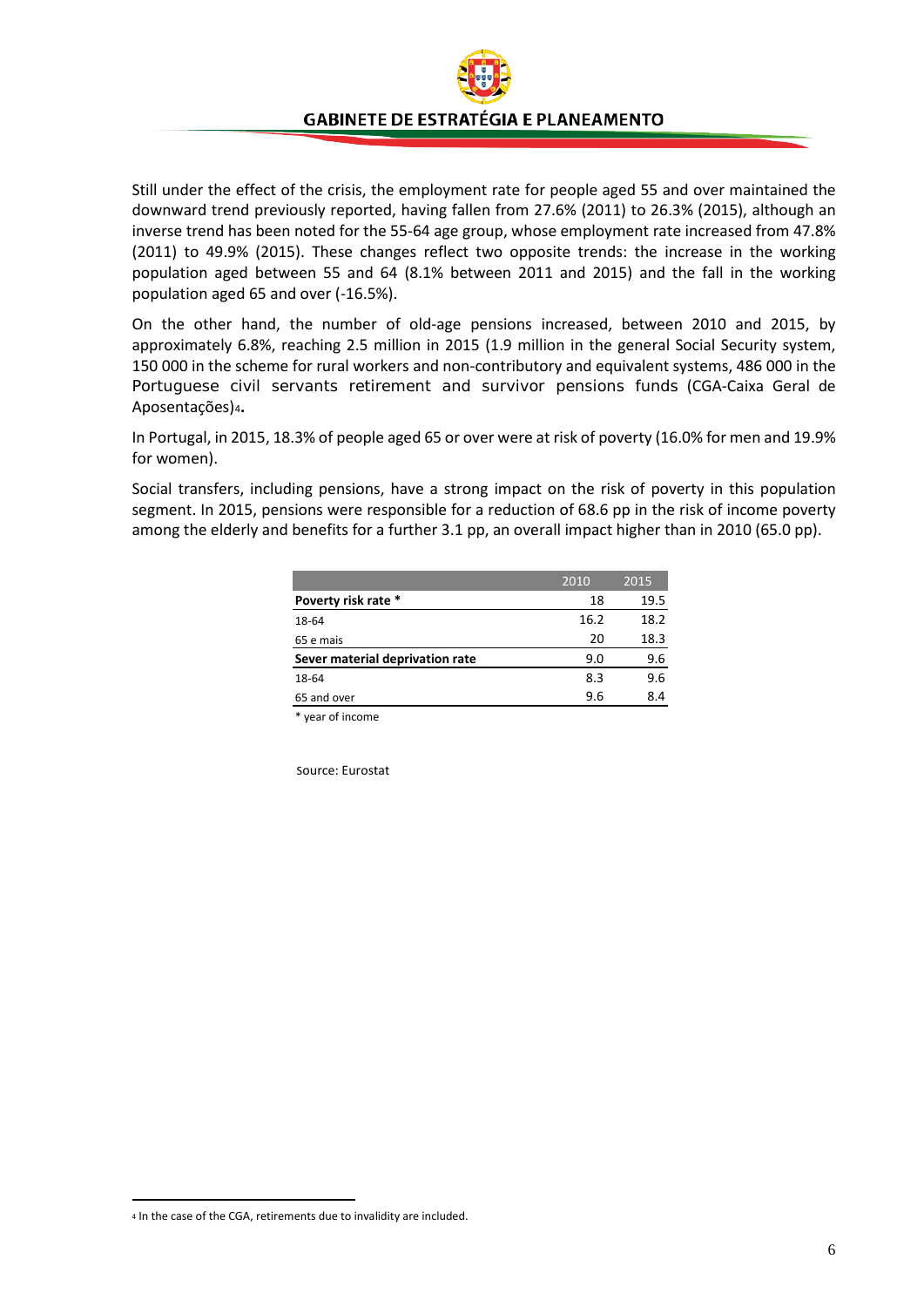# <span id="page-7-0"></span>*3. National actions and progress in implementation of MIPAA/RIS*

### <span id="page-7-1"></span>**Goal 1: Longer working life is encouraged and ability to work is maintained**

#### **RIS Commitment 1: To mainstream ageing in all policy fields with the aim of bringing societies and economies into harmony with demographic change to achieve a society for all ages**

Portugal has sought to address the various challenges posed by population ageing (support for the development and financial contribution of services and social responses aimed at the elderly in the areas of social security, health, education and employment) through an integrated and cross-sectional approach, ensuring the participation of the various parties involved and presupposing continuous articulation between the different national strategies and plans implemented by the various Ministries involved.

Social policies aimed at the elderly and dependent population were mostly integrated into the Social Emergency Programme, between 2012 and 2015. This Programme focused on five areas of action, including the area of low-income elderly people which favoured the promotion of independence and deinstitutionalisation by encouraging social responses to help them maintain their residence; and the expansion and diversification of the range of services, adapting them to changing needs by ensuring the flexibility and optimisation of the installed capacity.

During this period, the Government sought to reinforce services and responses in partnership, through so-called "public-private partnerships" between the State and social-economy organisations, which are particularly significant as social intervention partners. These partnerships are traditionally based on cooperation arrangements or agreements, contractual instruments between the State and social sector organisations, for the development of services and social responses aimed at defined population groups, namely children and young people, the adult population and the family and community.

These cooperation agreements between private social solidarity institutions and the Ministry of Labour, Solidarity and Social Security, which is responsible for them, specifically cover the following services and social responses, with regard to the elderly population: Home Help Services, Day-Care Centres, Residential Structures for the Elderly (ERPI), Social Centres and Night-Care Centres.

It should be noted that *Cooperation Agreements* have been established over the years between the Ministry of Labour, Solidarity and Social Security and entities representing private social solidarity institutions: the União das Misericórdias Portuguesas (Union of Portuguese Misericórdia Charities), the Confederação Nacional das Instituições de Solidariedade (National Confederation of Solidarity Institutions) and União das Mutualidades Portuguesas (Union of Portuguese Mutual Organisations).

In January 2012, the *Commitment for Growth, Competitiveness and Employment* was signed by the Government and most social partners. This agreement included a set of measures spread across three areas: (i) economic policies, (ii) active employment and vocational training policies, and (iii) labour legislation, unemployment benefits and labour relations. Under this agreement, particular attention was paid to older workers with longer professional careers, both in terms of access to active employment and vocational training policies and in terms of unemployment protection and legislation regulating labour relations.

Since the end of 2015, the Government has made a commitment to defend and strengthen the Welfare State, to implement policies that promote decent employment and a fair wage, to guarantee the sustainability of social security and to restore social minimums. The challenges facing Portugal in the social field are thus to reverse the existing demographic impact (measures to support the birth rate, reconciliation of work and family life, improved support for ageing and dependency), while guaranteeing the quality of the policies and social responses for all citizens and ensuring their sustainability.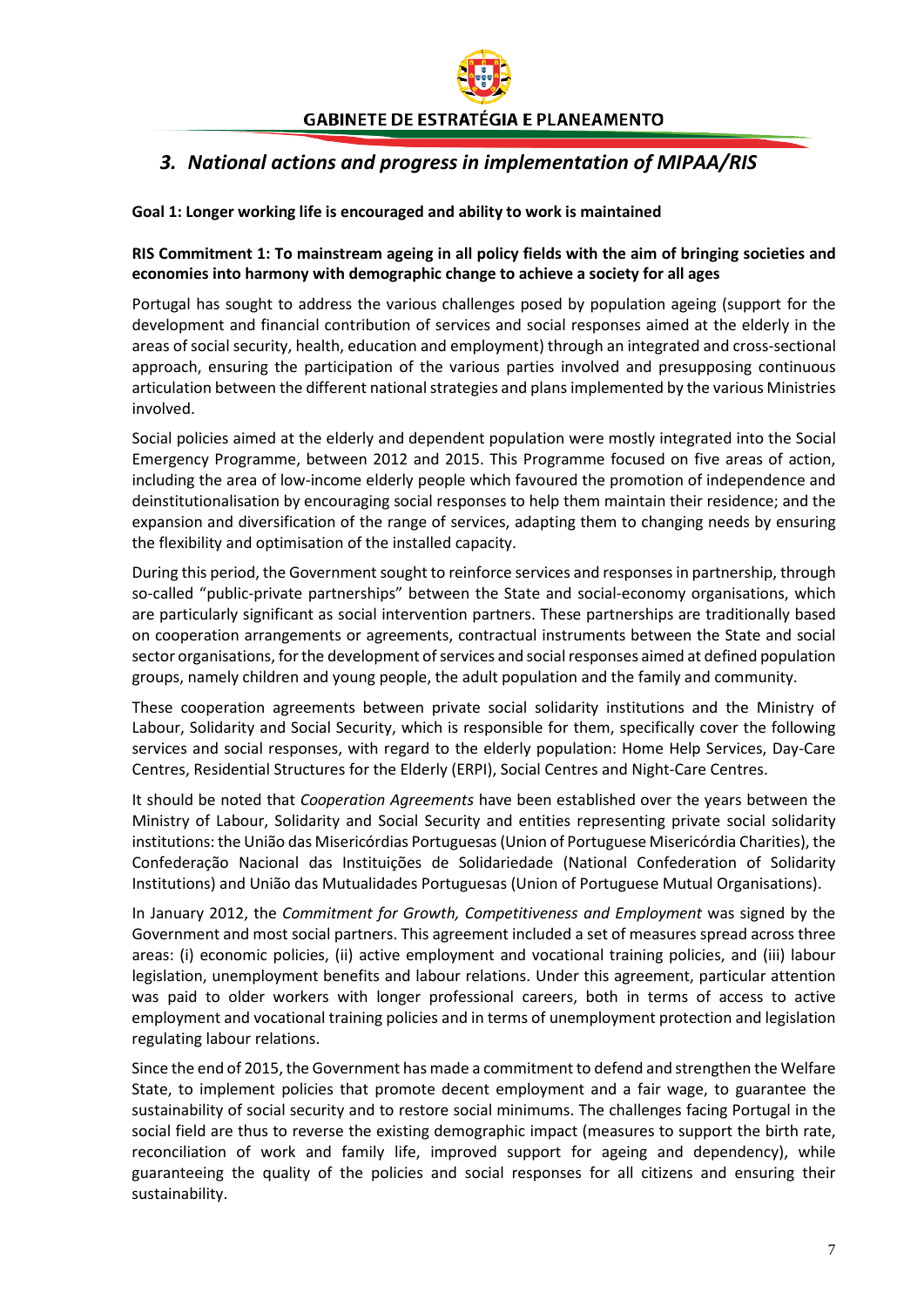

Changes to the **pension system** in recent years (between 2012 and 2015) focused on measures aimed at controlling the increase in public spending. However, since 2016, Portugal has been implementing measures aimed at addressing the challenges posed by social sustainability through pension adequacy, since this is often the only means of income of the population aged 65 and over. In this sense, and given a context of profound changes in professional life and in labour market standards, Portugal's goal in the coming decades will continue to be to guarantee the sustainability of pension systems in the medium and long term.

To ensure that public pension expenditure remains at an appropriate level in terms of percentage of GDP compatible with European rules and to provide all individuals with access to adequate pension plans and a decent standard of living, it is necessary to increase labour market participation, combined with pension systems and with effective incentives for the participation of older workers.

Public measures **to keep older workers in the labour market** include less favourable early retirement schemes, additional penalties for early retirement, financial incentives for deferred pensions and the possibility of accumulating an old-age pension with earned income.

Portugal has a comprehensive set of public incentives for the participation of older workers in the labour market, which may explain the national reference in terms of the employment rate of people over 65 years.

With regard to social security, in 2012 the system of flexibility in the early retirement age was suspended (with the exception of the long-term unemployed and certain professional groups)s and this suspension was repealed $6$  in 2015, giving rise to a transitional regime in force during that year, which sought, however, to discourage withdrawal from professional life and thus encourage continued presence in the labour market.

Also regarding access to early retirement, the Portuguese government decided in March 2016 to extend the legal suspension of the early retirement scheme and to maintain a special rule according to which only beneficiaries aged 60 or over with 40 years or more of contributions are allowed to apply for an early pension under the flexibility schemez. Other measures were adopted, such as an increase in the normal state pension age, which was raised from 65 to 66 in 2014, varying since 2016 according to the evolution of average life expectancy. Another of the measures taken was the change in the formula for calculating the Sustainability Factor, reflected in a change of the initial reference year for average life expectancy at 65, from 2006 to 2000, which would affect the aforementioned Sustainability Factor and consequently reduce in the value of early pensionss. The flexible early retirement scheme is currently being reviewed by the authorities, with changes expected in the short term.

In Portugal, there is also a monthly financial incentive for deferred pensions, with an upper limit defined at 70 years old, the credits varying between 0.33% and 1% per year of deferral, as well as the possibility of accumulating an old-age pension with earned income (a situation in which the pension is increased by 1/14 of 2% of the total remuneration recorded per year).

In the context of **health policies**, the National Health Plan 2012-2020 is a fundamental pillar of reform of the health system, oriented towards clinical quality, prevention and the promotion of healthy lifestyles, aiming to achieve health gains for the Portuguese population in general. One of the goals proposed by the National Health Plan for 2020 is to improve healthy life expectancy at age 65.

Portugal also continued to implement the National Network for Continued Integrated Care (RNCCI), set up in 2006, under the joint responsibility of the Ministry of Health and the Ministry of Labour, Solidarity and Social Security, with a focus on the coordination and organisation of "long-term care",

<span id="page-8-0"></span> <sup>5</sup> Cf Decree-Law 85-A/2012, of 5 April.

<span id="page-8-1"></span><sup>6</sup> Cf Decree-Law 8/2015, of 14 January.

<span id="page-8-2"></span><sup>7</sup> Cf Decree-Law 10/2016, of 8 March.

<span id="page-8-3"></span><sup>8</sup> Cf Decree-Law 167-E/2013, of 31 December.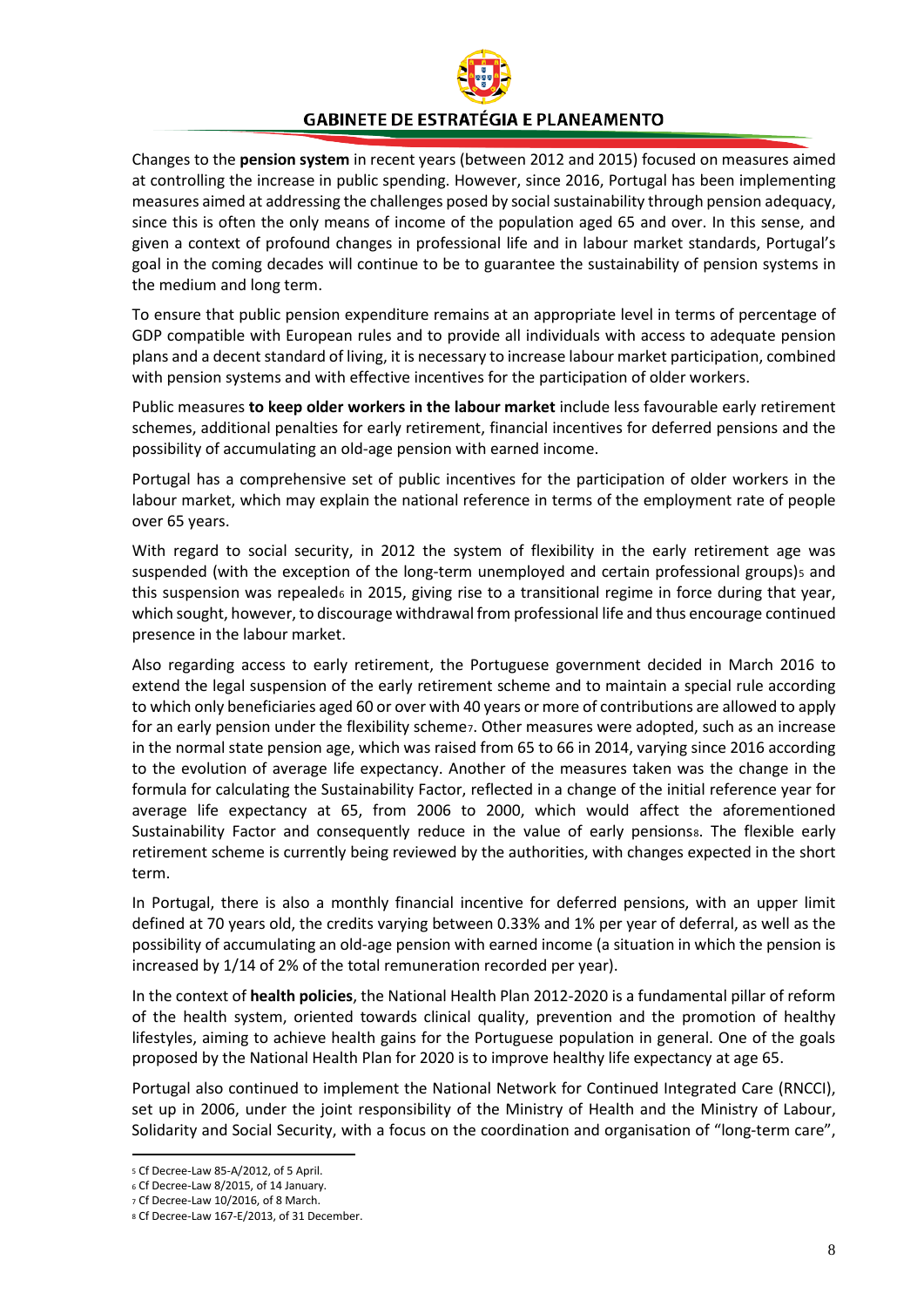

providing structured responses to people in a state of dependency, at different levels of functionality in all life stages. Meanwhile, in 2016, the Government established as one of its priorities the expansion and improved integration of this Network. The National Coordination Commission of the RNCCI was created for this purpose and the RNCCI 2016-2019 Development Plan was presented. According to this Plan, "it is clear that the Network is intended for people who, *regardless of their age, are in a state of dependency*. However, 10 years after its creation, it is evident that most of its users are elderly (about 85%) and that records of its use by Children and Young People are merely isolated cases. It is therefore important to pay special attention to understanding the ageing process with all its determining factors and also to structure and extend the response to other age groups and other conditions, such as severe mental illness and dementia, situations with a very broad clinical spectrum and specificity of responses."

In this context, the RNCCI 2016-2019 Development Plan restates the goals set out in the law that established this Network (Decree-Law 101/2006 of 6 June), which are as follows:

a) Improving the living conditions and well-being of dependent persons through the provision of continued health care and/or social support;

b) Keeping people with loss of functionality or at risk of losing functionality at home, provided that through home support they can be guaranteed the therapeutic care and social support necessary for provide and maintain comfort and quality of life;

c) Support, monitoring and hospital care technically appropriate to each situation;

- d) Continuous improvement in the quality of the long-term health care and social support;
- e) Support for family members or informal carers, in the qualification and provision of the care;
- f) The networking and coordination of care in different services, sectors and levels of differentiation;

g) The prevention of gaps in services and equipment, through progressive coverage at a national level of the needs of dependent persons in terms of integrated long-term care and palliative care.

#### **RIS Commitment 2: To ensure full integration and participation of older persons in society**

In a context of increasing numbers of older people, it is even more crucial to create opportunities for older people to continue working and to promote solidarity between generations. Volunteering is an opportunity for intergenerational activities, enabling older generations to continue to work and contribute to the community by transmit their knowledge and the experience they have gained from life. In Portugal, a series of initiatives and projects have been developed, with the aim of encouraging greater participation and integration of older people in society. These include Universities of the Third Age and the "added value" project.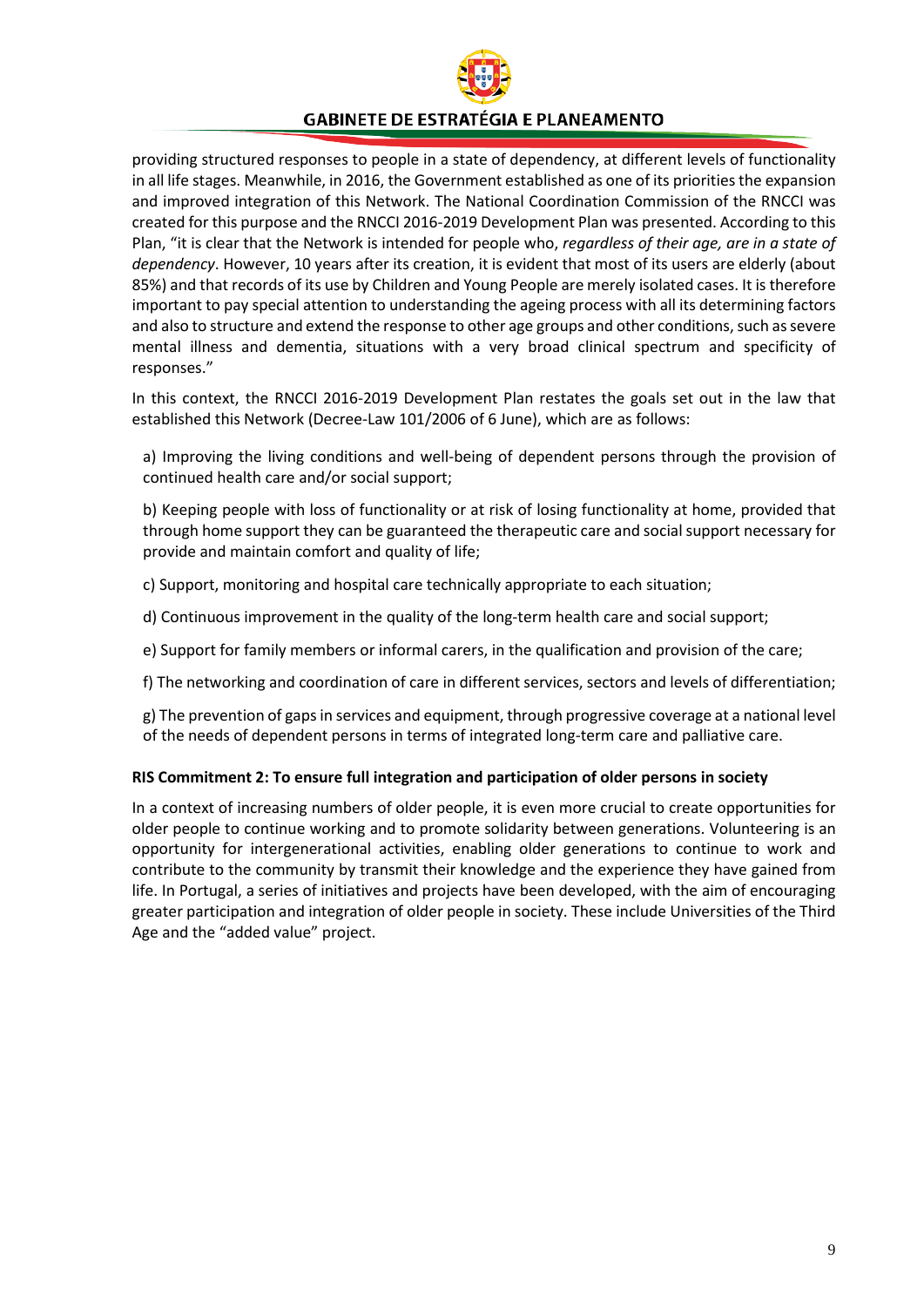#### **Universities of the Third Age**

Among civil society initiatives, the "senior universities" project aimed at students over 50 years of age are still particularly important. These offer learning, culture, leisure and solidarity activities and include Universities of the Third Age Network Association (RUTIS), a member ofthe Economic and Social Council and a Private Institution of Social Solidarity and Public Utility that supports the community and the elderly, of national and international scope, created in 2005. RUTIS currently has 236 Universities of the Third Age (members), 38 000 senior students and 4 500 volunteer teachers at the senior universities. One of the main aims of RUTIS isto promote active ageing and Senior Universities®[9](#page-10-0) and to encourage the social participation of elderly people in society.

#### **"Added value" – senior volunteer**

This volunteer project[10](#page-10-1) for people over 55, created in November 2012, operates in the field of development cooperation in Portuguese-speaking African countries, and is promoted by the Calouste Gulbenkian Foundation. It brings together experienced professionals who volunteer to join ongoing projects, responding to the needs identified by partners working in Portuguese-speaking African countries. Candidates must have a specialised academic or technical background, professional experience and availability to join missions expected to last two months. In 2015, 107 applications were received to select the 15 candidates to be included in the "added value" volunteer pool, in the fields of health, education and engineering, comprising 47 members, carrying out 13 missions, 7 in São Tomé and Príncipe, 4 in Mozambique and 1 in Guinea Bissau.

#### **RIS Commitment 3: To promote equitable and sustainable economic growth in response to population ageing**

The impact of demographic challenges, aggravated by the crisis that Portugal has suffered in recent years, has led to a reduction in economic growth and put public finances under pressure. Profound transformations in family structures reflect new social demands, which means not only adjusting the protection guaranteed to the elderly, but also guaranteeing the social protection needed in each phase of life.

To **protect the most economically vulnerable elderly people,** acknowledging that it is essential to increase income, guaranteeing minimum resources and meeting basic needs, a number of measures were implemented between 2012 and 2015:

- Updating of **minimum, rural and social pensions** in line with inflation **(shorter careers)**.
- In tax terms, the **safeguarding of the groups that are most disadvantaged by income tax**, promoting the exemption of taxpayers with lower incomes, and also **exemption from charges in access to public health care** - extended to more than 5 million people (almost 50% of the resident population).
- The development of the **Social Rent Market** implemented in the framework of a partnership between the State, municipalities and banks - which encourages the provision of houses at lowerthan-market prices (rents up to 30% lower than those normally charged in the free market).
- **Social tariffs in the transport sector**.
- Revision of the legal regime for **social tariffs in the electricity and natural gas sector**.
- The **Food Emergency Programme**, part of the Meal Centre Network, helped to guarantee access to daily meals for the most deprived people and families.

<span id="page-10-1"></span><span id="page-10-0"></span> <sup>9</sup> Name registered by RUTIS as a Certified Collective Mark with the Instituto Nacional da Propriedade Industrial <sup>10</sup> https://gulbenkian.pt/grant/mais-valia/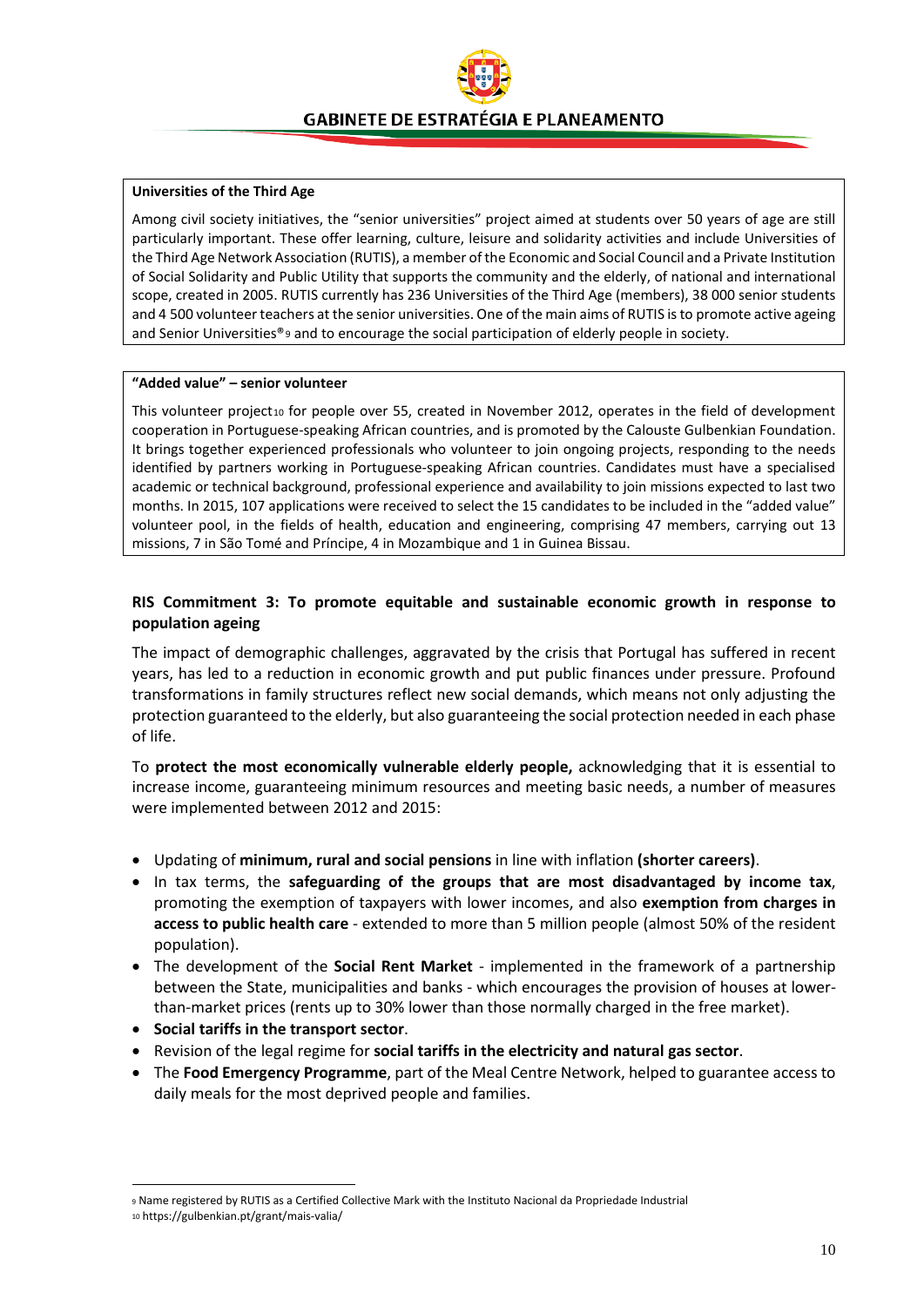

Since 2016, the rules for updating pensions have also been reinstated, thus ensuring that all pensions of less than 1.5 IAS [indexing reference of social support] (2 IAS from 2017) are updated at the beginning of each year in line with inflation. In order to strengthen pension adequacy and combat poverty among the elderly, the reference value of the Solidarity Supplement for the Elderly (CSI) was also reinstated, after five consecutive years without positive updates (including a reduction in the level of protection in 2013). It is recalled that the CSI is of particular importance, making a decisive contribution to both the effectiveness and the financial efficiency of the fight against poverty among the elderly, an objective that was acknowledged to have been achieved between 2005 and 2012, a period during which the poverty risk rate among the elderly fell by 11.5pp.

#### **Solidarity Supplement for the Elderly**

The Solidarity Supplement for the Elderly (CSI), in force since 2006, is a monetary benefit of the solidarity subsystem aimed at combating poverty in the elderly population. The CSI aims to address the need to correct existing income asymmetries among the Portuguese, which are particularly penalising for the elderly, based on a policy of social minimums for the elderly, differentiating situations, with the aim of increasing the efficacy of the fight against poverty among the elderly.

In 2013, the reference value of the CSI was reduced from €5 022/year to €4 909/year, which led to a significant reduction in the coverage and level of protection of this support. In 2016, the amount of €5 022/year was reestablished and the State Budget determined a further increase (to €5 059/year), effective as of 1 April 2016, bringing the level of access closer to the poverty line.

As of December 2016, the CSI supported around 161 000 thousand beneficiaries, although it should be noted that there had been a sharp reduction in recent years: Between December 2012 and December 2016, the number of beneficiaries fell by 29.8%.

In order to increase CSI take-up, the Government presented a publicity campaign in November 2016, with information on who can receive the benefit, access rules, the documents required and the locations where applications can be submitted. It also informed the public that CSI beneficiaries are entitled, in addition to the monthly pension supplement, to discounts on medicines, glasses and dental prostheses, as well as social tariffs on electricity, natural gas and transport.

#### **RIS Commitment 5: To enable labour markets to respond to the economic and social consequences of population ageing**

Within the framework of the various national policy instruments aimed at the labour market, particular attention has been given to a **longer working life** for those who are integrated into the labour market and to promoting the transition to employment of the unemployed.

With regard to longer working life, the main priority continues to be improving the financial sustainability of the pension system, as well as pension adequacy, for which the following measures have been applied:

- *1.* Change in the formula for calculating the sustainability factor and increased penalties for early access to pensions for beneficiaries with long contributory careers[11;](#page-11-0)
- *2.* Increase in the normal age of access to old-age pensions in 2014 and 2015 (to 66 years) and 2016 (to 66 years and 2 months) $12$ ;
- *3.* Temporary suspension of the possibility of early access to old-age pensions between April 2012 and January 2015, while safeguarding the scheme for early retirement of the long-term unemployed and other specific schemes[13](#page-11-2). This suspension was repealed in January 2015 and

<span id="page-11-0"></span> <sup>11</sup> Decree-Law 167-E/2013, of 31 December.

<sup>12</sup> Ministerial Order 378-G/2013, of 31 December, and Ministerial Order 277/2014, of 26 December.

<span id="page-11-2"></span><span id="page-11-1"></span><sup>13</sup> Decree-law 85-A/2012, of 5 April.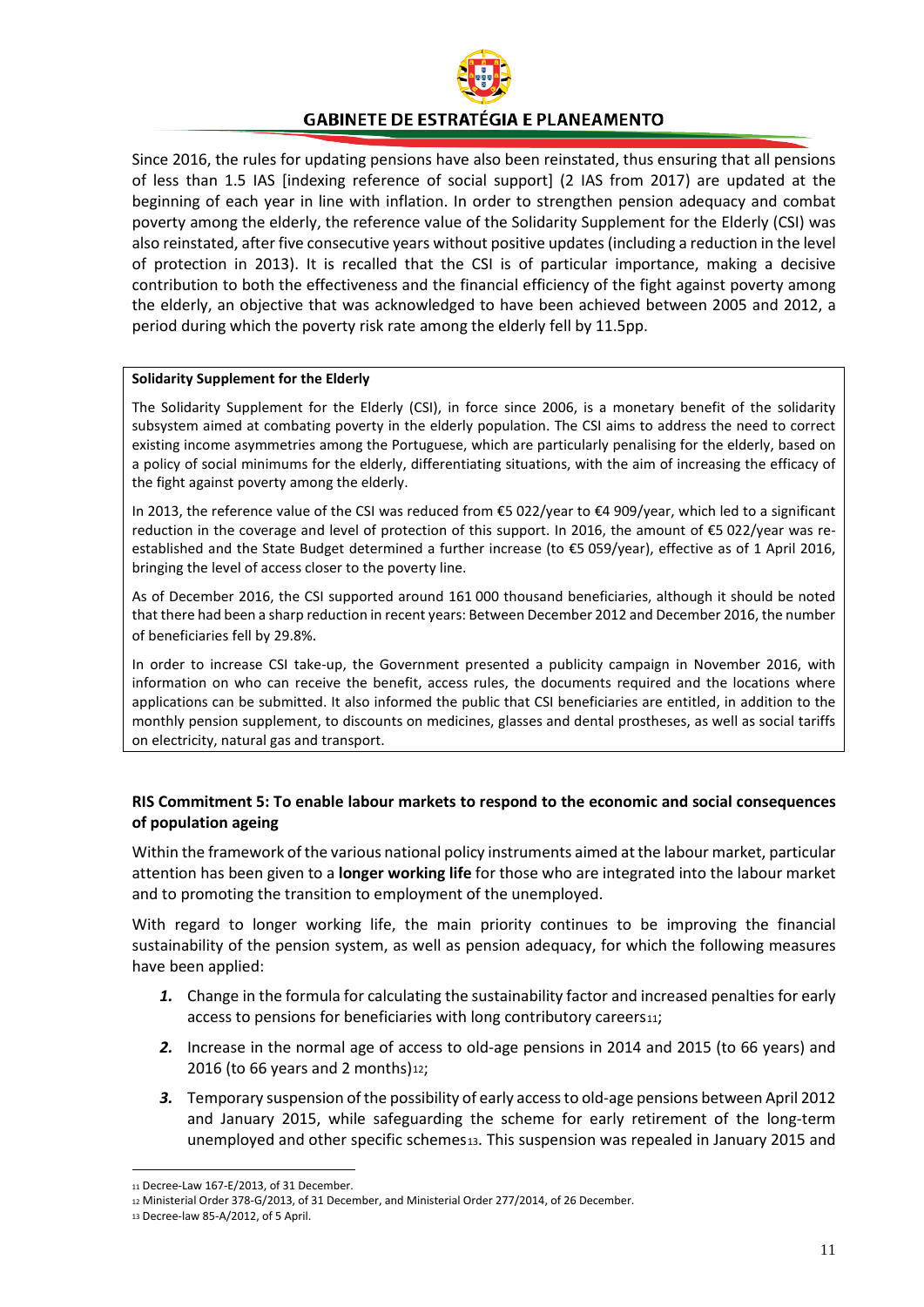

transitional provisions were applied during 2015, determining that recognition of the right to early access to old-age pensions depends on whether the beneficiary is 60 or over and has 40 or more calendar years of registered earnings relevant for calculating the pension<sub>[14](#page-12-0)</sub>. This last provision was maintained in 2016, up to the revision of the system of flexibility in the early retirement age.

With regard to the **promotion of employability and the transition to employment of the unemployed**, policy measures to support employment and training have given priority to access by socially disadvantaged groups, in particular the older unemployed (aged 45 and over), usually a majority in long and very long-term unemployment statistics, both because of their age and their lower levels of qualification compared to younger generations. Examples of this positive differentiation include measures to provide work placements for the unemployed, measures to support hiring the unemployed, measures aimed at the professional integration into social work and measures to encourage the acceptance of job offers, in combination with a percentage of the unemployment benefit.

Between 2011 and 20[15](#page-12-1), an analysis of data from the Employment and Professional Training Institute15 (IEFP) concerning the number of people covered, by type of measure (employment, training and rehabilitation), aged over 55 years, showed an increase in the number of unemployed in that age group (+142.7%). If only men are considered, this increase is 150.8% and in the case of women, the increase in the different measures was 132.7%.

#### **Occupational Safety and Health**

Aware of the need to plan for a longer working life and active ageing, it is considered that in the context of occupational safety and health, health monitoring is an opportunity for occupational physicians to provide specific support to promote the health of older workers and it is projected that workers over 50 will be required to undergo annual medical examinations.

#### **"Safe and healthy workplaces" Campaign**

In the context of occupational safety and health, the European Agency for Safety and Health at Work (EU-OSHA), implementing the EU Occupational Safety and Health (OSH) Strategic Framework 2014-2020, launched in April 20[16](#page-12-2) the 'Safe and healthy workplaces' 2016-17 Campaign16, focusing precisely on *healthy workplaces for all ages*, in which Portugal participates as focal point and main disseminator, through the Authority for Working Conditions. The Campaign's main message highlights the fact that safe and healthy working conditions throughout the whole working life are good for workers, businesses and society as a whole. It includes four objectives: (i) promoting sustainable work and healthy ageing from the start of the working life; (ii) preventing health problems throughout the working life; (iii) providing ways for employers and workers to manage occupational safety and health in the context of an ageing workforce; and (iv) encouraging the exchange of information and good practice.

The conversion into fixed-term contracts of employment contracts of employees who continue to work 30 days after knowledge of retirement (both parties) is a transparent instrument for the maintenance and continuity of labour relations in the context of active ageing.

<span id="page-12-0"></span> <sup>14</sup> Decree-Law 8/2015, of 4 January.

<sup>15</sup> Portuguese Public Employment.

<span id="page-12-2"></span><span id="page-12-1"></span><sup>16</sup> [www.healthy-workplaces.eu,](http://www.healthy-workplaces.eu/) where various resources are available: reports, case studies and a practical e-guide to managing occupational safety and health in the context of an ageing workforce; PowerPoint presentations, leaflets, posters and other campaign materials; information on the Healthy Workplaces Good Practice Awards; infographics; and animated videos.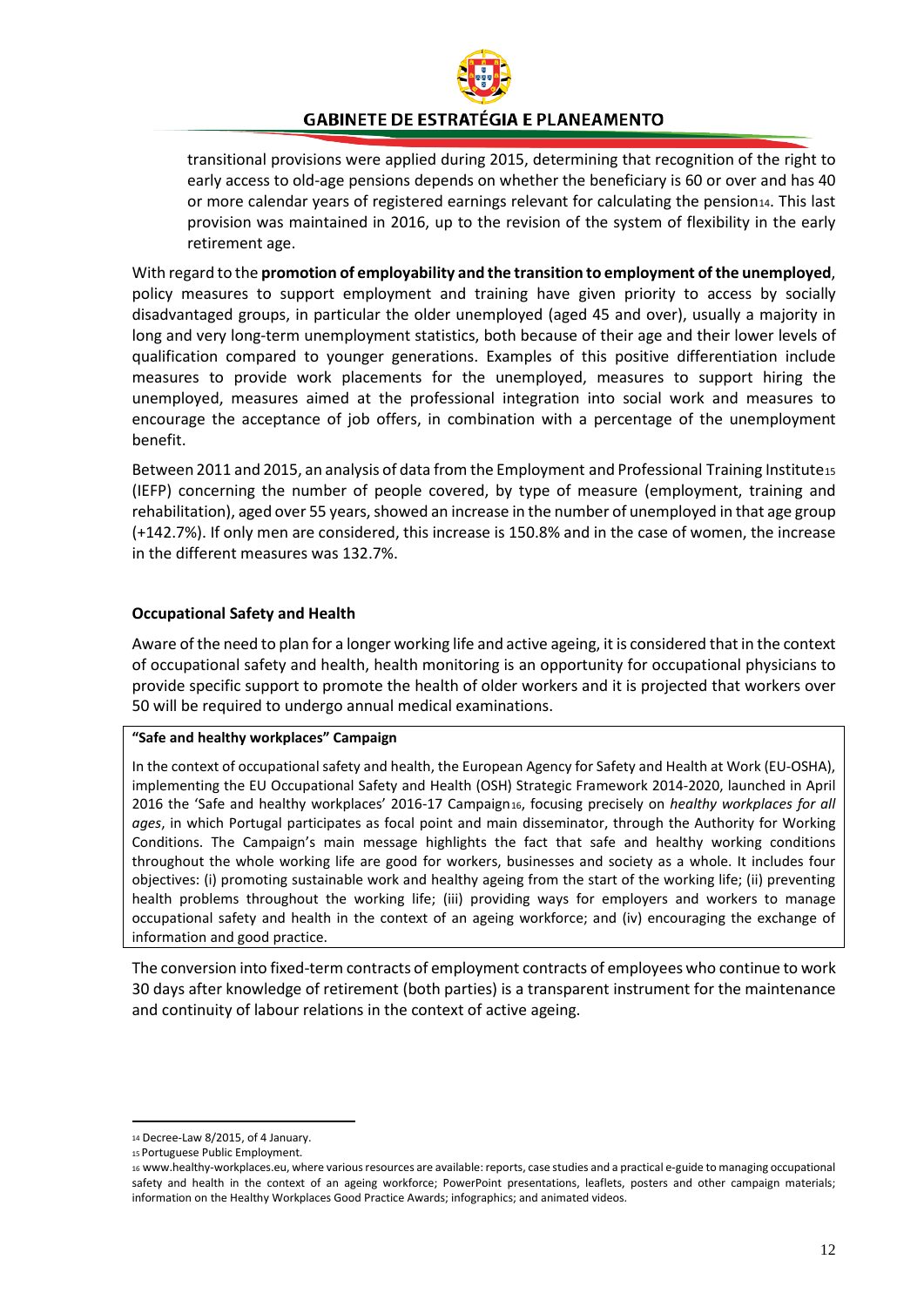

#### **RIS Commitment 6: To promote life-long learning and adapt the educational system in order to meet the changing economic, social and demographic conditions**

The participation of older people in lifelong learning is crucial when discussing the challenges of an ageing population, particularly those related to the labour market and social security systems.

The Portuguese Government has recently defined as a priority upgrading the qualifications of the adult population (employed and unemployed) in order to develop skills that are critical for the modernisation of the economy and for the adaptation of workers to the needs of the labour market. Portugal believes that the development of new skills by older adults, whether they are in or out of the labour market, contributes greatly to the promotion of active ageing and is, above all, an excellent way to ensure intergenerational communication.

Boosting human capital, including older adults, one of the Government's priorities, is evident in the National Reform Programme, published in 2016, the first strategic pillar of which is "Qualifying the Portuguese." Under this pillar, an integrated adult education and training strategy - the Qualifica Programme - has been defined and this should contribute to achieving an adult participation rate in Lifelong Learning actions of 15% in 2020 and 25% in 2025 .

In the context of adult qualification, various forms of education and training are available that offer basic and secondary level certification and are part of the existing education provision and the National Qualification System (SNQ), namely: Adult Education and Training courses (EFA); certified modular training; Portuguese courses for speakers of other languages; the basic skills training programme and the Recognition, Validation and Certification of Competences (RVCC) process. The forms of training referred to are part of the National Qualifications Catalogue (CNQ) and there are also 22 training references, with level 2 qualifications, adapted to People with Impairments and Disabilities.

The RVCC is one of the qualification routes under the SNQ that was developed, between 2014 and 2016, by Centres for Qualification and Vocational Education (CQEP). In 2016, the legal regime that set up the CQEP was amended according to the provisions of the Qualifica Programme and Qualifica Centres were created. The RVCC process is based on benchmarks under the CNQ - Key Competence Benchmarks at basic and secondary levels and Professional Competence Benchmarks and since 2016 they have also been complemented by certified training.

The Qualifica Centres network in December 2016 consists of 261 centres, created in public and private educational establishments, training centres under direct or shared management in the network of the IEFP and other public and private entities, both local and regional.

#### **Validation of skills in Companies**

In the context of Validation of Non-Formal/Informal Learning (VNFIL) and in line with the recommendations of the document "European guidelines for validating non-formal and informal learning" published by CEDEFOP, particularly notable is the pilot project for validation of skills in companies that aims to develop professional RVCC processes in a real work context, with a view to encouraging the participation of companies and social partners in RVCC processes. This project was launched in 2015 and is being developed by the National Agency for Qualification and Vocational Education and Training (ANQEP) in conjunction with the SONAE Group and the CQEP of the Trade Union and Occupational Improvement Training Centre (CEFOSAP). It has already certified SONAE employees in the professions of "Logistics Operator" (QNQ level 2) and "Logistics Technician" (QNQ level 4).

The development of this project aims to create benefits for both employees and the company involved. It therefore offer the following benefits for employees: capitalising on the work context (experience and training) to develop and recognise skills; contribution to personal and professional development; promotion of lifelong learning; promotion of mobility in the labour market. For the company, the benefits will be: positioning of companies with more direct intervention in the National Qualification System; raising the level of qualification of human capital in companies; promotion of talent management within organisations.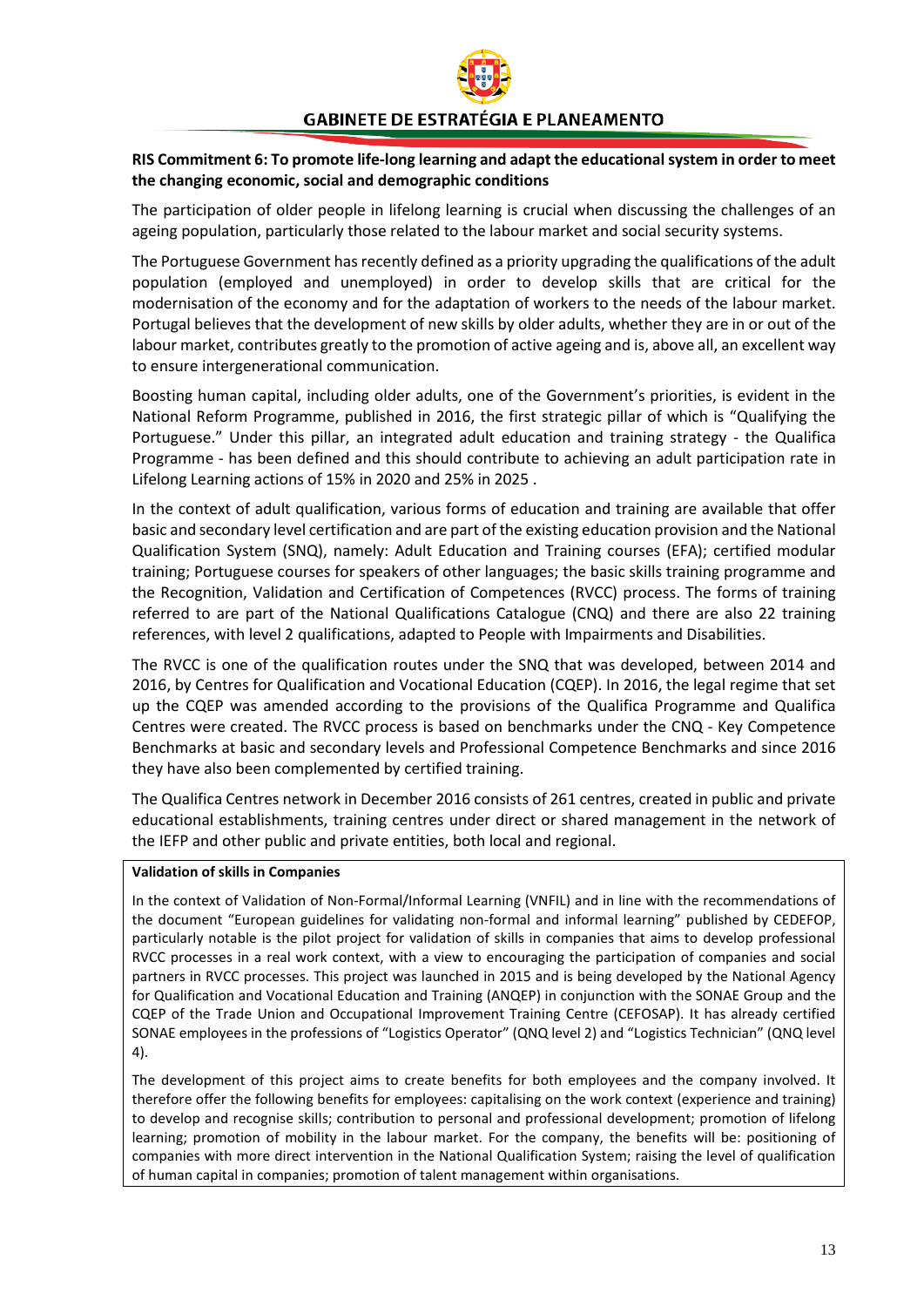

The Guidance service provided by the centres is based on the Lifelong Orientation Benchmark, an instrument that can be used to design and implement orientation activities for young people and adults. This benchmark is intended to enable people to understand, get involved with and be responsible for their life and career project, maintaining a positive perception of their identity, regardless of the roles they may play throughout their life .

#### **Adult Education**

To meet the target set by the European Union for adult participation in lifelong learning activities (15%) by 2020, Portugal has been developing projects since 2012 under the "Implementation of the European Agenda for Adult Education ". Thus, between 2012 and 2014, the project focused on the drawing the attention of stakeholders to the importance of lifelong learning and in 2014 and 2015 on the promotion of basic skills training. Software was developed for distance training of adults in basic reading, writing, arithmetic and ICT skills.

The project for 2015 and 2016 aims to update the basic key competence benchmarks (1st, 2nd and 3rd cycles), available in the National Qualifications Catalogue, and also to include in it the Basic Skills Training Programme (reading, writing, arithmetic and ICT), in e-learning, using the software developed in 2014 and 2015. The updating of the key competence benchmarks along these lines will allow for the inclusion of adults with low reading, writing, arithmetic and ICT skills, in addition to adults with low qualifications, who will thus be able to successfully participate in lifelong learning activities and obtain qualifications.

#### **RIS Commitment 8: To mainstream a gender approach in an a ageing society**

The Portuguese Government believes that to address demographic challenges (in this case resulting from ageing), public policies must act in the various fields that can help to reinforce the population resident in Portugal, always with respect for gender equality.

The 5th National Plan for Gender Equality, Citizenship and Non-Discrimination 2014-20[17](#page-14-0) (V PNI)17, in the strategic area of Promotion of Equality between Women and Men in Public Policies, includes a strand on Social Inclusion and Ageing. Along the same lines, the 5th National Plan to Prevent and Combat Domestic and Gender Violence 2014-2017 includes some measures specifically aimed at the elderly, particularly women, given their special vulnerability.

The strategic objectives of the area of Social Inclusion and Ageing, in the V PNI, includes objectives to promote basic skills necessary for building and developing inclusive living projects with specific groups of more vulnerable women, namely rural women, immigrant women and older women, and to contribute to the prevention of the multiple factors that are at the root of the greater vulnerability of the elderly population in various fields. Among the measures in this strategic area, Measure 36 - Promoting access to information and knowledge among older women - can contribute to this goal.

Contributing to the implementation of measure 36, the Training Programme in Basic Skills, promoted by the Employment and Professional Training Institute covered 1 055 men and 664 women over 55 years in 2014. Although not specifically aimed at older women, this Programme aims to improve the skills and raise the qualification levels of the Portuguese population, in order to combat factors of social exclusion that prevent people from accessing information presented in written form, as well as hindering their integration into the labour market.

In the context of approaches to demographic challenges, it is also important to emphasize measures aimed at boosting the birth rate and balancing personal, family and professional life, such as some of the solutions recommended by the Labour Cod[e18](#page-14-1), related to the need to take action to improve opportunities for balancing work and personal and family life and to promote gender equality. Thus,

<span id="page-14-0"></span><sup>17</sup>Approved by Resolution of the Council of Ministers 103/2013, of 31 December.

<span id="page-14-1"></span><sup>18</sup> Amended in 2009 (Law 7/2009, of 12 February).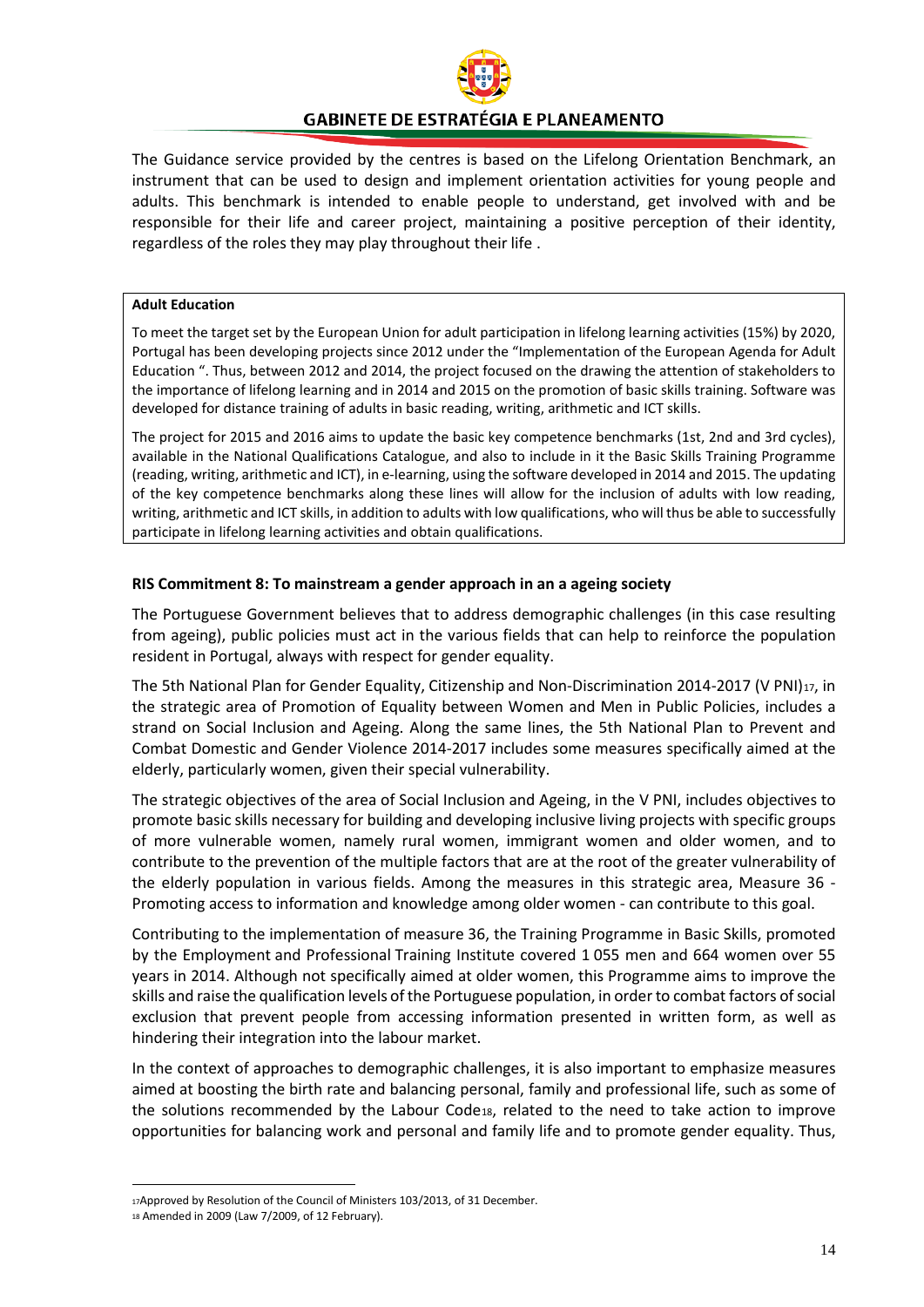

subsequent amendments to the Labour Code[19](#page-15-1) have strengthened existing mechanisms to facilitate the balancing of work and family responsibilities and to promote gender equality, including:

- Parental leave can be taken by parents at the same time between 120 days, paid at 100% of the reference income, and 150 days, paid at 100% or 80% of the reference remuneration according to whether or not 30 days are shared by parents (Article 40);
- this leave is increased by 30 days if each parent takes exclusively a period of 30 consecutive days or two periods of 15 consecutive days, after the period of mandatory maternal leave (6 weeks);
- there is mandatory leave for the father of 15 consecutive or non-consecutive working days, within 30 days from the birth of the child, five of which must be taken consecutively immediately after the birth (Article 43), paid at 100% of the reference income;
- workers with children under the age of 12 or a child, regardless of age, with a disability or a chronic illness living with him/her in the same household, who opts for part-time work or flexible working hours may not be penalised in terms of career appraisal and career advancement (Articles 55 and 56);
- workers with children up to the age of 3 are entitled to teleworking, when this is compatible with the activity performed and the employer has the resources and means to do so (Article 166).

With regard to the take-up of leave to which fathers are entitled, there has been a very positive development in the sharing of leave between mothers and fathers. Trends show an increase in the take-up of benefits intended for the father, both Initial Parental Benefits Reserved for the Father and the shared Initial Parental Benefit.

#### <span id="page-15-0"></span>**Goal 2: Participation, non-discrimination and social inclusion of older persons are promoted**

#### **RIS Commitment 1: To mainstream ageing in all policy fields with the aim of bringing societies and economies into harmony with demographic change to achieve a society for all ages**

In the context of public policy programming, Portugal considers that improving the financial, economic and social sustainability of the social security system must take into account the age of retirement and life expectancy, demographic developments in the country, changes in the labour market and the income replacement rate, as well as the effectiveness of contributory systems in terms of equity and combating evasion and fraud. The following measures will contribute to construction of the social model envisaged for Portugal:

- Study the strengthening of the financing and sustainability of Social Security, through the **diversification of its sources of financing**;
- Ensure that **no changes are made to the rules for calculation of benefits awarded**  permanently;
- **Reassess the sustainability factor** In the light of changes in both context and legislation;
- **Reassess exemptions and reductions in contributions** to Social Security;
- **Reinstate the transitional regime for access to early retirement pension** and reassess the whole early retirement scheme;
- Accelerate the **convergence of the Portuguese civil servants retirement and survivor pensions funds** (CGA - Caixa Geral de Aposentações) **and the General Social Security System** (RGSS);

<span id="page-15-1"></span> <sup>19</sup> Law 120/2015, of 1 September.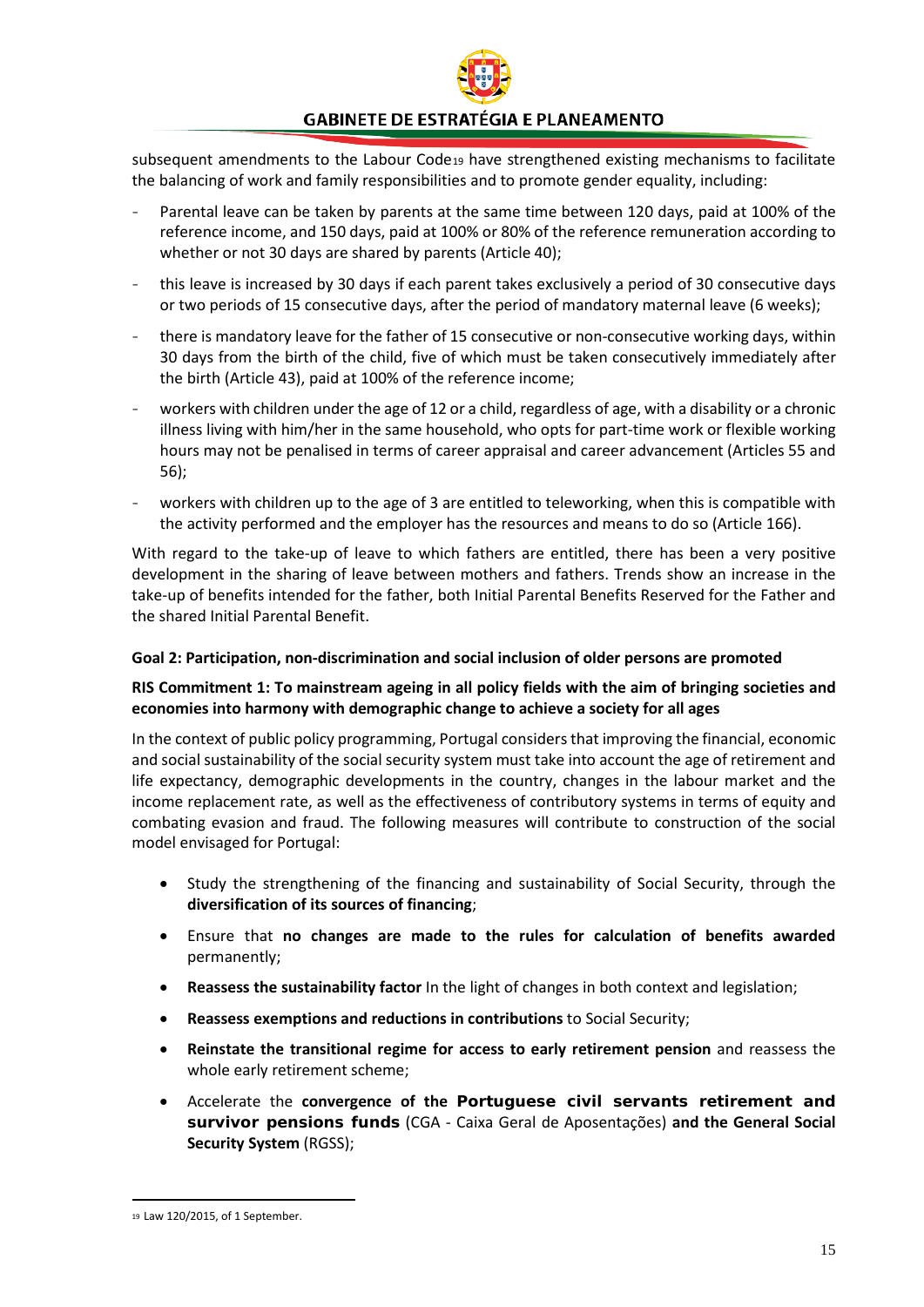

• Simplify and make **more transparent the social benefits system**, including a comprehensive and coordinated assessment of the welfare system and citizenship protection systems and the study of options for institutional simplification and simplification of the social benefits network.

To achieve these objectives, the Portuguese State will: (i) carry out an overall assessment of the welfare and citizenship protection systems; (ii) promote the dematerialisation of assistance services, favouring online assistance together with telephone assistance, adapted to the needs of citizens, and with faceto-face service with adequate territorial coverage, focusing in particular on those who have greater difficulty in accessing other channels (e.g. through the provision of public services at desks specifically intended for senior citizens); and (iii) implement new functionalities for consultation of contribution careers and the history of benefits received, a forecast of the pension to be received and the submission of applications online, as well as exploitation of the potential of mobile devices as emerging channels of communication, guaranteeing the possibility of permanent interaction between taxpayers and beneficiaries and the Social Security system.

#### **RIS Goal 2 - To ensure full integration and participation of older persons in society**

The integration and participation of older people in society have also been concerns of many organisations and local authorities in Portugal. Among the initiatives promoting the integration and participation of the elderly in society are those that reduce the isolation and loneliness of older people and ensure living environments that seek to create new social habits, stimulate skills and rebuild social and affective networks through participation in sports and cultural activities.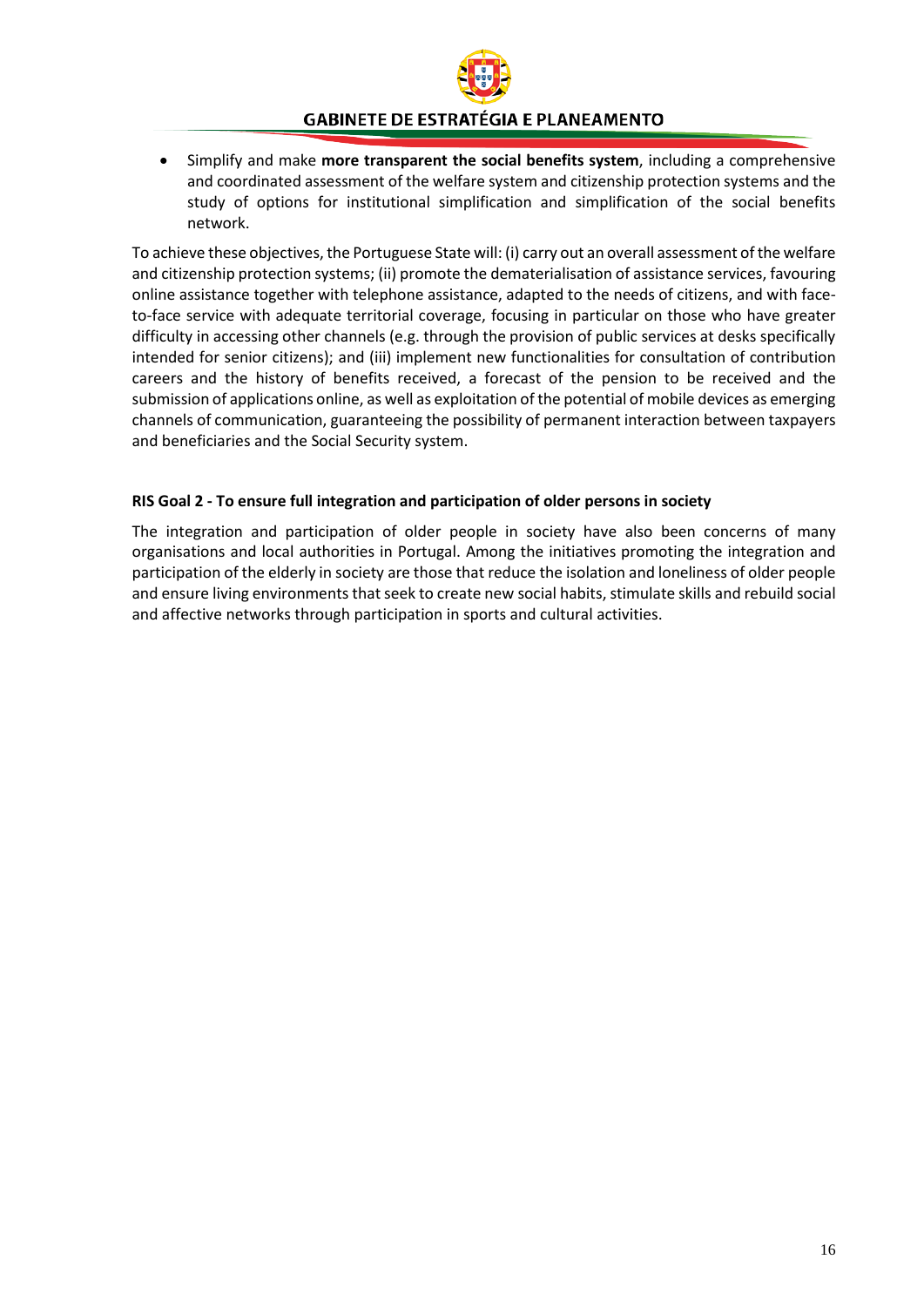

The **Intergerational Programme,** launched in 2012 by the Santa Casa da Misericórdia de Lisboa (SCML), aims to take preventive action against situations of isolation and loneliness among elderly residents in Lisbon, as well as to help meet their needs and solve their problems. Teams of young people visited every parish in the city, street by street, door by door, between March and July 2012, and made more than 30 000 contacts with elderly people, applying a questionnaire to 22 823. During this period, these teams referred to the SCML Elderly Care Teams (EAI) 542 elderly people considered to be in urgently requiring support. Technical assessments were made of all these people, through home visits and they were referred to the most appropriate responses. The EAI of the SCML regularly monitor the older people who have been flagged by various entities, including the Public Security Police, Parish Councils and Civil Protection. Between 2013 and 2015, 3 517 elderly people were referred to the Support Teams for the Elderly.

To counter the isolation of the elderly population of Lisbon confirmed in the social diagnosis carried out by the Intergenerational Programme, in 2013, in partnership with some parish councils, the **"Live better" Project**, which seeks to create new social habits, stimulate skills and rebuild social and affective networks through participation in sporting and cultural activities.

From 2013 to 2015, regular and free physical activity sessions were held in the city's gardens, encouraging the elderly to get out of their houses and participate in activities with other people, resulting in a total of 23 219 participations in physical exercise sessions in the gardens of Lisbon

In 2015 the "live better" Project sought to reach more older people in a variety of ways, promoting the cultural offerings of many different museums in the city and awareness at entities provide support for the elderly population, involving the participants in decision-taking about future initiatives. Thus, in addition to the sports sessions, the Intergerational Programme developed two new activities: "**ConViver Melhor**", a platform to collect and distribute tickets for cultural and recreational activities, that resulted in 42 visits to cultural venues, involving a total of 524 elderly people; and "awareness-raising activities" aimed at informing and training the elderly population about the Prevention of Falls, Healthy Eating and Active Life, with 15 actions involving 400 elderly people.

The **"Calm days" Programme**, an initiative of the INATEL Foundation, which aims to provide the senior population with mobility conditions and the possibility of getting to know new places and new people, by staying in hotels for periods of 15 days or more. Since 2012, 1 561 people have travelled this way.

For the older generation that emigrated many years ago, but whose life has not given them economic stability, the **"Portugal in the Heart" Programme** has offered Portuguese citizens over 65 who reside outside Europe and have not visited Portugal for more than 20 years an opportunity to actively discover its human, cultural, gastronomic and landscape heritage and to visit their native land once again. This Programme, with intergovernmental support, has been developed by the INATEL Foundation since 1996 and since then 698 emigrants have visited Portugal.

#### **RIS Commitment 4: To adjust social protection systems in response to demographic changes and their social and economic consequences**

Social security systems are dynamic and as such are capable of adjusting to economic and social changes. In this sense, Portugal increased social pensions and minimum pensions corresponding to contributory careers of less than 15 years in years 2012 to 2015, in a general context of freezing of invalidity and old age pensions since 2010.

Also in this context, in 2016, due to the reinstatement of the rules for automatic updating of the pensions in the general social security system and the convergent social protection scheme (civil servants admitted up to 2006), which had been suspended in 2010 in order to reduce public expenditure, all statutory and regulatory invalidity and old-age pensions under the general scheme, awarded before 1 January 2015, of an amount equal to or less than €628.83, were updated by 0.4%. Pensions of more than €628.83 have not been updated.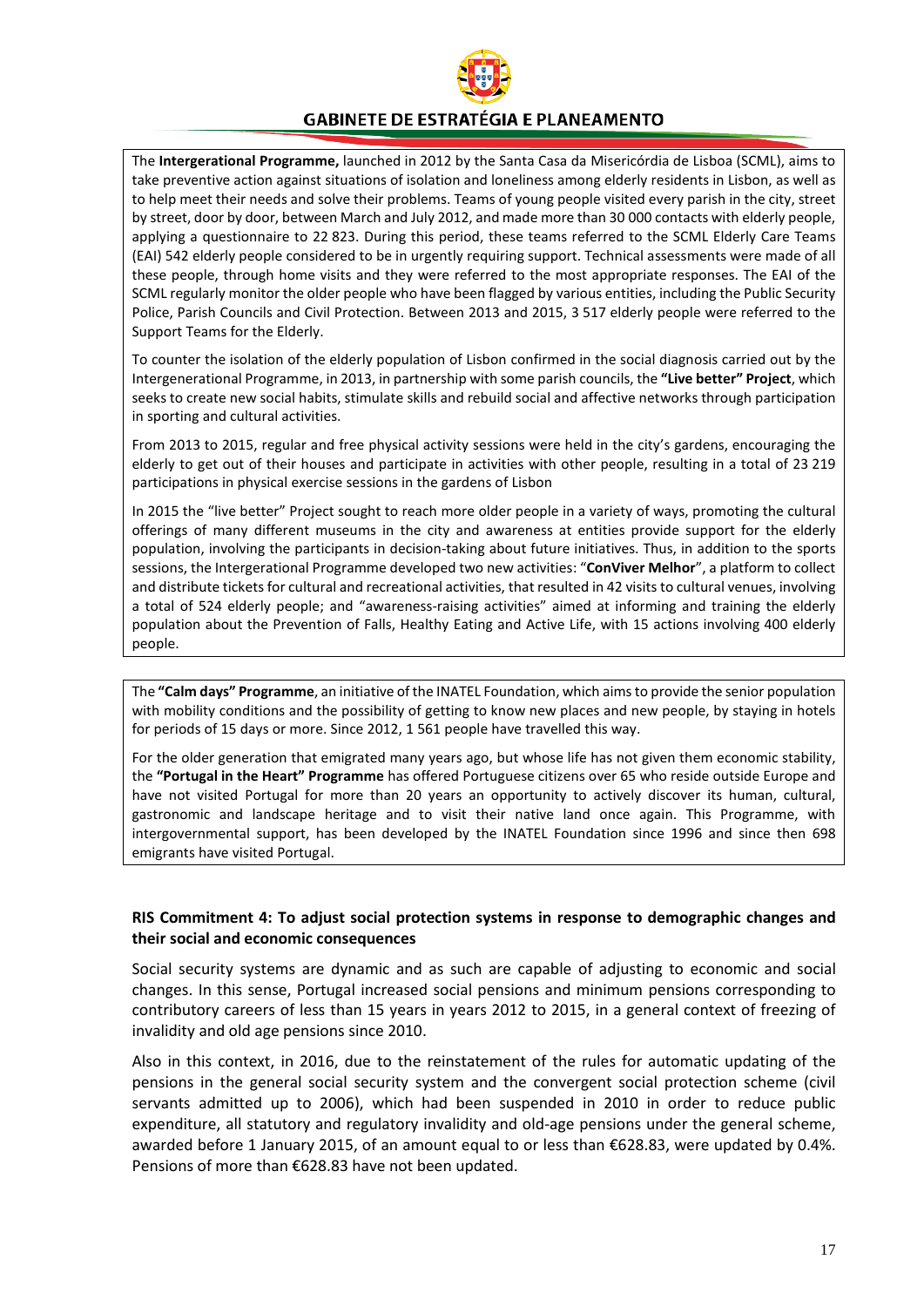

In the interests of the elderly, under the legal regime of old-age protection in the general social security system, an obligation was introduced for the administrator of the pension system to consult the beneficiary about their decision to access early retirement given the amount calculated, in order to guarantee that effective access to the pension is a conscious and informed decision. This way, from 2016, the effective deferral of the old-age pension will require the beneficiary to be informed in advance by the administrator of the general pension scheme of the amount of the pension to be awarded and the subsequent express declaration by the beneficiary of their interest in maintaining the decision to access the early pension.

Also in the field of social security, there are some rules that have made a sustained contribution to the increase in the effective retirement age, as well as to the high activity rate of the elderly in Portugal (the highest in the EU) - penalties for early access to the old-age pension, bonuses for access to the pension after the normal age of and actuarial increases in the pension for the exercising a professional activity. Some of these incentives were adjusted between 2012 and 2016.

It should be noted that between 2012 and 2015, the rules relating to the early access to the old-age pension under the flexibility scheme was suspended, as mentioned above.

Another measure related to calculation of the early retirement pension is the change, effective from 1 January 2015, in the rule of reduction of months of anticipation according to the years of contributory career, for the purpose of determining the overall rate of reduction of the pension, with the aim of making it fairer and more equitable and encouraging longer contributory careers. The months of anticipation are now reduced by four months for each year of contributory career exceeding 40 years (at the time of retirement), instead of the 12 month reduction for each three-year period that exceeded 30 years (at the age of 55).

#### **RIS Commitment 8: To mainstream a gender approach in an a ageing society**

The measures that respond to the strategic objectives of Social Inclusion and Ageing in the 5th National Plan for Gender Equality, Citizenship and Non-Discrimination 2014-2017 and with the greatest impact on older women are: Measure 31 - Monitoring social benefits under the solidarity subsystem from a gender perspective; Measure 34 - Develop awareness and training actions that include gender dimensions aimed at professionals working with vulnerable populations; Measure 36 - Cited above in *Objective 1*; and Measure 37 - Promote actions to train professionals from the security forces and social action services with regard to gender and ageing issues.

In compliance with Measure 37, five training actions were carried out in 2014 aimed at the public security forces, social security professionals and social networking professionals from the Municipal Councils of Odivelas and Palmela. The actions were organised by the authors of publications produced within the scope of the "Gender and Ageing: planning the future now!" project. In 2015, the Commission for Citizenship and Gender Equality (CIG) also carried out three awareness-raising actions aimed at the security forces, on the same theme.

On the other hand, the "Gender and Ageing: planning the future now!" project, coordinated by the CIG and funded by the European Commission, under the PROGRESS Programme, which ran from November 2010 to July 2012, focused on the issue of the relationship between Gender and Ageing, based on the observation that sexual belonging together with old age are strong factors of social discrimination. This project was also part of the National Action Programme of the European Year for Active Ageing and Solidarity between Generations.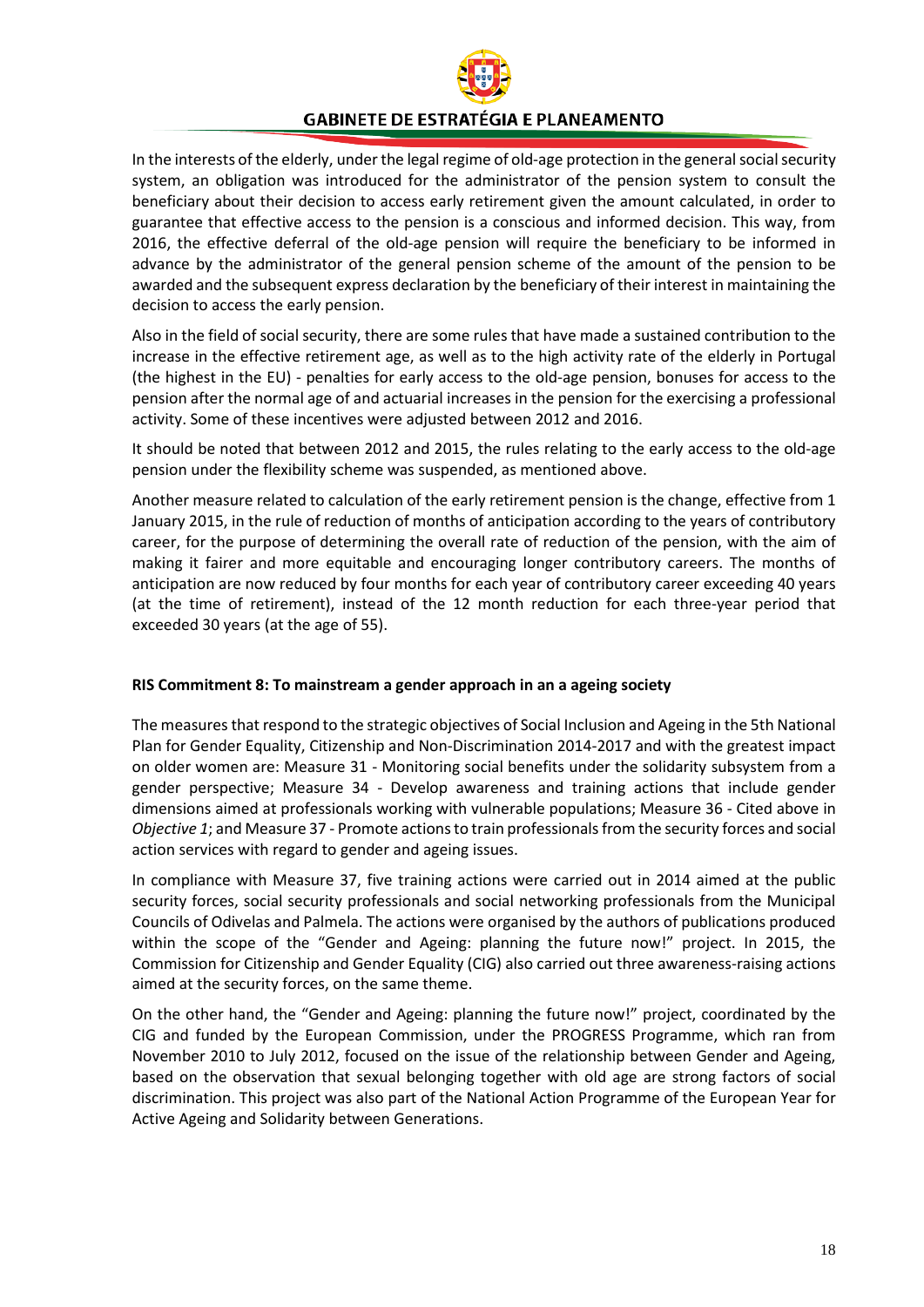

The project was based on a diagnosis[20](#page-19-0) of the real conditions in which older men and women live in Portugal, identifying the problems they face in the various dimensions of their lives, particularly in education and training; health, housing; professional status (active or inactive); economic resources; social protection; family and issues of isolation and caring for other dependents; security and social participation and integration into their community.

Following this diagnosis, recommendations were made $21$  aimed at promoting the integration of the twofold dimension of gender/age in policies, programmes, measures and actions of the Central and Local Public Administration services and of public and private entities whose actions are directed at or focused on the elderly population. Two guides were also drawn up and published $22$  to support professional and organisational practices in the fields of social action and security, respectively. These practical guides are intended to support changes in institutional, organisational, technical and professional practices.

#### **ImAGES Intergenerational Programme**

The SIforAGE Project (Social Innovation for Active and Healthy Ageing), which was launched in 2012 and is due to end in 2016, is an international partnership financed by the European Union (under the EU FP7 framework). It has 19 partners from various sectors of society, such as: Universities, Public Administration, NGOs, among others. Under this project, the Centre for Social Research and Intervention at the University Institute of Lisbon (ISCTE-IUL) and Santa Casa Misericórdia de Lisboa set up the ImAGES Intergenerational Programme. SIforAGE pursues to strengthen cooperation among the stakeholders working on active and healthy ageing. The ultimate goal is to put together scientists, end-users, civil society, public administrations and companies in order to improve the competitiveness of the European Union regarding the promotion of research and innovative products for longer and healthier lives.

This innovative program was purposely designed to intervene on age prejudice (ageism) and to promote solidarity between generations. The Needs Assessment Study has revealed that, as with adults, children and young people also share a paternalistic view of the elderly, perceiving them as incompetent but friendly.

The specific aims of the ImAGES programme was to deconstruct this type of negative stereotype and to change young people's representations about the elderly, providing situations of positive contact between young people and older people. In addition to Portugal, where 62 seniors from the SCML and 112 young people from the public schools were involved, the programme was also implemented and successful in other countries such as Lithuania, Austria, Italy and Brazil, highlighting significant changes in representations of age. The programme offers a free e-book[23](#page-19-3), with step-by-step explanations of the actions that should be taken to implement ImAGES.

<span id="page-19-0"></span> <sup>20</sup> Cadernos Condição Feminina N.º 65 - *Género e envelhecimento: planear o futuro começa agora!, estudo de diagnóstico* / Heloísa Perista (coord.), Pedro Perista, 2012

<span id="page-19-1"></span><sup>21</sup> The recommendations were published by the CIG (Outra – Género e envelhecimento: planear o futuro começa agora!, recomendações / Heloísa Perista, Pedro Perista. 2012).

<span id="page-19-2"></span><sup>22</sup> The guides were published by the CIG, in its Collection Bem-me-Quer (N.º 17 - *Mulheres, homens e envelhecimento: um guia para Serviços de Ação Social* / Heloísa Perista, Pedro Perista. 2012, e N.º 18 - Mulheres, homens e envelhecimento: um guia para as Forças de Segurança / Heloísa Perista, Pedro Perista. 2012).

<sup>2</sup>[3http://www.leyaonline.com/pt/livros/ciencias-sociais-e-humanas/antropologia-e-sociologia/images-ebook/](http://www.leyaonline.com/pt/livros/ciencias-sociais-e-humanas/antropologia-e-sociologia/images-ebook/)**;**

<span id="page-19-3"></span><http://www.leyaonline.com/pt/livros/ciencias-sociais-e-humanas/antropologia-e-sociologia/images-a-idade-somos-todos-nos-ebook/>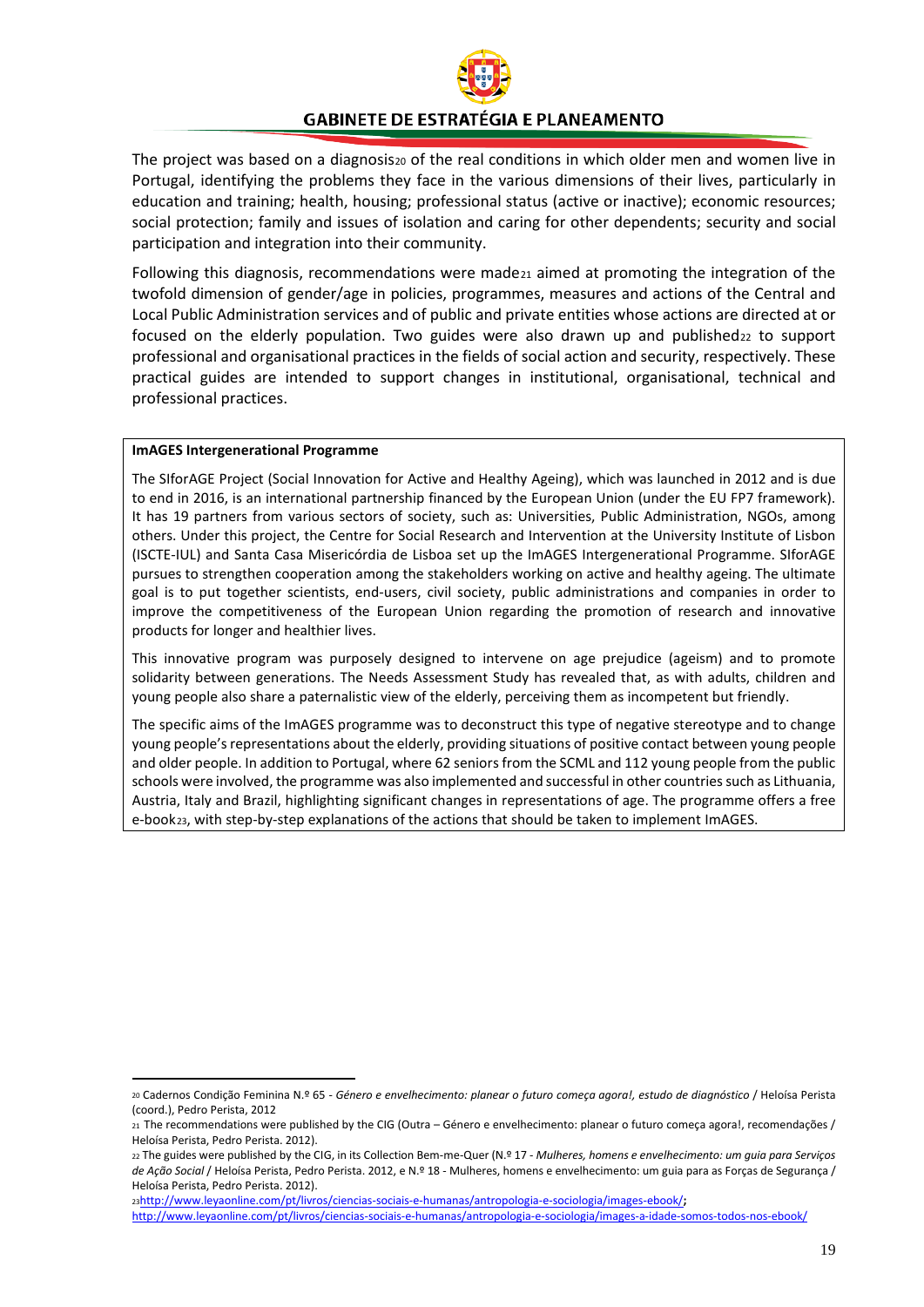

#### <span id="page-20-0"></span>**Goal 3: Dignity, health and independence in older age are promoted and safeguarded**

#### **RIS Commitment 7: To strive to ensure quality of life at all ages and maintain independent living including health and well-being**

In the context of social solidarity, the area of cooperation between the State and Private Social Solidarity Institutions or similar entities (PSSI) is of central importance in terms of the implementation of social protection measures and services. Through the model currently in force, the State provides PSSI with the necessary technical and financial support to ensure measures/services in the area of social protection/action.

#### - **Cooperation Agreements between the State and the Private Social Solidarity Institutions (IPSS)**

In 2015, there were 6 425 social responses with cooperation agreements between Social Security and Institutions or equivalent aimed at the elderly, covering 179 901 people, with a corresponding financial contribution of 544 177 381.00 euros. The distribution of the total number of users among the six social responses specifically intended for the elderly was as follows in 2015: Home Support Services (38.6%); Residential Structure for the Elderly (32.4%); Day Centre (22.7%); Social Centre (6.2%); Night Centre (0.1%); and Family Care (0.0%).

Regarding changes[24](#page-20-1) in the number of cooperation agreements per social response, between 2012 and 2015 only the responses Residential Structure for the Elderly (ERPI), the Home Support Service and Day Centre recorded growth of 16.0%, 3.0% and 2.8%, respectively. In the period under analysis, the number of users for practically all responses increased, with the exceptions of Night Centres (-35.3%) and Social Centres (-6.1%).

Concerns about the quality of life and well-being of the elderly were also behind the intervention of the social security system, with an increase in the number of vacancies in residential structures for the elderly[25](#page-20-2) and social facilities where social support activities are provided. Important changes in this area were introduced in 2014, with the adoption of a law<sub>[26](#page-20-3)</sub> that altered the rules for the installation, operation and supervision of social support establishments managed by private entities and also<sub>[27](#page-20-4)</sub> the regulatory model for family contributions due for the use of social services and facilities of private social solidarity institutions.

Another of the measures envisaged at that time was the expansion of the solidarity network of Meal Centres and, more effectively from 2016, access<sub>[28](#page-20-5)</sub> to social tariffs for natural gas and electricity.

#### - **National Network for Continued Integrated Care**

As part of the expansion and improvement of the National Network for Continued Integrated Care (RNCCI), a national coordination office was created to reform the National Health Service in the area of continued integrated care, interconnecting health sector and social security networks; and rules were defined for coordination between hospital support teams in palliative care and pain management units.

Coordination of the RNCCI is carried out at national level and is based on operational, regional and local coordination. Regional coordination was consolidated with the creation of five regional coordinating teams (ECR), with one ECR for each Health Region. These teams are multidisciplinary, with representatives from Regional Health Administrations (ARS) and District Centres of the Social Security Institute (ISS, I.P.).

<span id="page-20-1"></span> <sup>24</sup> Source: ISS, I.P. junho/2016 – Indicadores de Gestão Ação social 2015 – Suplemento/Gabinete de Planeamento e Estratégia.

<span id="page-20-2"></span><sup>25</sup> Cf Ministerial Order 67/2012, of 21 March.

<span id="page-20-3"></span><sup>26</sup> Decree-Law 33/2014, of 4 March.

<span id="page-20-4"></span><sup>27</sup> Technical Guidance Circular 4/2014, of 16 December, from Directorate-General of Social Security.

<span id="page-20-5"></span><sup>28</sup> Created by Decree-Law 138-A/2010, of 28 December and by Decree-Law 102/2011, of 30 September.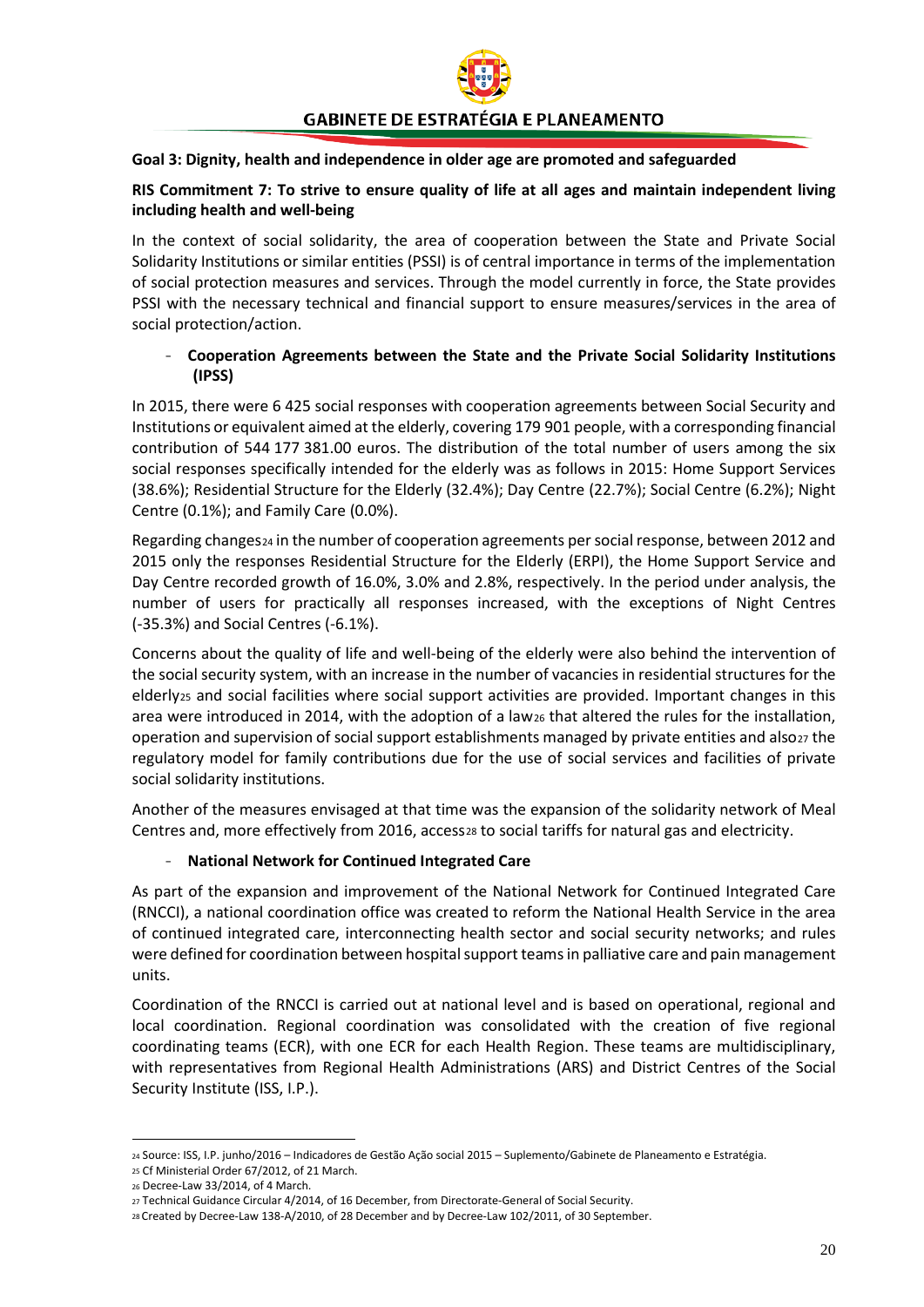

At the level of local coordination, the operational coordination of the RNCCI is ensured by Local Coordinating Teams (ECL), including at least, from the health sector, one doctor and one nurse and, from the social security sector, preferably one social worker. There are currently around 86 ECL.

The proximity responses of the RNCCI are home and community-based, organised into long-term care and day unit teams. There are currently 6 585 of these teams in Portugal.

There are also palliative care responses in the inpatient unit for palliative care, with intra-hospital support teams in palliative care, and home-based responses through community support teams in palliative care.

New specific RNCCI responses are being developed in the areas of mental health, dementia and paediatrics.

In the period between 2012 and 2015, there was a gradual increase in the number of places in the Network's inpatient care units. In general terms, the number[29](#page-21-0) of inpatient care places of different types in this period rose from a total of 5 911 places on 31 December 2012 to 7 759 contractual inpatient care places in operation, at the end of December 2015, distributed as follows: 784 at Convalescence Units (UC), 2 306 in Medium-Term and Rehabilitation Units (UMDR), 4 411 in Long-Term Care and Maintenance Units (ULDM) and 278 in Palliative Care Units (UCP).

The care type with the highest number of places was still ULDM, representing approximately 57% of the total internment care places in the RNCCI. Compared with 2014, in relation to the number of places supported by Social Security, there was a rise of 7% in ULDM and 12% in UMDR.

In regional terms in the types referred to above, there was a greater increase in Lisbon and Vale do Tejo, followed by the Centro region. The district with the highest number of places in all types of internment care is Lisbon, followed by Coimbra.

The number of contractual places is distributed among 214 Internment Units, of which there are 112 Private Social Solidarity Institutions (IPSS)/Santa Casa da Misericórdia, 55 IPSS/Others, 34 Private Institutions and 13 Service.

In 2015, the follow-up and monitoring of the patient care movement (inpatient units and home teams) highlighted the following provisional data: (i) 41 117 patients were referred; (ii) the Norte and Lisboa e Vale do Tejo regions are those with the highest referral percentages, 32% and 29% respectively; (iii) the number of patients admitted was 35 753; and (iv) 35 154 discharges were recorded.

With reference to the approved budget for social support expenditure, there was an implementation rate of 92.6%, amounting to 34 860 651.32 euros in 2015. The physical implementation of the RNCCI in the period 2012-2015 totalled support of 120 778 519.21 euros, rising from 26 456 838.32 euros in 2012 to 34 860 651.32 euros in 2015, representing growth in support of 31.8%.

To meet the growing needs of the population, over the 10 years of RNCCI's existence, the number of inpatient care places in the Network increased, on average, 1 000 inpatient care places per year, reaching 7 762 beds in June 2016. The accumulated number of patients assisted in 2016, since the beginning of the RNCCI, is 202 794.

#### - **Health + Social Security Coordination for Planning of Hospital Discharges**

Considering the social reality of elderly and both physically and mentally disabled people who remain in hospitals, procedures were intensified for coordination between social security services and health services to promote the safety of these citizens. Thus, in September 2015, the "Health + Social Security Coordination Manual for Planning Hospital Discharges[30"](#page-21-1) ("Saúde + Segurança Social para o Planeamento das Altas Hospitalares") was published, which aims to delimit Health + Social Security

<span id="page-21-0"></span> <sup>29</sup> No. of internment care places was 6 642 on 31 December 2013 and 7 160 on 31 December 2014.

<span id="page-21-1"></span><sup>30</sup> Available at: [http://www.acss.min-saude.pt/Informação/Circulares/tabid/100/language/pt-PT/Default.aspx?PageContentID=100.](http://www.acss.min-saude.pt/Informa%C3%A7%C3%A3o/Circulares/tabid/100/language/pt-PT/Default.aspx?PageContentID=100)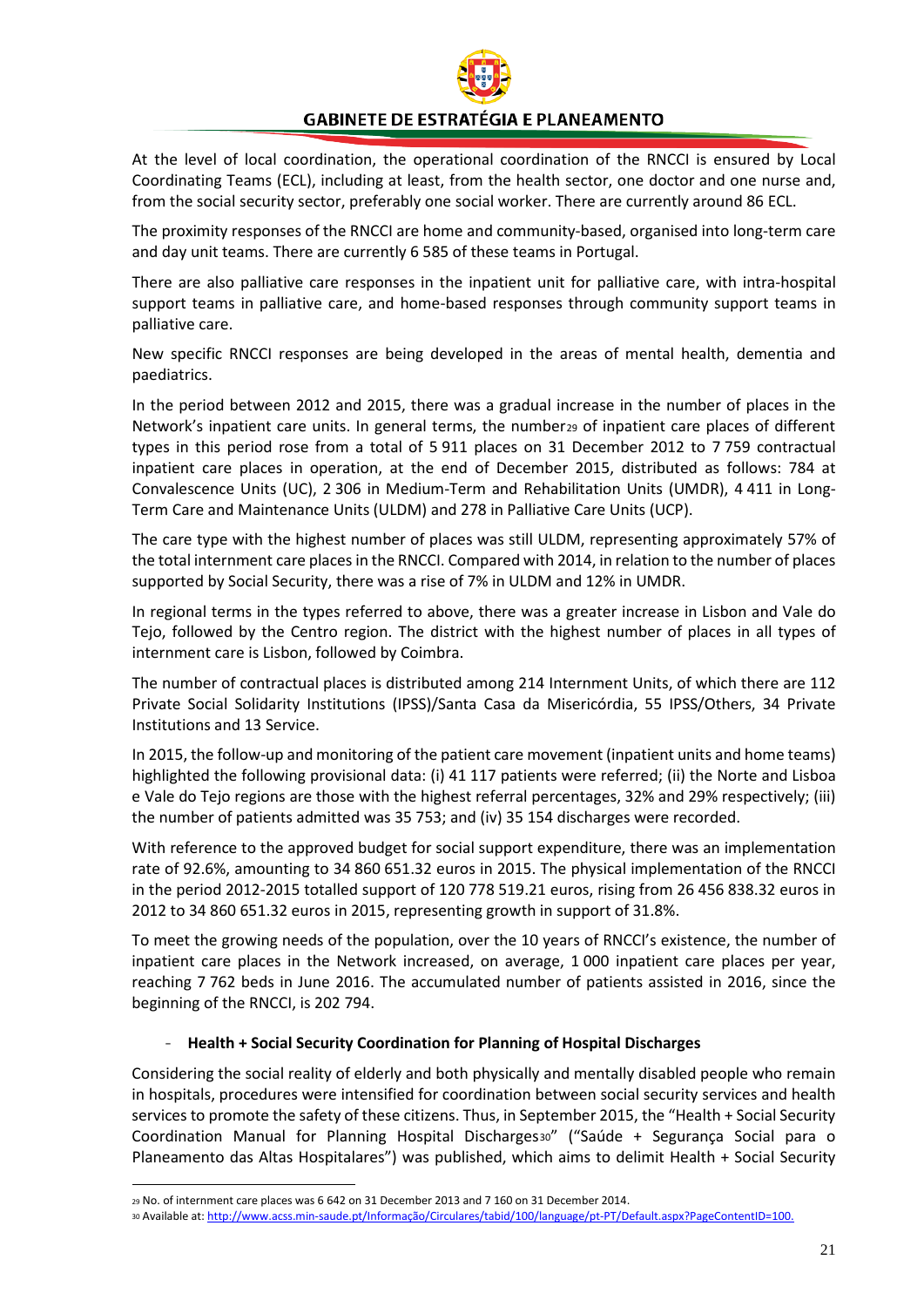

coordination, in order to ensure that: (i) the social service of the hospital carries out social assessment to identify and obtain more detailed information on the essential aspects; (ii) the social service of the hospital refers to Social Security citizens with planned clinical discharge remaining in hospital units due to social and clinical diagnoses and who require social integration; and (iii) Social Security's social action services develop the necessary procedures for social integration.

## - **Family Care for the Elderly and Adults with Disabilities**

Family Care[31](#page-22-0) for the Elderly and Adults with Disabilities is also a social policy measure that consists of integrating, on a temporary or permanent basis, with suitable families, elderly or disabled adults who, for physical, mental or social reasons, cannot remain in their own homes. The technical monitoring of this measure is carried out by the District Centres of Social Security Institute (ISS, I.P) with the host families and people hosted. Between 2012 and 2015, the 2 314 existing host families hosted for 4 547 people and there was a decrease in hosted families of around -18.5%[32.](#page-22-1)

### - **National Mental Health Programme**

In addition to activities to promote health and improve health care, covering the various life stages, the Priority Health Programmes coordinate, participate in or support initiatives and projects in the field of active and healthy ageing, including the National Mental Health Programme, which includes several actions/projects:

- Training for health professionals in the provision of care for people with Alzheimer's disease and other dementias (Alzheimer Portugal Association);
- Project: Identification of problems and psychosocial needs of elderly people in Day Care Centres and Residential Homes;
- Project: Characterisation of functional and biological factors with an impact on cognitive decline in the Portuguese Population (Cell Biology Neuroscience Centre, University of Coimbra);
- Incidence study of cognitive deficit and dementia in a representative sample of the Portuguese population (Research Centre of the Cognitive and Behavioural Studies and Intervention Centre of the Faculty of Psychology and Educational Sciences, University of Coimbra);
- Training of formal carers of elderly people in nursing homes (Escola Superior Dr. Lopes Dias, Polytechnic Institute of Castelo Branco);
- CuiDem Project Care for Dementia (Centro de Atendimento 50+);
- Survey on the care situation of older people in the field of psychiatry and mental health and opinion questionnaire on forms of dementia;
- MentHA Mental Health Ageing (Centre for Research and Development at the Beira Association).

### - **Preventing Diseases - "Prevent to win"**

The national level "Prevent to Win" projet was developed by the Union of Portuguese Mutualities (UMP) between March 2014 and March 2015, resulting from the organisation's perception and awareness of early diagnosis as a fundamental factor to prevent illness. This project promoted health screening programmes, with the objective of facilitating access to diagnoses and treatment referrals, focusing on cardiovascular diseases, respiratory diseases, hearing and vision problems in the general population and giving priority to the elderly and/or citizens at risk of social exclusion.

<span id="page-22-0"></span> <sup>31</sup> Decree-Law 391/91, of 10 October.

<span id="page-22-1"></span><sup>32</sup> The number of host families fell from 642 to 523 and number of people hosted fell from 1 264 to 1 036.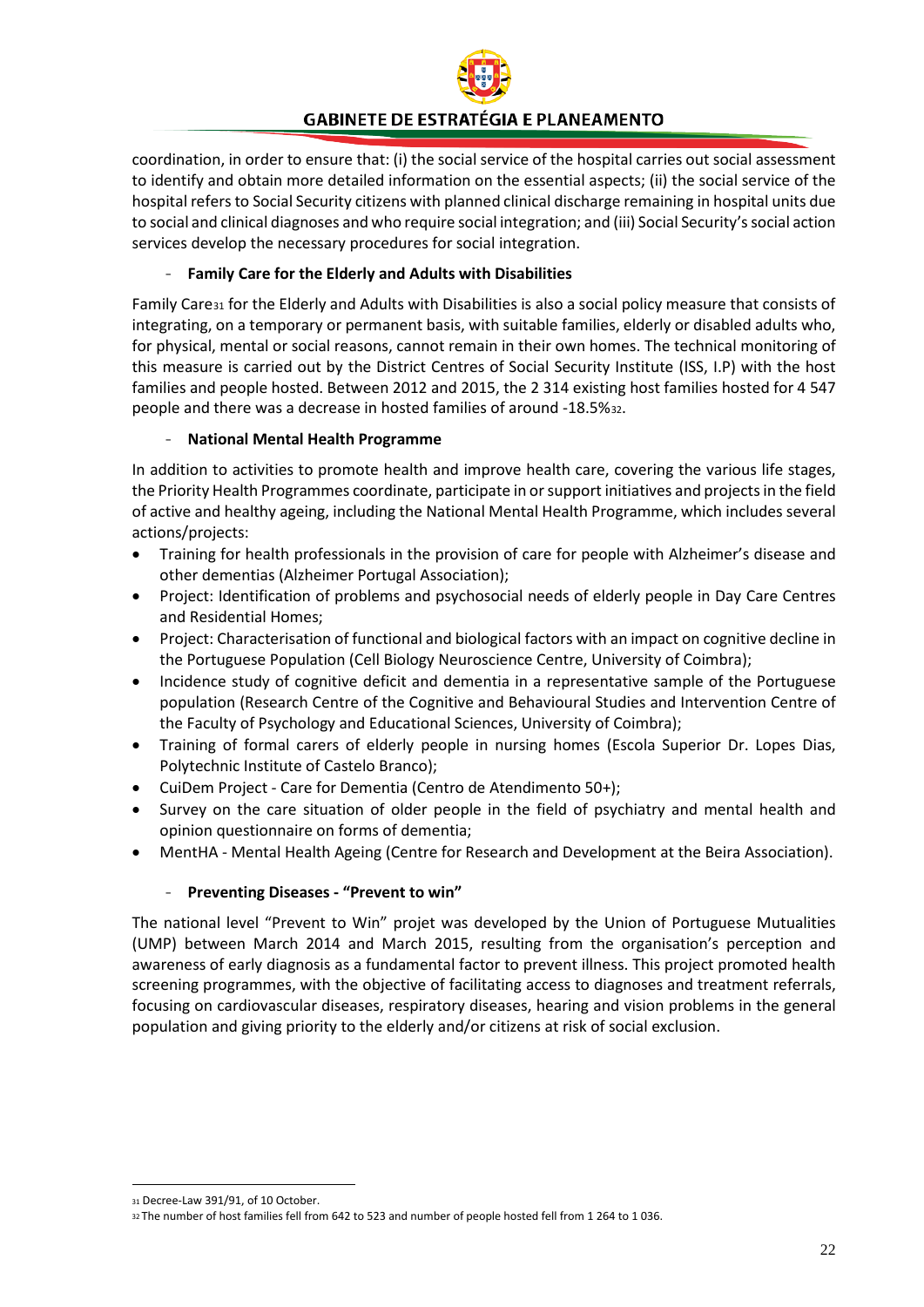

"Prevent to win" was promoted by nine partners in different regions of the country (Norte, Centro, Lisboa, Alentejo and Algarve), who carried out health screenings through voluntary, confidential and free instant tests and awareness raising actions aimed at promoting health education, active citizenship, well-being and healthy living. The project was also closely coordinated with the Regional Health Administrations, the Ministry of Health and the Ministry of Labour, Solidarity and Social Security.

Under the project, a number of activities were carried out, from the north to the south of the country, including health promotion and education actions, as well as campaigns to prevent pathologies. Among the various themes addressed in the context of information and awareness activities were those related to Active Ageing (fundamental issues, concepts and determining factors of ageing) and Active Ageing and Healthy Habits, in order to prevent and minimise the segregation and/or social and personal exclusion of the elderly.

In terms of results, the project has been successful, as all the objectives proposed, in terms of both number of hours and number of beneficiaries covered, have been exceeded. A total of 13 823 health screenings (compared to 4 665 screenings originally planned) were carried out, involving 5 304 men and 8 519 women. The information and awareness activities included 304 hours of training (compared to 216 hours originally planned), involving 760 men and 1 264 women.

#### - **Senior Tourism, Health and Spa Programme**

In order to improve the quality of life and well-being of the elderly population and to encourage access and participation of low-income seniors in tourism programmes, since 2012/2013, the INATEL Foundation has been supporting national initiatives aimed at people over 55, some of which are the continuation of government initiatives, including the Senior Tourism Programme which aims to provide a tourism programme for the senior population and has already involved in its new phase (2012/2013) a total of 26 245 people; And the "Senior Health and Spa" programme, aimed at health and social tourism, offering the senior population access to spa treatments for periods of 12 to 13 days, thus guaranteeing the minimum number of treatments for immediate effects. This programme also includes outreach activities and day trips. Since its implementation, 4 954 participants have been involved in trips.

#### **RIS Commitment 8: To mainstream a gender approach in an ageing society**

In the context of the 5th National Plan to Prevent and Combat Domestic and Gender Violence promoted by the CIG, Strategic Area 1 "Prevent, Raise Awareness and Educate" includes Measure 8 -Conduct awareness-raising actions about violence against older people, the aim of which is to increase the level of awareness and knowledge about domestic violence against elderly people.

In Strategic Area 2, "Protecting Victims and Promoting their Integration" includes Measure 28 - Ensure that there are responses at the district level capable of intervening with particularly vulnerable victims, such as the elderly and persons with disabilities, the aim of which is to create at least one specialised response per district with the capacity to intervene with particularly vulnerable victims, such as the elderly and people with disabilities.

#### **"It's never too late" Campaign**

In 2014, the CIG promoted the "It's never too late" campaign, aimed at older people, especially women, and aiming to raise awareness about violence against older people, alerting them about the special vulnerability of women to domestic violence. This campaign was relaunched in three regions (north, centre and south) of the country and the various sessions were presented by ambassadors, who sought to express the idea that it is Never Too Late to live a life without violence.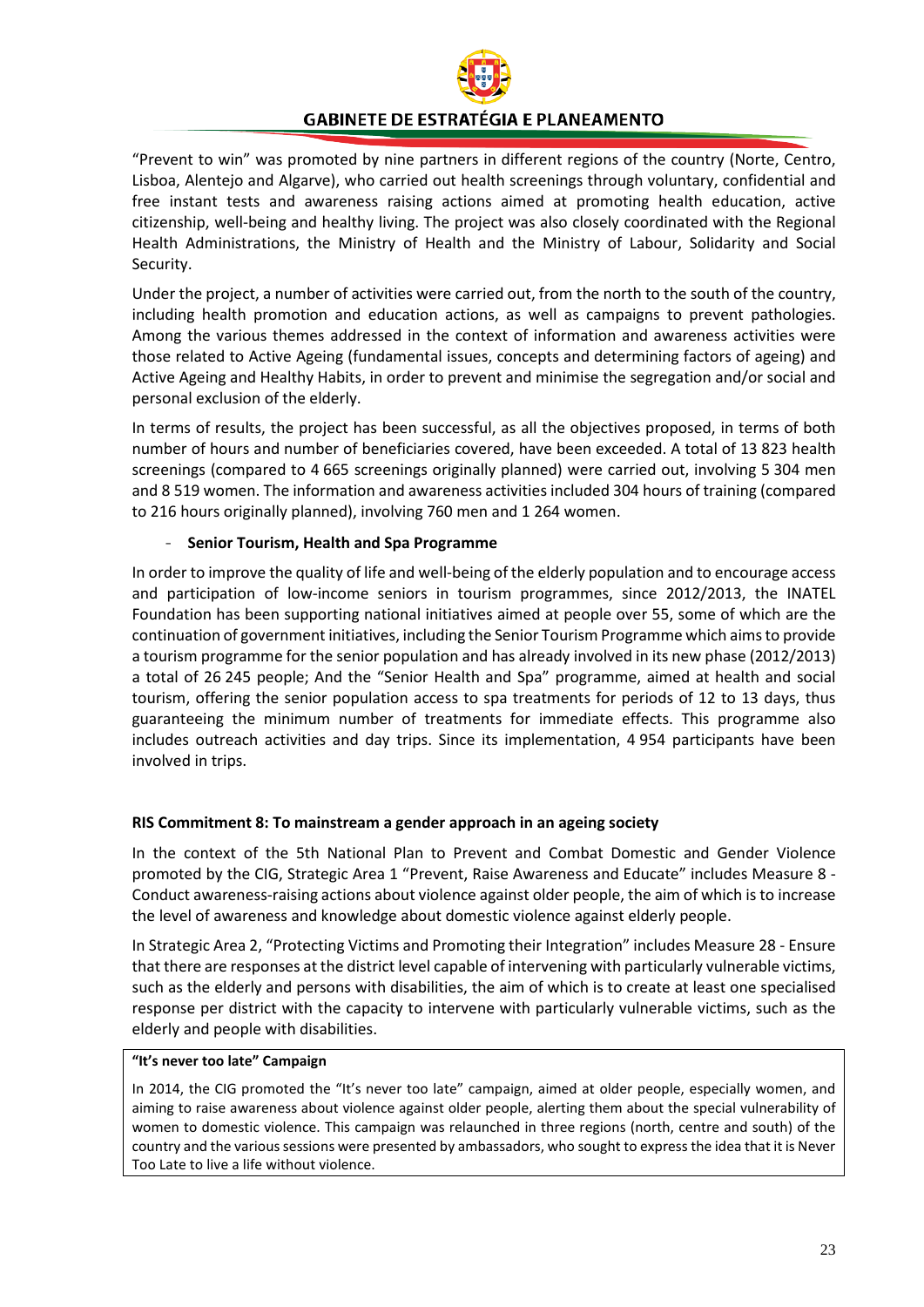

Strategic Area 4 "Training and Qualifying Professionals" includes Measure 42 - Expand training actions to professionals who directly or indirectly intervene in the area of domestic and gender violence[33](#page-24-0). The objectives of this measure are to offer these professionals various areas of specific training in gender violence/domestic violence; creation of a benchmark and training support manual, aimed at intervention with particularly vulnerable victims, such as the elderly and persons with disabilities; and training of professionals to intervene with particularly vulnerable victims, such as the elderly and persons with disabilities.

#### - **"Ageing and violence" Project**

**.** 

The Ageing and Violence project<sub>[34](#page-24-1)</sub>(2011-2014), funded by the Foundation for Science and Technology, was coordinated by the Department of Epidemiology of the National Health Institute Doutor Ricardo Jorge (INSA), and had as partner entities: CESNOVA from the Faculty of Social and Human Sciences of UNL (CESNOVA/FCSH); the National Institute of Forensic Medicine and Forensic Science (INMLCF, IP); the Portuguese Association of Victim Support (APAV); the Social Security Institute (ISS, IP) and the National Republican Guard (GNR). The project comprised two distinct studies: a population study of violence and a study of victims of violence.

The aim of this project was to estimate the number of victims of violence in the population aged 60 and over resident in Portugal, as well as to reconstruct the logic and conditions of the occurrence of such situations in the context of family life.

The main results allowed us to estimate that 12.3% of the population aged 60 and over have been the victim of at least one case of violent conduct from a relative, friend, neighbour or paid professional. Predominant among the victims are women (76.1%) and the age group from 60 to 69 (49.8%) predominated. Of the five types of violence assessed (financial, physical, psychological, sexual and neglect), financial violence and psychological violence both have a prevalence of 6.3%. Of the total number of victims, only one-third reported or complained about the situation of violence they had experienced.

The two studies are indicative of the importance of the problem in Portuguese society and the results show that victims of violence living in the community are above all victims of their own family, whether close or extended. Family ties, protection of the family and fear of reprisals are strong reasons to silence the victims of violence and complaints were still a taboo for many victims.

### - **"Lives - Enhancement and Innovation in Dementia" (VIDAS)**

In February 2014, an agreement was signed with the Union of Portuguese Misericórdias (UMP) to organise the pilot project "VIDAS" for patients with dementia, based on a specific training network for carers and professionals. Other partners in the project are the Alzheimer Association of Portugal and the Directorate-General of Health. Through investment of 3.6 million euros that includes training social institution staff, the aim of this project is to survey the population with dementia in order to ensure prevention and earlier diagnosis and to provide patients with a better quality of life, guaranteeing more appropriate treatment.

In the framework of the two-year study conducted under the "VIDAS" project, the UMP found that almost 80% of elderly people living in residential homes suffered from dementia, which suggests the need to transform these institutions, since they are not prepared to accommodate people with

<span id="page-24-0"></span><sup>33</sup> a) Health professionals; b) Professionals from the Social Security technical teams; c) Education professionals; d) Professionals from the national victim support network; e) Professionals from employment centres; f) Professionals working in the area of immigrant reception and integration; g) Media professionals; h) Professionals working at support facilities for the elderly.

<span id="page-24-1"></span><sup>34</sup> Study available at[: http://www.insa.pt/sites/INSA/Portugues/ComInf/Noticias/Paginas/PubEnvelhecimentoViolencia.aspx.](http://www.insa.pt/sites/INSA/Portugues/ComInf/Noticias/Paginas/PubEnvelhecimentoViolencia.aspx)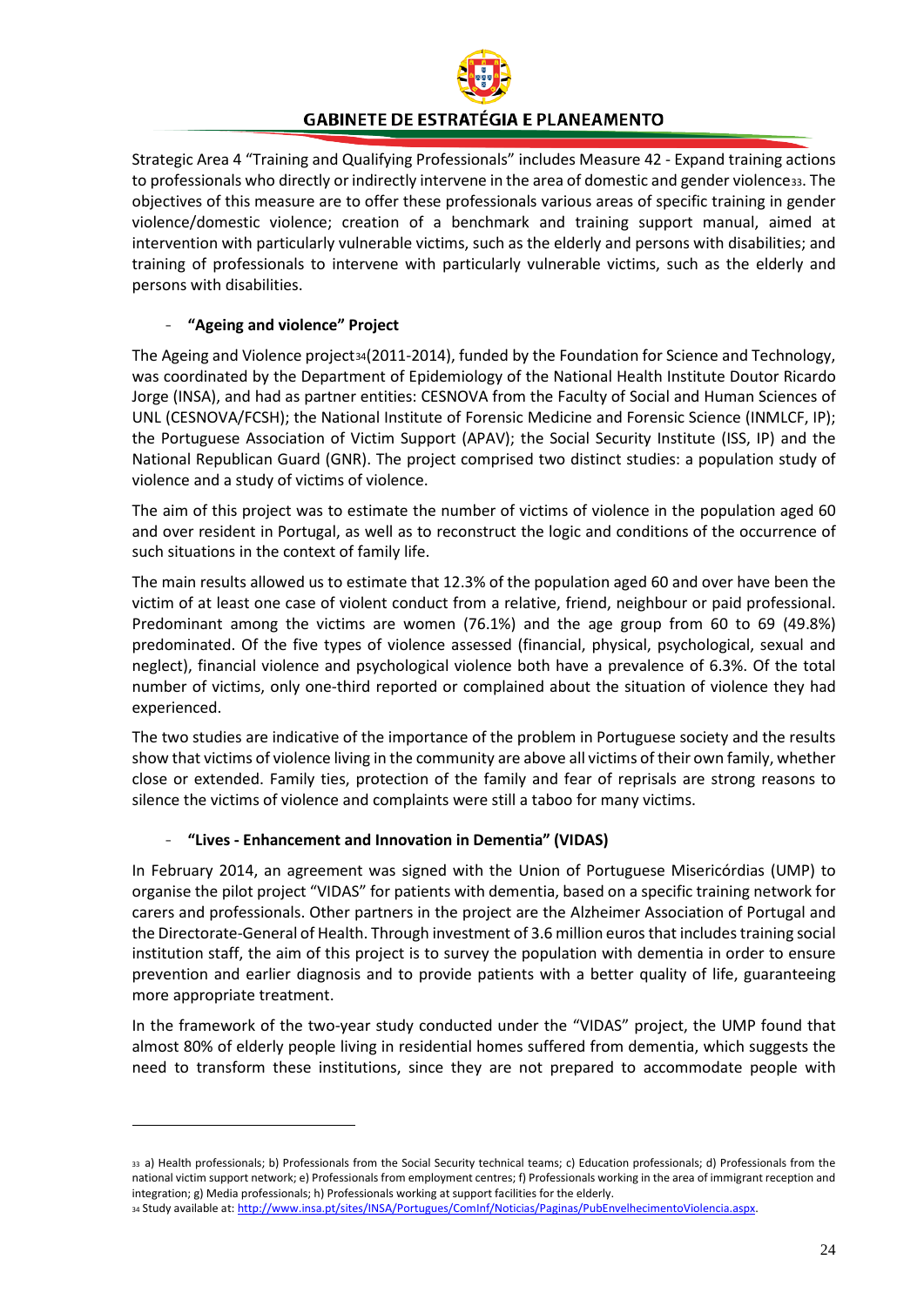

dementia. The UMP study involved 1 503 elderly people from 23 institutions, aged between 46 and 105 years, most (709) aged 80 to 89, 30% male and 70% female.

#### <span id="page-25-0"></span>**Goal 4: Intergenerational solidarity is maintained and enhanced**

#### **RIS Commitment 1: To mainstream ageing in all policy fields with the aim of bringing societies and economies into harmony with demographic change to achieve a society for all ages**

Promoting and strengthening intergenerational dialogue and intergenerational learning is the challenge of some of the existing social responses in Portugal, including Aldeia de Santa Isabel - "The House of People of All Ages", which is a multi-purpose, social action facility, belonging to the Santa Casa da Misericórdia de Lisboa that hosts an Education-Training and Community Social Action project based on a culture of intergenerationality and also has a Home for Children and Young People; an Old People's Home; a company specialising in social/vocational integration (for young people at risk aged 18 or over); and a Vocational Training Centre (for young people over 15 and up to 24, who have left the education system prematurely and are at risk of social exclusion).

One of the essential components of the operation of Aldeia de Santa Isabel and the Educational and Training Model of its Vocational Training Centre is its intergenerational dimension, developing integrated educational practices and processes, from a perspective of social, cultural and community activities, promoting intergenerational relations. The Vocational Training Centre conceives and develops, together with the homes for the elderly and children, a series of extracurricular activities called "Aldeia de Santa Isabel Intergenerational Programme", which is a fundamental factor for the implementation of the strategies defined for each social response. The activity projects developed within the framework of these community and intergenerational dynamics include:

- "Living Longer, Learning More" encourages the sharing of life and professional experiences between generations;
- "Heart Friend" promotes various joint activities involving children/young people and the elderly;
- "Community Garden" involving elderly and young treinees in the sharing of knowledge and agricultural activities;
- "Spelling Competition" activity held during the school year in classrooms, promoting interaction and competition between students, young people from the Children's Home and users of the Home for the Elderly;
- "Cooking Studio" and the "Dance Art" project (elderly and young people dancing, music of each generation); and the
- Aldeia de Santa Isabel Choir, with the participation of users and professionals.

#### **RIS Commitment 4: To adjust social protection systems in response to demographic changes and their social and economic consequences**

Under the overall goal of strengthening intergenerational solidarity, as mentioned in Objective 2, RIS 4 commitment, of the rules for automatic updating of pensions were reinstated in 2016. The normal age of access to the old-age pension also rose to 66 in 2014 and this was also in effect in force in 2015.

Starting in January 2016, the normal age for taking up old-age pensions automatically changed according to the evolution of the average life expectancy at 65 years of age between the second and third years preceding the year of retirementss, with the aim of adapting the pension system to demographic changes. Thus, in 2016, the normal age for access to old-age pensions increased by 2 months, to 66 years and 2 months, in accordance with the legally prescribed formula for setting the

<span id="page-25-1"></span> <sup>35</sup> Cf Decree-Law 167-E/2013, of 31 December.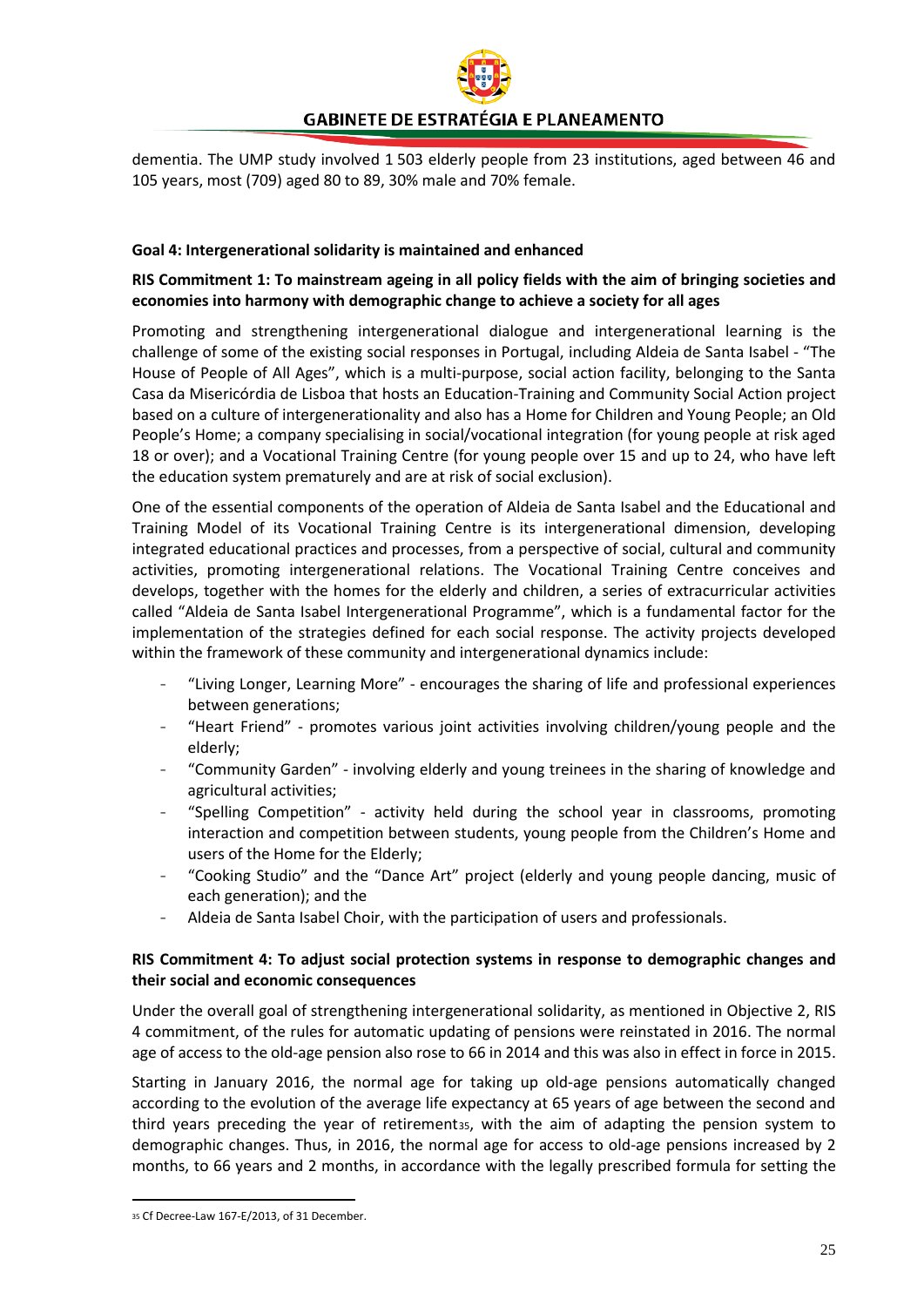

normal age for access to the old-age pension, introduced at the end of 2013, which took into account the effects of the evolution of the average life expectancy at 65 between 2013 and 2014, the third and the second years preceding the year of retirement, respectively.

The calculation formula for the Sustainability Factor, which has been applied only to early retirement pensions and relative invalidity pensions since 2014 , was also altered by moving back the initial reference year of the average life expectancy at age 65, as already mentioned. This had a negative effect led to a reduction of the amount of early retirements[36.](#page-26-0) Thus, in parallel with the increase in the average life expectancy at age 65, the weight of the sustainability factor has also increased as a parameter that negatively affects the value of early retirement pensions, currently corresponding to 0.8666[37](#page-26-1), which should be an incentive for older beneficiaries to remain in the labour market, since this factor has a significant decreasing effect on the value of the statutory pension in early retirement (a direct reduction of 13.34% in 2016), to which must be added the normal 0.5% penalty for each month of anticipation.

Since 2014, the highest pensions have been subject to an Extraordinary Solidarity Contribution (CES), with the objective of involving current pensioners in the effort to financially rebalance the social security system, even though the application basis of this contribution has significantly fallen and it is expected to be completely eliminated in 2017, in compliance with the decisions of the Constitutional Court on this matter.

#### **RIS Commitment 8: To mainstream a gender approach in an a ageing society**

In order to increase opportunities for balancing work and personal and family life, but also as a means of strengthening intergenerational solidarity, the Labour Code establishes that, in specific situations, working grandfathers and grandmothers are entitled to miss work to provide assistance to grandchildren, in the place of their parents (Article 50). In the same vein, changes to the law[38](#page-26-2) on public sector work have offered workers the possibility of half-day work, provided they are 55 or over and have grandchildren under the age of 12 or have children under the age of 12 or children, regardless of age, with a disability or a chronic illness.

#### **"It's never too late" Campaign**

The "It's never too late" promoted by the CIG in 2014, aimed at older people, especially women, also helped strengthen intergenerational solidarity by warning about how older people (and particularly women) are often abused by younger generations of their own family ("They tell me that it is best if they take care of my money"; "They tell me I'm no longer any use here" were some of the comments heard during the campaign).

#### **RIS Commitment 9: To support families that provide care for older persons and promote intergenerational and intragenerational solidarity among their members**

The care provided by family members to dependent elderly people still represent a strong expression of family solidarity in today's national reality. The social and political recognition of this act of caring is essential for the sustainability of a more cohesive and supportive society.

Temporary inpatient care stays in order for carers to be able rest are still recent services in Portugal. The measure of rest for carers is contemplated in the National Network of Integrated Long-Term Care, as the possibility of temporary stays by dependent persons in Long-Term Care and Maintenance Units (ULDM), due to family support difficulties or to need for rest of the primary carer, up to 90 days a year. Some social and private sector institutions offer temporary care solutions.

<span id="page-26-0"></span> <sup>36</sup> Decree-Law 167-E/2013, of 31 December.

<sup>37</sup> Cf Ministerial Order 67/2016, of 1 April.

<span id="page-26-2"></span><span id="page-26-1"></span><sup>38</sup> Law 84/2015, of 7 August, which made the first amendment to the General Law on Public Sector Work, Law 35/2014, of 20 June.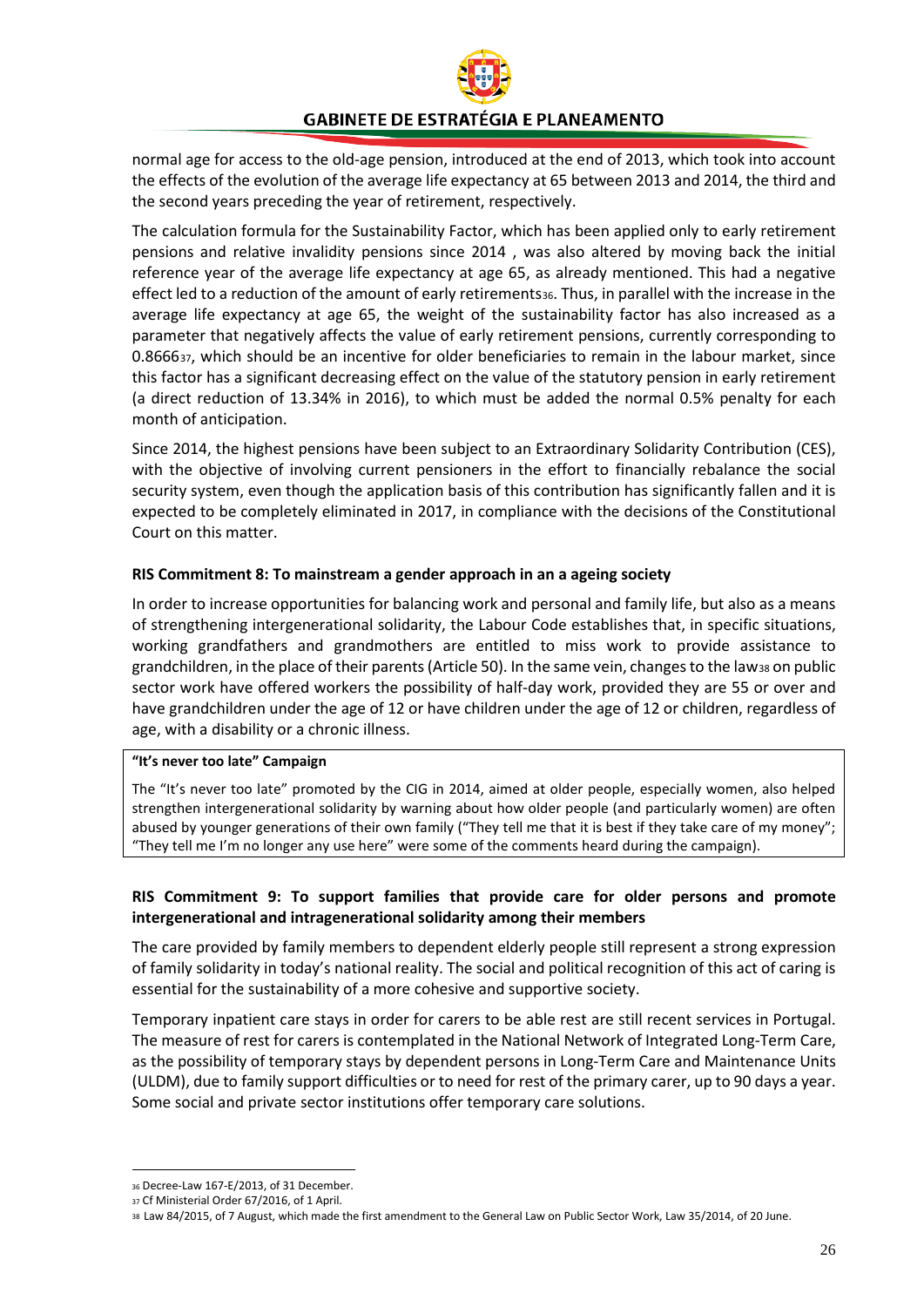

The creation of the informal carer and the definition of measures to support people (family, neighbours or friends) who care for dependents at home are part of the recommendations made to the government by the Assembly of the Republic. The Ministry of Health is working in this area in conjunction with the Ministry of Labour, Solidarity and Social Security, and expects to present measures on this matter in 2016.

#### **"Takecare of Who Takes Care"**

The "Takecare of Who Takes Care" project, developed between 2009 and 2013 in five municipalities in the Entre Douro e Vouga region, was recognised as an innovative project in terms of intervention with informal carers of people with dementia. Up to May 2013, it had covered 288 informal carers from five municipalities, created 37 psycho-educational groups and outlined the profile of the informal carer in that region, involving a budget of around 193 000 euros. The results of the project showed that it should continue and in 2014 the project entered a second phase, continuing in those five municipalities and extending to the remaining 12 municipalities in the Greater Porto Metropolitan Area, until 2016. This new phase also aims to replicate the model by empowering an NGO in each municipality to implement the project in their area. The promoter of this project is Centro de Assistência Social à Terceira Idade e Infância de Sanguedo (CASTIIS) and its partners are Santa Maria da Feira Municipal Council, Centro Hospitalar de Entre o Douro e Vouga, EPE and CASO50+ Associação. In the first phase, it was financed by the Calouste Gulbenkian Foundation (FCG) and Santa Maria da Feira Municipal Council, while the second phase is funded by the Active Citizenship Programme, managed by the FCG.

Ageing and its social and economic impact have become some of the most important challenges of the 21st century, requiring the concerted action of all sectors. The intervention of business is essential to promote active ageing and intergenerational dialogue, particularly at the level of corporate social responsibility.

#### **Active ageing in the business context**

<span id="page-27-0"></span>In this framework, Corporate Citizenship Reflection and Support Group (GRACE[39\)](#page-27-0), started a project in 2012 with the goal of promoting Active Ageing and Solidarity among Generations in the Business Context, by drawing up a guide to good practices by and for companies, with information on how to act in terms of Human Resources and Community relations. The preparation of this guide to good practices was a way of making companies aware of active ageing and of their opportunities and challenges, and of introducing this theme into their work agenda, in the context of Corporate Social Responsibility, through inspiring good practices. In its field of action, GRACE considers, for example, that the role of companies in active ageing must be addressed, through the implementation of measures that encourage companies to adopt internal social responsibility practices that favour active ageing and support employees who are carers.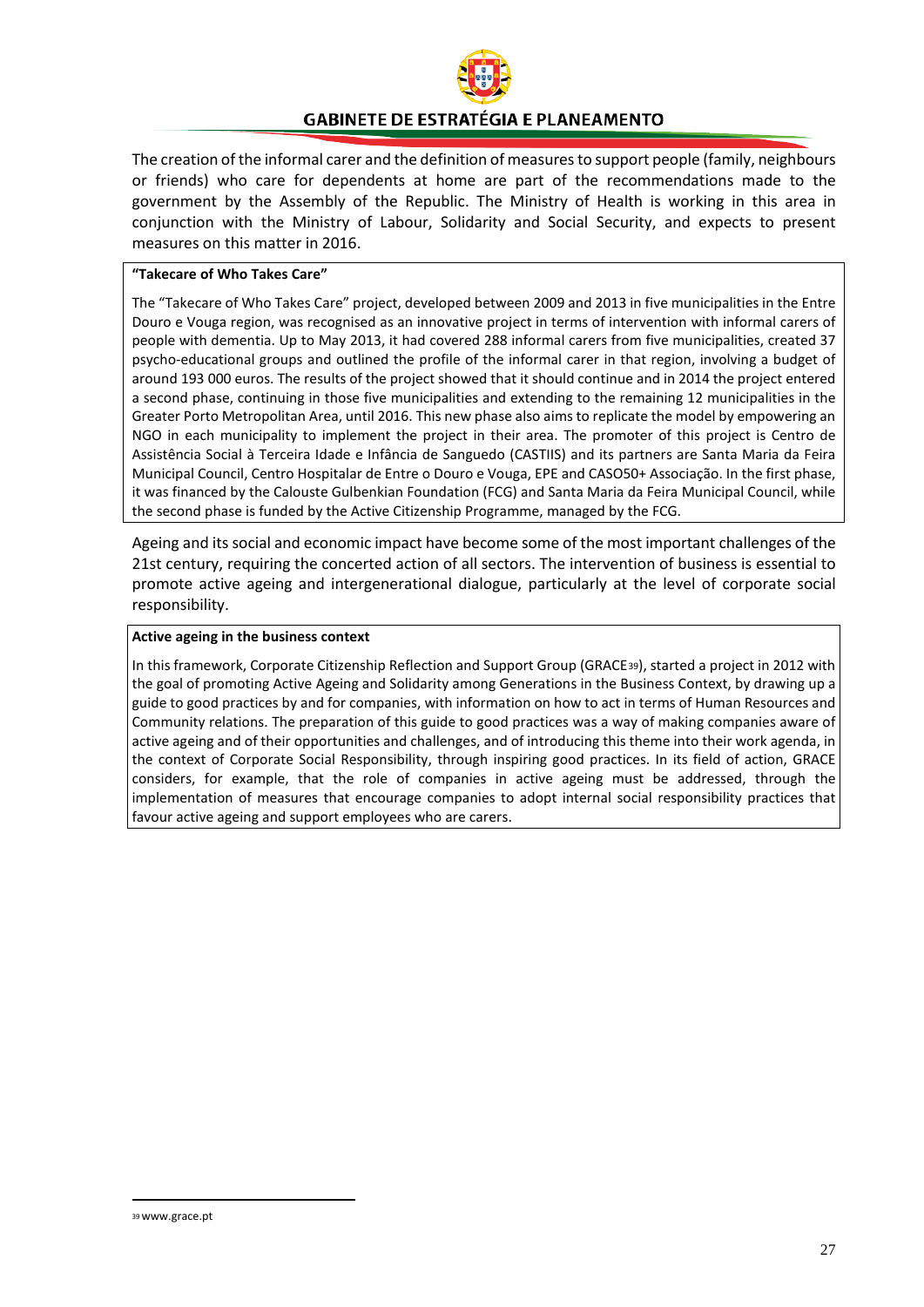## *4. Regional Cooperation*

#### <span id="page-28-0"></span>**RIS Commitment 10: To promote the implementation and follow-up of the regional implementation strategy through regional co-operation**

Portugal is proud of the many and very important multilateral initiatives promoted through both the United Nations and the European Union in which it has participated, particularly under the United Nations Economic Commission for Europe (UNECE) in the Working Group on Ageing and the Ministerial Conferences on Ageing, at the International Labour Organization and the International Social Security Association.

Portugal attended the UNECE Conference on Ageing in León (2008) and supported the efforts of Member States to strengthen the existing rights of older people through better implementation and promotion of MIPAA.

Portugal has also participated in a number of conferences and working groups on demographic trends, pensions and ageing, organised in the context of the European Union, with a view to sharing experiences and good practices.

The various European Union groups and projects in which Portugal has participated include the national representation in the Working Group on Ageing of the Social Protection Committee and it participated in the preparation of Reports on Pension Adequacy between 2014 and 2018. In this context, it is also worth noting that there is a Portuguese representative in the Economic Policy Committee responsible for drawing up of the Ageing Report.

Also, as an associate partner, the National Health Institute Doutor Ricardo Jorge has participated in the European consortium - JA-CHRODIS Project<sup>[40](#page-28-1)</sup> (Joint Action on Chronic Diseases and Promoting Healthy Ageing Across the Life Cycle), the main objective of which is to prevent chronic diseases and promote healthy ageing in the European population across the life cycle. Portugal has contributed to reflection on the global vision of interventions in health promotion and primary prevention carried out in Portugal, in the areas of cardiovascular disease, strokes and type 2 diabetes.

Also notable is the presence of Portugal in th[e European Innovation Partnership on Active and Healthy](http://ec.europa.eu/research/innovation-union/index_en.cfm?section=active-healthy-ageing)  [Ageing,](http://ec.europa.eu/research/innovation-union/index_en.cfm?section=active-healthy-ageing) launched by the European Commission in 2012. Through the Ageing@Coimbra consortium<sub>[41](#page-28-2)</sub> the University of Coimbra has presented commitments to the implementation of programmes in the field of ageing, which served as the basis for the application by Coimbra Region and the Centro Region of Portugal to become a *European Reference Region for Active and Healthy Ageing*, a unique status in Portugal and one of only 32 reference regions in the EU. This consortium seeks to enhance the role of the elderly in society and encourage projects and programmes of innovative good practices in health care and social support, scientific research and technological applications, promoting the general wellbeing of the elderly and active and healthy ageing.

Lastly, Portugal is proud of the mission recently entrusted to organise the next UNECE Ministerial Conference on Ageing, to be held in Portugal in September 2017, as well as the organisation of a Forum with the participation of non-governmental organisations from civil society and academia.

<span id="page-28-1"></span> <sup>40</sup> At present JA-CHRODIS has 67 associated partners and collaborators from national and regional health and research departments from 25 Member States of the European Union and Norway.

<span id="page-28-2"></span><sup>41</sup> http://www.ageingcoimbra.pt/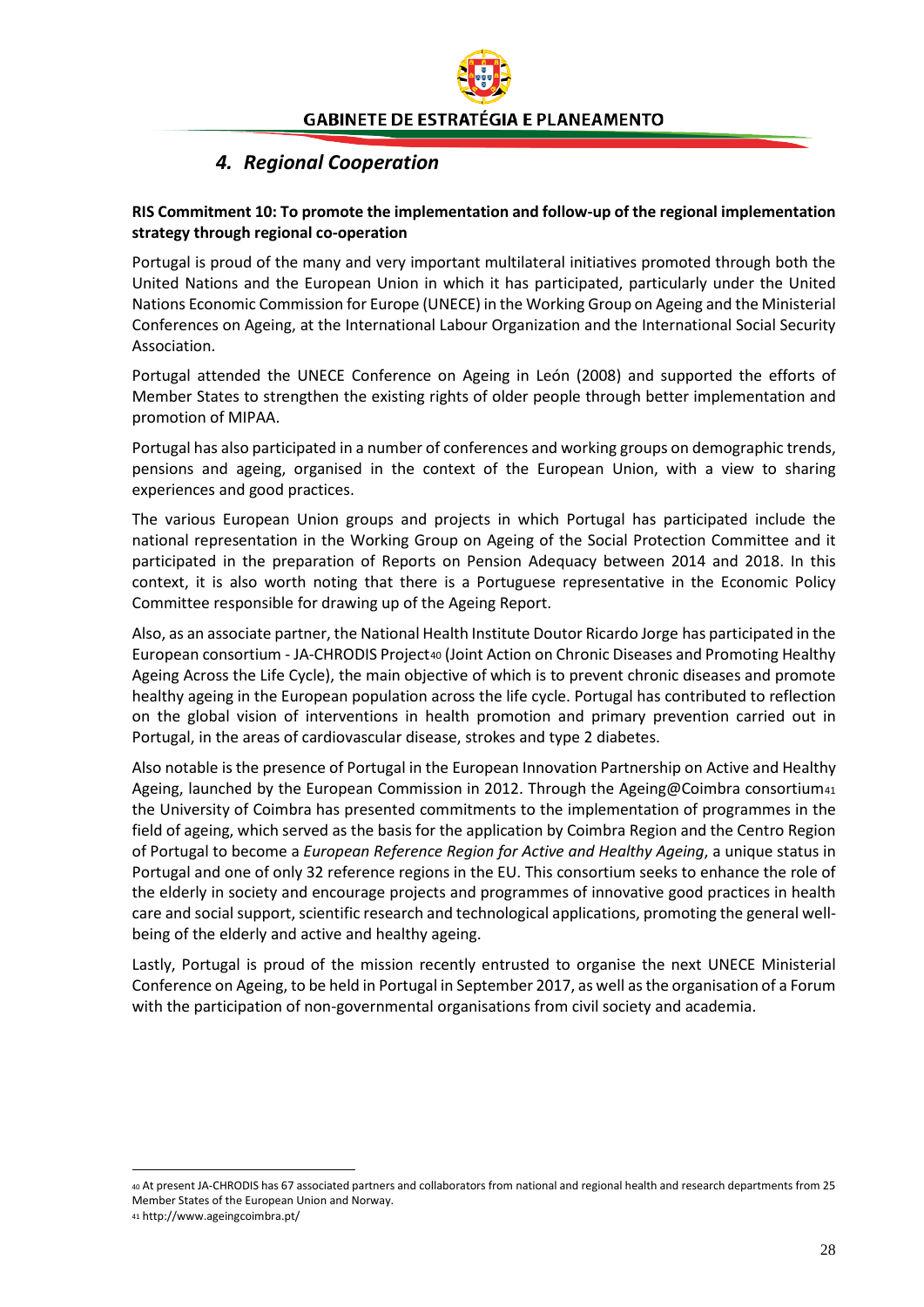

## *5. Conclusions and Recommendations for the future*

<span id="page-29-0"></span>Despite the ageing of the Portuguese population, the current elderly population is living longer and in better living conditions than in the past. Indeed, developments in the social protection and health of the older population, resulting from policy measures, instruments and legislation, as referred to throughout this report, have increased the safety and health of older people. Portugal has made major adjustments to pension systems in line with demographic changes and labour markets and has created conditions for active and healthy ageing.

Portugal has embraced opportunities and challenges related to the ageing of its population through greater and better cooperation between government and social solidarity institutions. The challenges facing Portugal are to reverse the demographic impact (measures to support the birth rate, reconciliation of work and family life, improved support for ageing and dependency), while guaranteeing the quality of the policies and social responses for all citizens and ensuring their sustainability.

As a response to needs arising from the demographic transition and consequent epidemiological transition reflected in the increase in dependency situations, Portugal has been pursuing the adoption of a long-term care policy implemented through the National Network for Continued Integrated Care (RNCCI). This will continue its expansion, with improvements and an increase in the capacity of existing responses, but also through the development and diversification of new responses, with a better understanding of the phenomenon of ageing and dependency and their associated needs.

The development of the RNCCI also foresees the envisages expanding into the area of Integrated Long-Term Mental Health Care, as well as other areas that require more specific intervention, such as dementia. It also envisages strengthening the outpatient component of the RNCCI, through the implementation of Day Care Units in the field and the Promotion of Autonomy. It is an outreach response and its implementation must be based on knowledge of the territory, of transport links, of economic issues and of the preferences of patients and their families.

In Portugal, considering that in 2030 the elderly will represent 26% of the population, the challenges of ageing require concerted efforts in the different Ministries, suggesting the following measures, according to the Major Planning Options for 2016-2019[42](#page-29-1):

- "*Reacting to the demographic challenge*" by promoting an *Agenda for quality of life for all*, which includes:
	- Launching programmes of cities and towns that are friendly to the elderly and to citizens with reduced mobility, in close collaboration with local authorities;
	- Promoting inclusive mobility for all citizens;
	- Including the elderly population in community service programmes with the aim of supporting and assisting the education of disadvantaged youth;
	- Continuing to eliminate barriers to mobility in public spaces;
	- Promoting quality of life; and
	- A new generation of housing policies.
- "*Ensuring the sustainability of Social Security*";
- "*Promoting employment, tackling precariousness*", which includes the launching of the "Generation-Contract" programme, combining issues of inclusion and job participation profiles with generational balances and different life-cycle phases and generational balances in the labour market; and
- "*Promoting adult education and lifelong learning*", which includes continuing with the implementation of the Qualifica Programme.

<span id="page-29-1"></span> <sup>42</sup> Law 7-B/2016, of 31 March.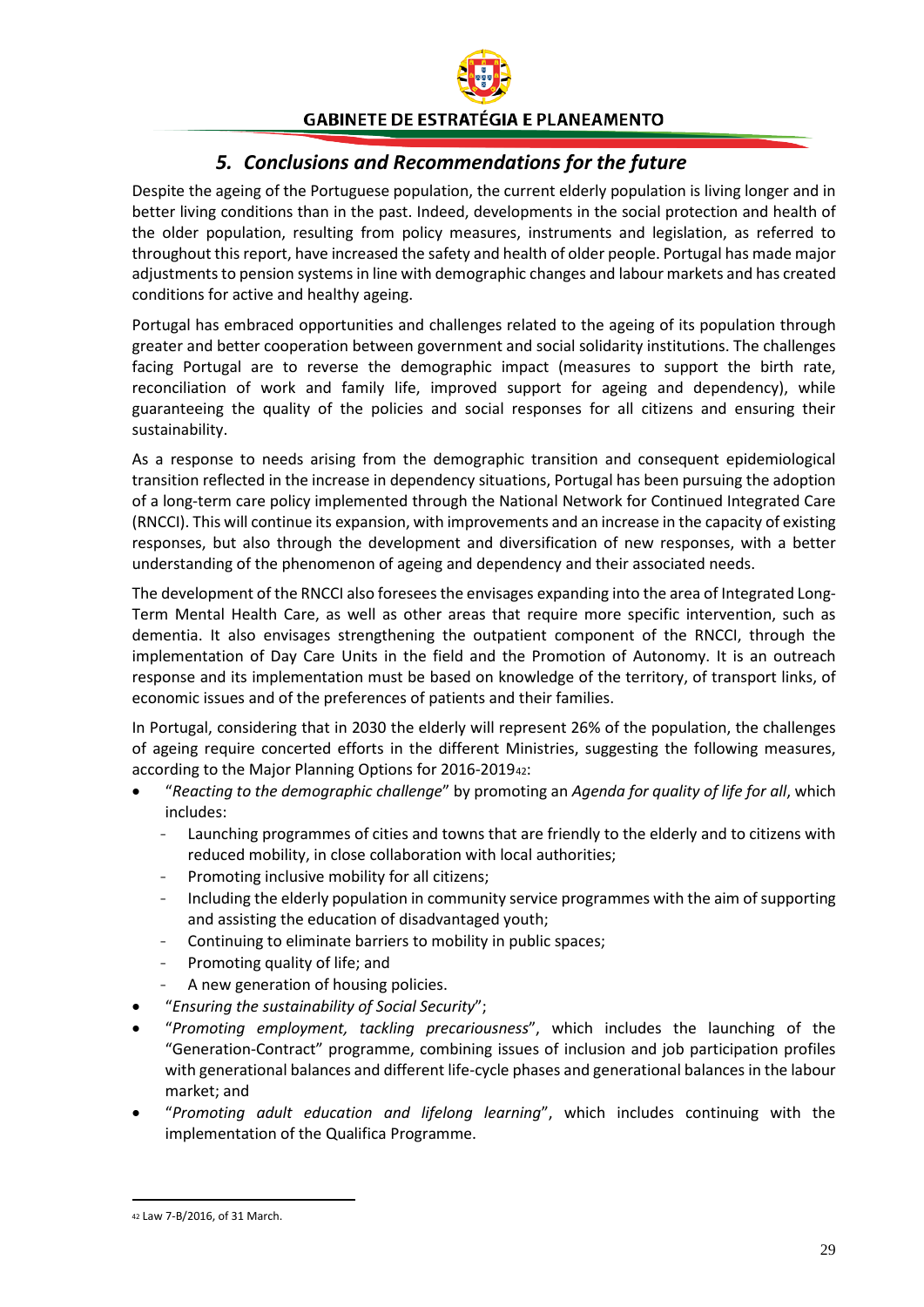<span id="page-30-0"></span>

Portugal is committed to achieving these goals to build a society for all ages and to strengthen the wellbeing observed over the last few years.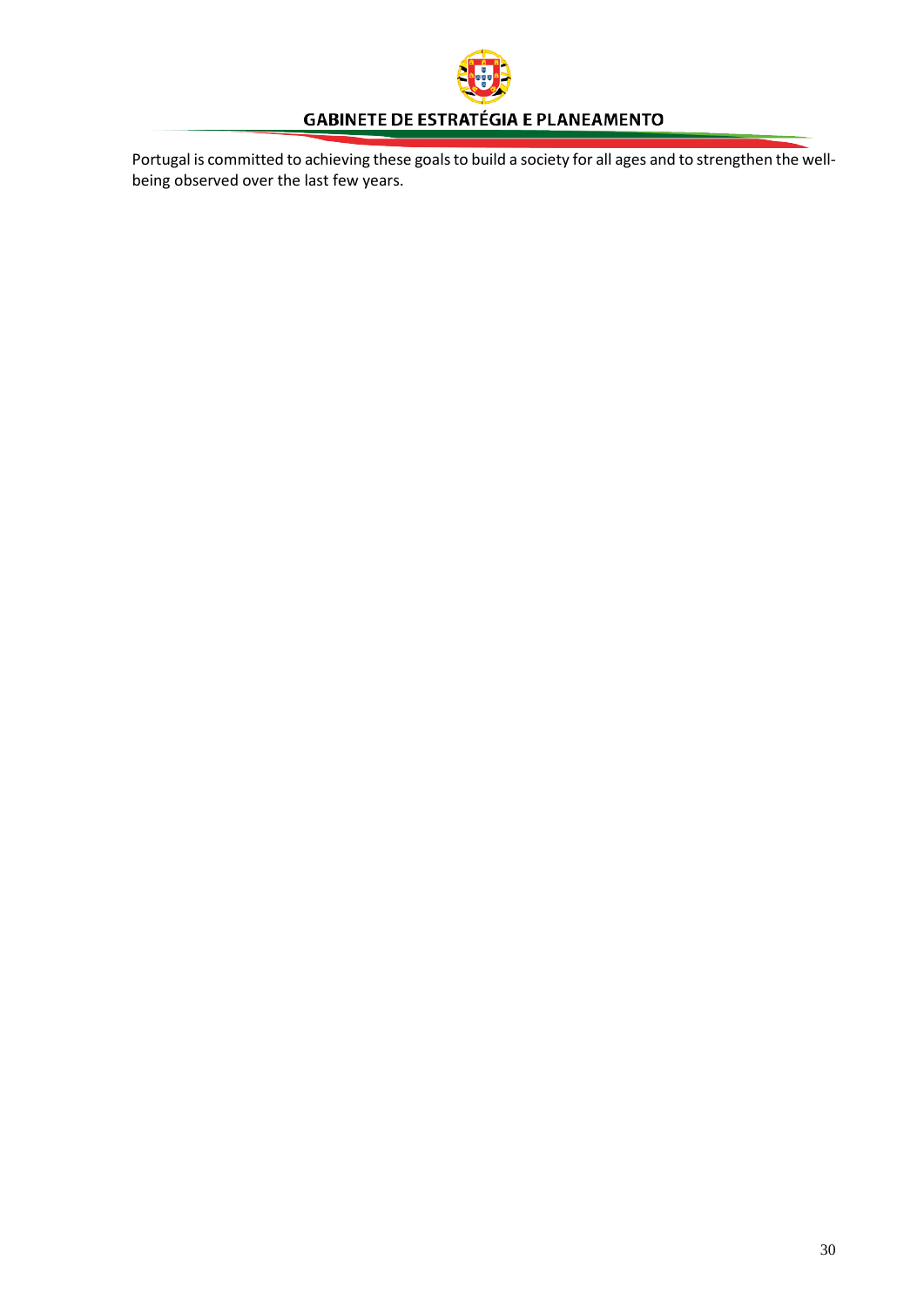

# *6. ANNEXES*

List of Statistical Indicators on Active Ageing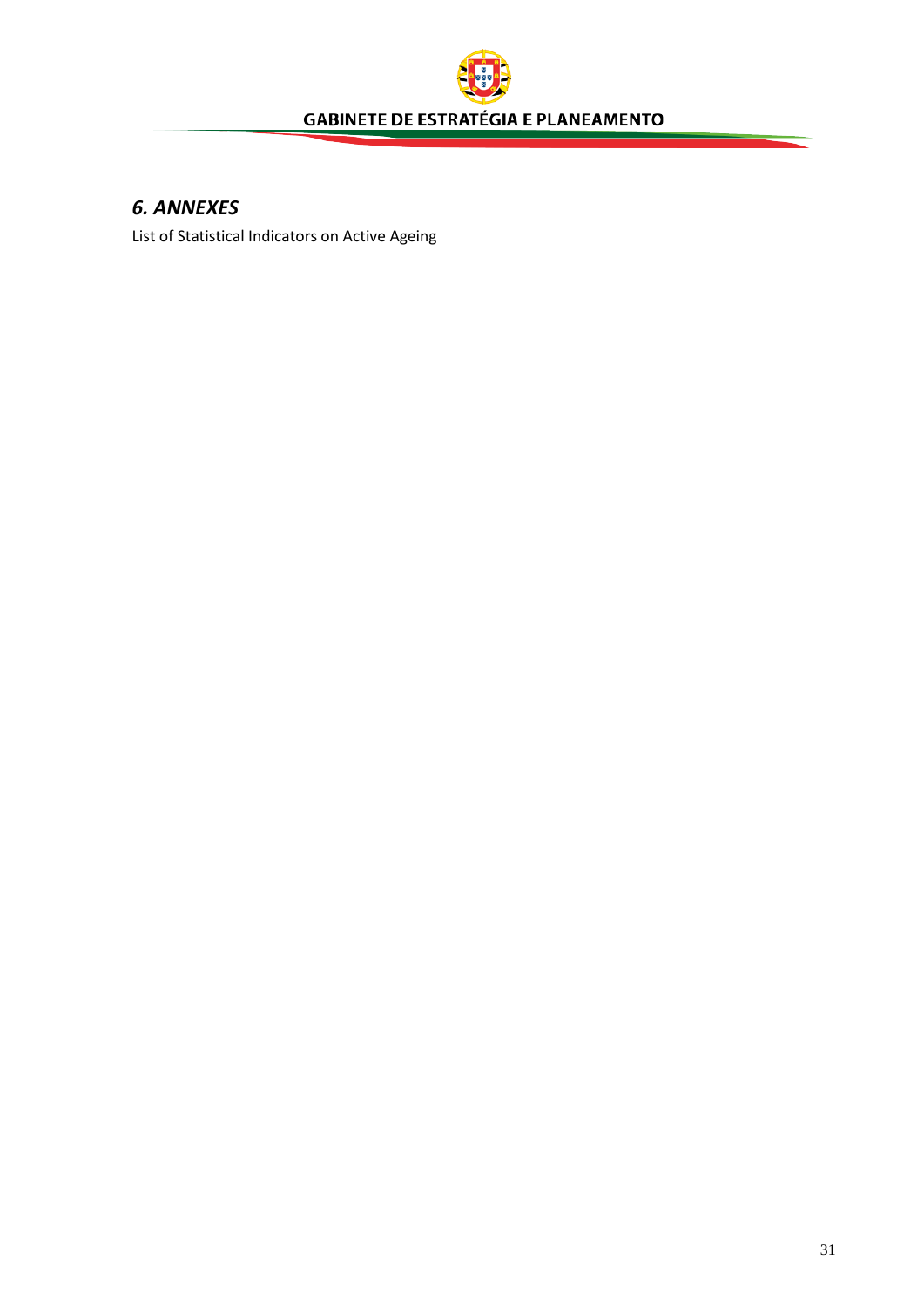# **Annex to the Guidelines for National Focal Points on Ageing**

# List of suggested statistical indicators on active ageing<sup>1</sup>

UNECE member States are asked to provide an annex with statistical data — if possible for three distinct years in order to observe the dynamics. Please note that most of the suggested indicators refer to the population aged 55 years and older. Attention should be paid to the suggested variables for corresponding indicators: you may use other proxy measures if these variables are not available. Please indicate in the table the actual variable and source used.

#### **TOTAL MALE FEMALE TOTAL MALE FEMALE TOTAL MALE FEMALE** 1.1. Employment rate for the age group 55–59 Same as indicator | Labour Force Survey - [58 | 67 | 49.9 | 57.9 | 65.2 | 51.3 | 61.2 | 66.9 | 56.1 1.2. Employment rate for the age group 60–64 Same as indicator | Labour Force Survey -  $\begin{vmatrix} 41.7 \\ 47.7 \end{vmatrix}$   $\begin{vmatrix} 36.5 \\ 36.5 \end{vmatrix}$   $\begin{vmatrix} 40.2 \\ 45.4 \end{vmatrix}$   $\begin{vmatrix} 35.7 \\ 35.7 \end{vmatrix}$   $\begin{vmatrix} 37.7 \\ 44 \end{vmatrix}$   $\begin{vmatrix} 32.2 \\ 32.2 \end{vmatrix}$ 1.3. Employment rate for the age group 65–69 Same as indicator | Labour Force Survey -  $\begin{bmatrix} 27.7 \\ 27.7 \end{bmatrix}$   $\begin{bmatrix} 35.1 \\ 21.5 \\ 23.9 \end{bmatrix}$   $\begin{bmatrix} 23.7 \\ 28.7 \end{bmatrix}$   $\begin{bmatrix} 20 \\ 20 \\ 18.2 \end{bmatrix}$   $\begin{bmatrix} 13.6 \\ 23.6 \end{bmatrix}$   $\begin{bmatrix} 13.6 \\ 23.6 \end{bmatrix}$ 1.4. Employment rate for the age group 70–74 Same as indicator | Labour Force Survey - 19.2 24.7 15 19.2 24.2 15.2 13 18.9 8.4 Eurostat Eurostat Eurostat **Year 3 (2015 or close) 1. Labour market (older people's contribution through paid activities)** Eurostat **INDICATOR SUGGESTED SUGGESTED POSSIBLE SOURCE Year 1 (2005 or close) Year 2 (2010 or close)**

# **COUNTRY:** Please type the name of your country here

<sup>1</sup> This list of indicators is based on the Active Ageing Index methodology and broadly corresponds to the main focus areas of the 2012 Vienna Declaration.

For more information, please consult the AAI wiki (http://www1.unece.org/stat/platform/display/AAI/Active+Ageing+Index+Home) or contact the Secretariat on ageing@unece.org.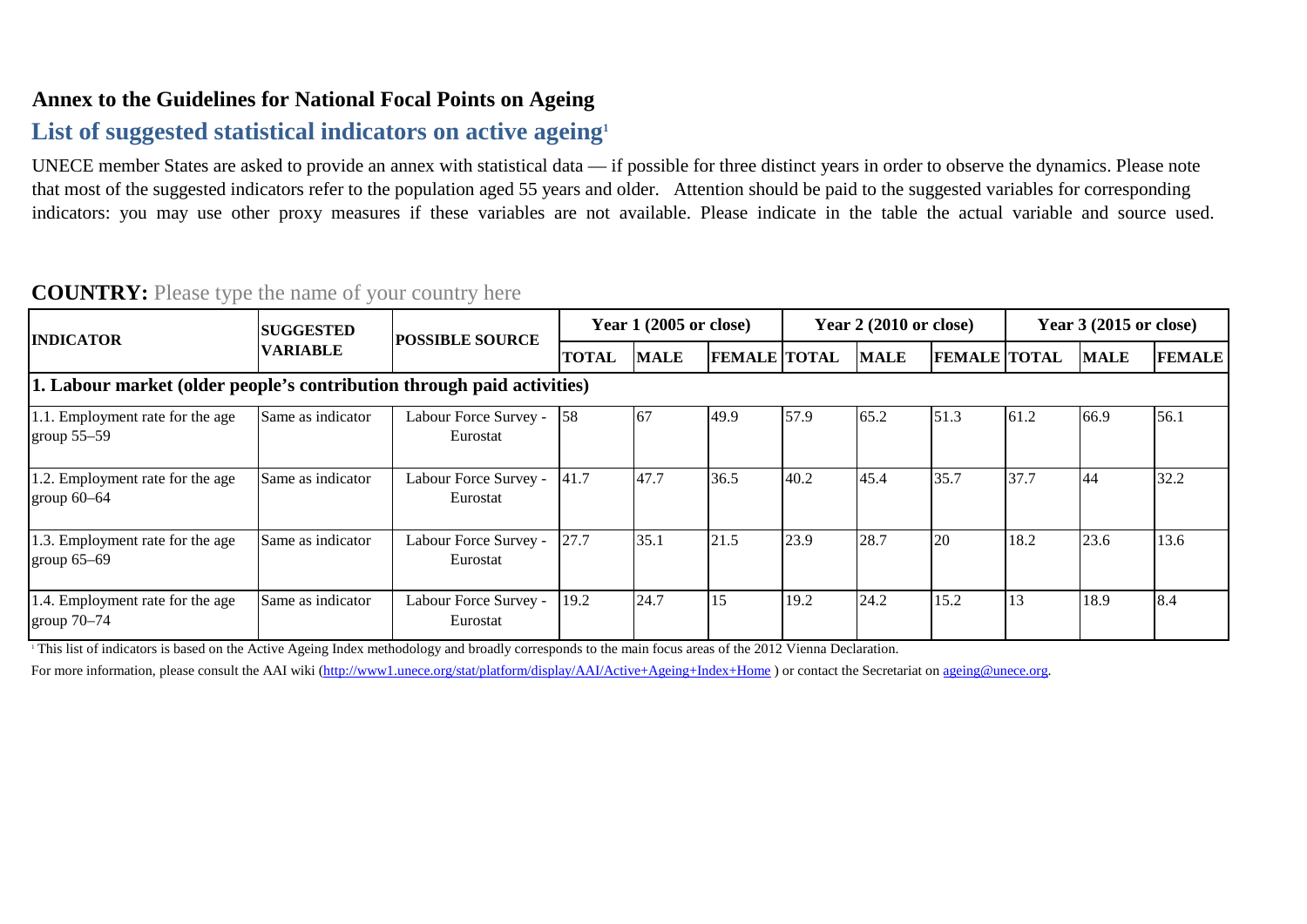| <b>INDICATOR</b>                                                          | <b>SUGGESTED VARIABLE</b>                                                                                                                                                                                                     | <b>POSSIBLE</b>                                 | Year 1 (2005 or close) |             |               | Year 2 (2010 or close) |             |               | Year 3 (2015 or close) |             |               |
|---------------------------------------------------------------------------|-------------------------------------------------------------------------------------------------------------------------------------------------------------------------------------------------------------------------------|-------------------------------------------------|------------------------|-------------|---------------|------------------------|-------------|---------------|------------------------|-------------|---------------|
|                                                                           |                                                                                                                                                                                                                               | <b>SOURCE</b>                                   | <b>TOTAL</b>           | <b>MALE</b> | <b>FEMALE</b> | <b>TOTAL</b>           | <b>MALE</b> | <b>FEMALE</b> | <b>TOTAL</b>           | <b>MALE</b> | <b>FEMALE</b> |
|                                                                           | 2. Participation in society (older people's contribution through unpaid activities)                                                                                                                                           |                                                 |                        |             |               |                        |             |               |                        |             |               |
| 2.1. Voluntary work by older<br>adults (aged $55+$ )                      | Percentage of older population (aged<br>55+) providing unpaid voluntary work Life Survey (EQLS)<br>through the organizations (at least<br>once a week)                                                                        | European Quality of<br>ND                       |                        |             |               |                        |             |               |                        |             |               |
| 2.2. Care to children,<br>grandchildren by older<br>population (aged 55+) | % aged 55+ who provide care to their<br>children and grandchildren (at least<br>once a week)                                                                                                                                  | European Quality of<br>Life Survey (EQLS)<br>ND |                        |             |               |                        |             |               |                        |             |               |
| 2.3. Care to older adults by<br>older population (aged $55+$ )            | Percentage of older population (aged<br>$55+$ ) providing personal care to<br>elderly or disabled relatives (at least<br>once a week)                                                                                         | European Quality of<br>Life Survey (EQLS)<br>ND |                        |             |               |                        |             |               |                        |             |               |
| 2.4. Political participation of<br>older population (aged $55+$ )         | Percentage of older population (aged<br>$(55+)$ taking part in the activities or<br>meetings of a trade union, political<br>party or political action group, or<br>signing petitions, including email and<br>online petitions | European Quality of<br>Life Survey (EQLS)<br>ND |                        |             |               |                        |             |               |                        |             |               |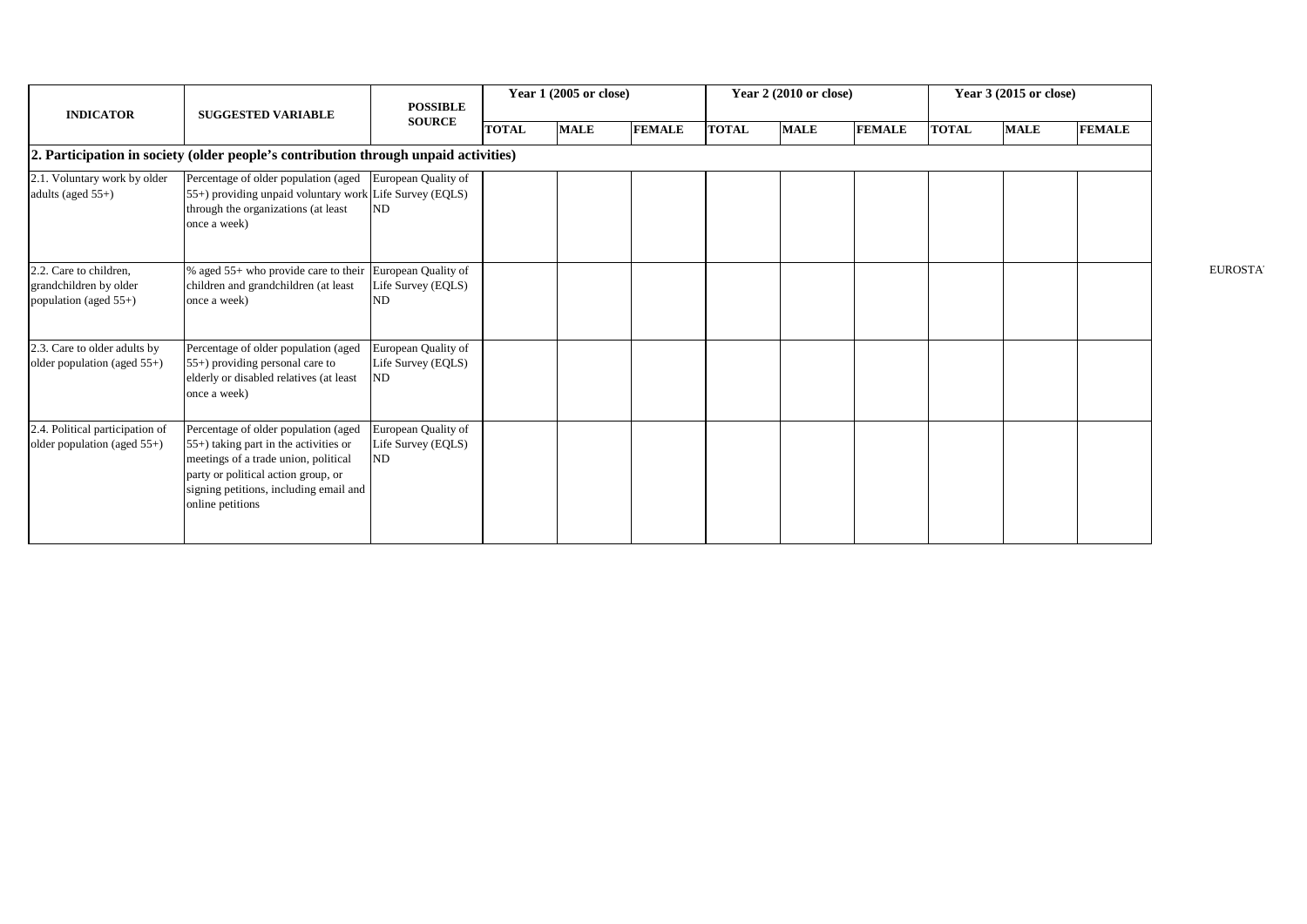T\_Percentage of part-time employment of adults by sex, age groups, number of children and age of youngest child [lfst\_hhptechi]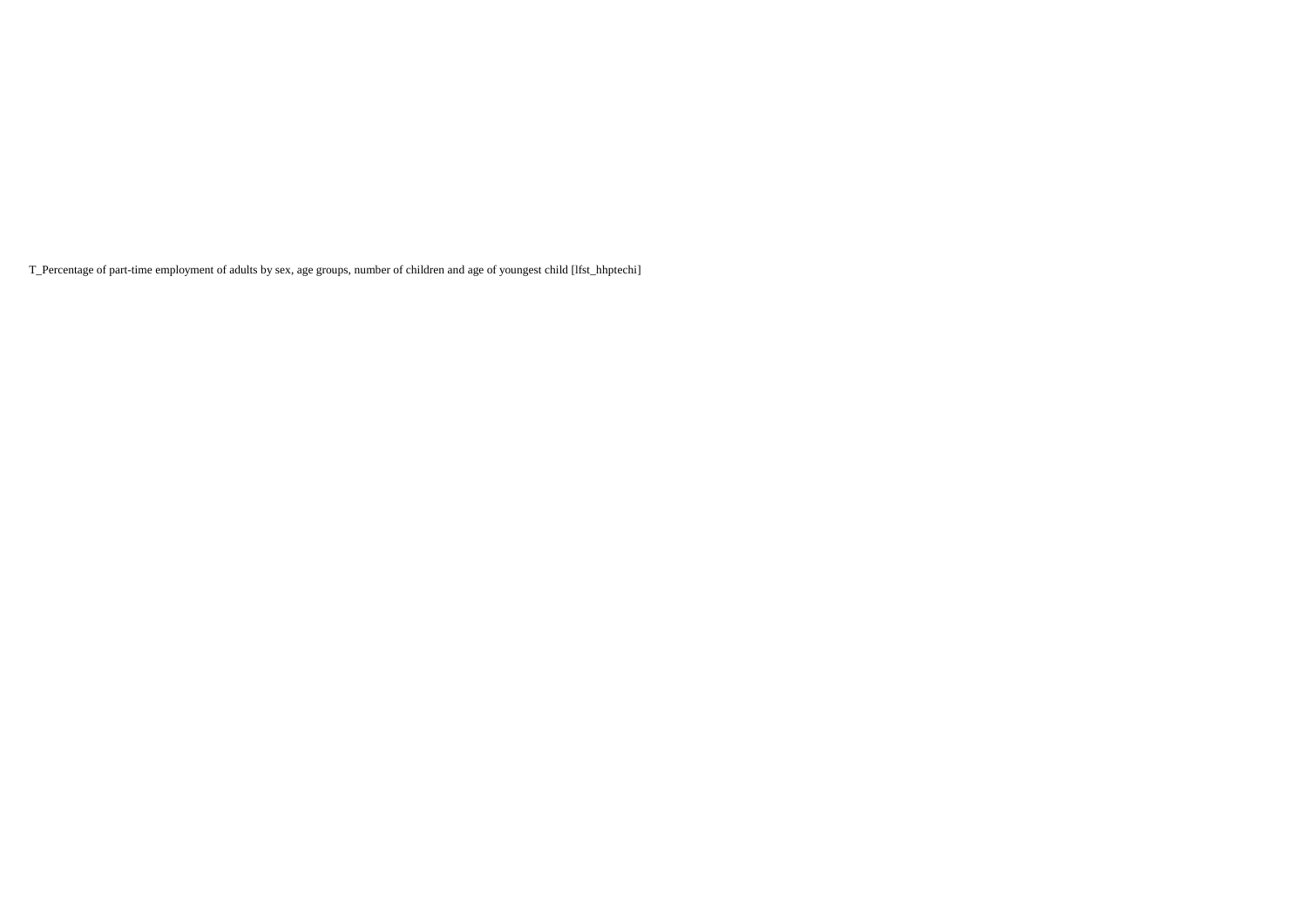| <b>INDICATOR</b>                                                | <b>SUGGESTED VARIABLE</b>                                                                                                                                                                                                             | <b>POSSIBLE</b><br>Year 1 (2005 or close)<br><b>SOURCE</b>         |              |             | Year 2 (2010 or close) |      |             | Year 3 (2015 or close) |      |             |               |
|-----------------------------------------------------------------|---------------------------------------------------------------------------------------------------------------------------------------------------------------------------------------------------------------------------------------|--------------------------------------------------------------------|--------------|-------------|------------------------|------|-------------|------------------------|------|-------------|---------------|
|                                                                 |                                                                                                                                                                                                                                       |                                                                    | <b>TOTAL</b> | <b>MALE</b> | <b>FEMALE TOTAL</b>    |      | <b>MALE</b> | <b>FEMALE TOTAL</b>    |      | <b>MALE</b> | <b>FEMALE</b> |
| 3. Independent, healthy and secure living                       |                                                                                                                                                                                                                                       |                                                                    |              |             |                        |      |             |                        |      |             |               |
| 3.1. Physical exercise for older<br>adults (aged 55+)           | Percentage of people aged 55 years<br>and older undertaking physical<br>exercise or sport almost every day                                                                                                                            | Relevant survey                                                    |              |             |                        |      |             |                        |      |             |               |
| 3.2.1 Access to dental care (for<br>those aged $65+$ )          | Percentage of people aged 55 years<br>and older who report no unmet<br>need for dental examination or<br>treatment during the last 12 months<br>preceding the survey                                                                  | Relevant survey- 87<br><b>SILC</b>                                 |              | 88.3        | 86                     | 87.3 | 89.4        | 85.8                   | 81.5 | 82.1        | 81            |
| 3.2.2 Access to health care (for<br>those aged $65+$ )          | Percentage of people aged 55 years<br>and older who report no unmet<br>need for medical examination or<br>treatment during the last 12 months<br>preceding the survey                                                                 | Relevant survey-92<br><b>SILC</b>                                  |              | 93.6        | 90.9                   | 97.3 | 98.1        | 96.7                   | 94.5 | 95.6        | 93.8          |
| 3.3. Independent living<br>arrangements (for those aged $75+$ ) | Percentage of people aged 75 years<br>and older who live in a single<br>household alone or in a couple<br>household                                                                                                                   | Relevant survey                                                    |              |             |                        |      |             |                        |      |             |               |
| 3.4. Relative median income (for<br>those aged $65+$ )          | Ratio of the median equivalised<br>disposable income of people aged 65 living conditions<br>and above to the median equivalised<br>disposable income of those aged<br>below 65                                                        | Income and<br>statistics /<br>relevant survey                      | 0.76         | 0.76        | 0.75                   | 0.85 | 0.92        | 0.81                   | 0.92 | 0.98        | 0.89          |
| 3.5. On poverty risk (for those aged<br>$65+)$                  | 100 - Percentage of people aged 65<br>years and older who are at risk of<br>poverty (using the 60 per cent of<br>median income threshold)                                                                                             | Income and<br>living conditions<br>statistics /<br>relevant survey | 26.1         | 25.8        | 26.4                   | 20   | 18          | 21                     | 17   | 14          | 19            |
| (for those aged $65+$ )                                         | 3.6. On severe material deprivation 100 – Percentage of people aged 65<br>years and older who are severely<br>materially deprived (having an<br>enforced inability to afford at least 3<br>out of the 9 selected items <sup>2</sup> ) | Income and<br>living conditions<br>statistics /<br>relevant survey | 31.3         | 27.7        | 33.9                   | 24.4 | 21          | 26.8                   | 22.2 | 18.8        | 24.5          |
| 3.7. Physical safety (for those aged<br>$65+)$                  | (% 55+ years who are feeling very safe or<br>safe to walk after dark in their local area)<br>substitut: Crime, violence or<br>vandalism in the area                                                                                   | Relevant survey - 9.7<br>SILC survey                               |              |             |                        | 9    |             |                        | 14.6 |             |               |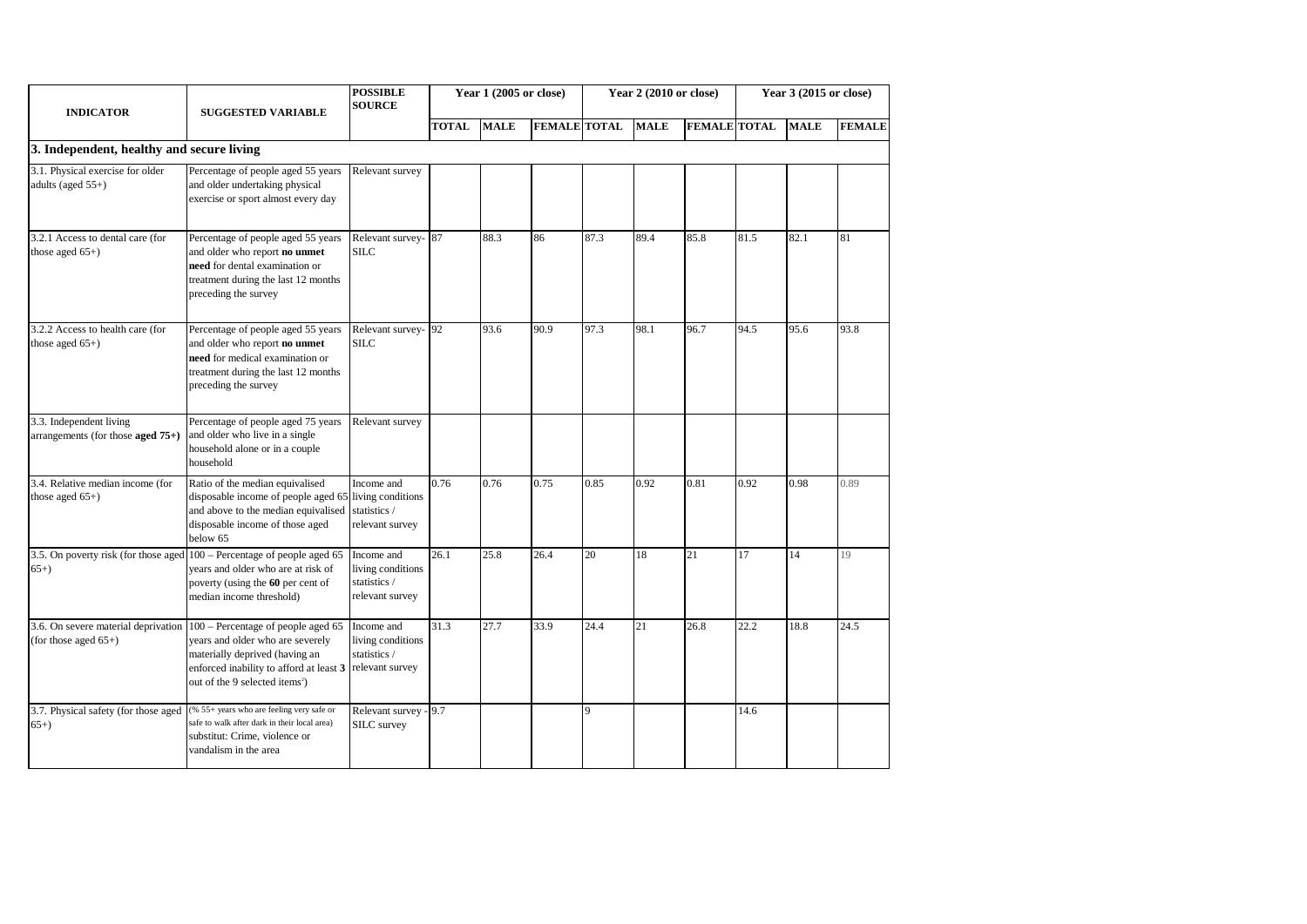| 3.8. Lifelong learning (for those | Percentage of people aged 55 to 74 Labour Force |        | 10.4 | 0.5 | 0.9 | 10. |  | $\overline{a}$ | 5. |
|-----------------------------------|-------------------------------------------------|--------|------|-----|-----|-----|--|----------------|----|
| aged 55–74)                       | who stated that they received                   | Survey |      |     |     |     |  |                |    |
|                                   | education or training in the four               |        |      |     |     |     |  |                |    |
|                                   | weeks preceding the survey                      |        |      |     |     |     |  |                |    |
|                                   |                                                 |        |      |     |     |     |  |                |    |

 $^{2}$  1) to pay their rent, mortgage or utility bills; 2) to keep their home adequately warm; 3) to face unexpected expenses; 4) to eat meat or proteins regularly; 5) to go on holiday; 6) a television set; 7) a washing machine; 8) a car; 9) a telephone